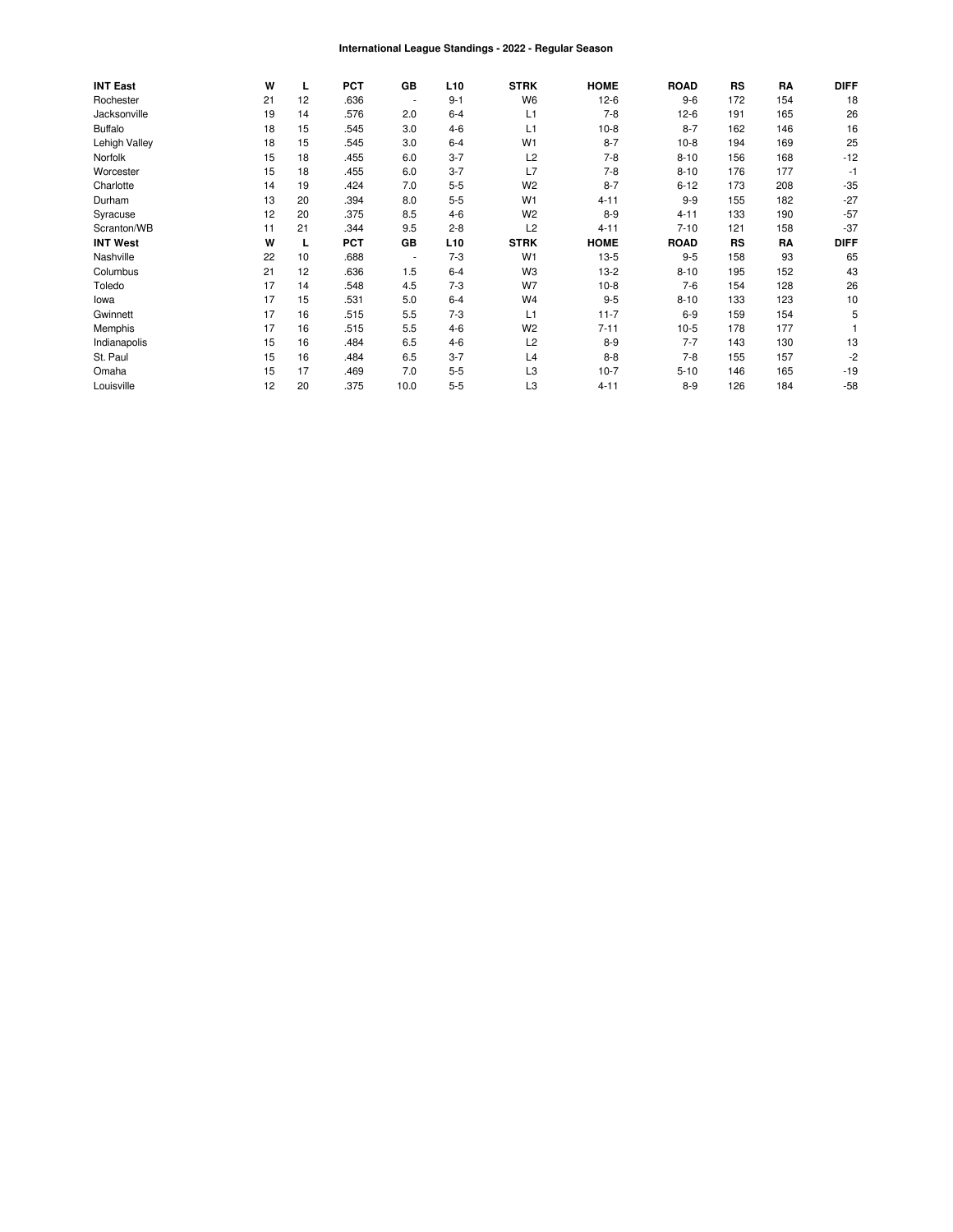### **International Hitting Leaders - 2022 - Regular Season - Qualified Players**

|                | <b>AVG</b>      |                    |                |              | <b>HR</b>             |                   |                |                | <b>RBI</b>         |            |                |                |                           | <b>OBP</b>        |            |
|----------------|-----------------|--------------------|----------------|--------------|-----------------------|-------------------|----------------|----------------|--------------------|------------|----------------|----------------|---------------------------|-------------------|------------|
| #              | Player          | <b>AVG</b><br>Team |                |              | Player                | Team              | <b>HR</b>      |                | # Player           | Team       | RBI            | #              | Player                    | Team              | <b>OBP</b> |
| 1              | González, E     | <b>JAX</b>         | .392           | 1            | Gorman, N             | <b>MEM</b>        | 13             |                | 1 Hall, D          | LHV        | 36             | $\mathbf{1}$   | Sands, D                  | LHV               | .476       |
| $\overline{c}$ | Leblanc, C      | <b>JAX</b>         | .376           |              | 2 Hall, D             | LHV               | 11             |                | 2 Díaz, L          | JAX        | 30             | 2              | Leblanc, C                | <b>JAX</b>        | .444       |
| 3              | García, L       | <b>ROC</b>         | .358           | 3            | Yepez, J              | <b>MEM</b>        | 9              |                | 3 Gonzalez, O      | COL        | 27             | 3              | Warmoth, L                | <b>BUF</b>        | .436       |
| 4              | Aranda, J       | <b>DUR</b>         | .349           |              | 4 Fitzgerald, R       | <b>WOR</b>        | 8              |                | 4 Yepez, J         | <b>MEM</b> | 26             | $\overline{4}$ | Lavarnway, R              | <b>TOL</b>        | .432       |
| 5              | Lavarnway, R    | TOL                | .338           | 4            | Gonzalez, O           | COL               | 8              | 5              | García, L          | <b>ROC</b> | 25             | 5              | Lewis, R                  | <b>STP</b>        | .430       |
| 6              | Lukes, N        | <b>BUF</b>         | .333           |              | 4 Palka, D            | <b>SYR</b>        | 8              | 5              | Valaika, P         | <b>GWN</b> | 25             | 6              | Tolman, M                 | COL               | .430       |
| 6              | Sands, D        | LHV                | .333           | 4            | Tromp, C              | <b>GWN</b>        | 8              | $\overline{7}$ | 5 tied             |            | 24             | $\overline{7}$ | Stevenson, C              | <b>DUR</b>        | .422       |
| 8              | Quintana, L     | <b>JAX</b>         | .327           | 4            | Young, J              | <b>IOW</b>        | 8              |                |                    |            |                | 8              | González, E               | <b>JAX</b>        | 417        |
| 9              | Remillard, Z    | <b>CLT</b>         | .319           | 9            | 9 tied                |                   | $\overline{7}$ |                |                    |            |                | 9              | Sánchez, Y                | <b>WOR</b>        | .417       |
|                | 10 Tucker, P    | <b>GWN</b>         | .318           |              |                       |                   |                |                |                    |            |                |                | 10 García, L              | <b>ROC</b>        | .415       |
|                |                 |                    |                |              |                       |                   |                |                |                    |            |                |                |                           |                   |            |
|                | <b>SLG</b>      |                    |                |              | <b>OPS</b>            |                   |                |                | н                  |            |                |                |                           | 2B                |            |
| #              | Player          | Team               | SLG            | #            | Player                | Team              | <b>OPS</b>     | #              | Player             | Team       | н              | #              | Player                    | Team              | 2Β         |
| 1              | Gorman, N       | <b>MEM</b>         | .661           | 1            | García, R             | <b>IOW</b>        | 1.067          | 1              | Aranda, J          | <b>DUR</b> | 45             | 1              | Hall, D                   | LHV               | 11         |
| $\overline{c}$ | García, R       | <b>IOW</b>         | .658           | 2            | Leblanc, C            | <b>JAX</b>        | 1.059          | 2              | García, L          | <b>ROC</b> | 43             | $\mathbf{1}$   | Lewis, R                  | <b>STP</b>        | 11         |
| 3              | Yepez, J        | <b>MEM</b>         | .651           | 3            | García, L             | <b>ROC</b>        | 1.057          | 3              | Gonzalez, O        | COL        | 42             | $\mathbf{1}$   | Noll, J                   | <b>ROC</b>        | 11         |
| $\overline{4}$ | García, L       | <b>ROC</b>         | .642           | 4            | Gorman, N             | <b>MEM</b>        | 1.008          | 4              | Leblanc, C         | <b>JAX</b> | 41             | 4              | Lester, J                 | <b>TOL</b>        | 10         |
| 5              | Hall, D         | LHV                | .623           | 5            | Quintana, L           | <b>JAX</b>        | 1.002          | 5              | Cedrola, L         | LOU        | 39             |                | 4 Lukes, N                | <b>BUF</b>        | 10         |
| 6              | Quintana, L     | <b>JAX</b>         | .622           | 6            | Lewis, R              | <b>STP</b>        | .993           | 6              | Clemens, K         | TOL        | 38             | 4              | Miranda, J                | <b>STP</b>        | 10         |
| $\overline{7}$ | Fitzgerald, R   | <b>WOR</b>         | .617           | 7            | Hall, D               | LHV               | .982           | 6              | González, E        | <b>JAX</b> | 38             | 4              | Short, Z                  | <b>TOL</b>        | 10         |
| 8              | Leblanc, C      | JAX                | .615           | 8            | Yepez, J              | <b>MEM</b>        | .974           | 6              | Lukes, N           | <b>BUF</b> | 38             | 8              | 9 tied                    |                   | 9          |
| 9              | Pérez, C        | <b>CLT</b>         | .577           | 9            | Fitzgerald, R         | <b>WOR</b>        | .962           | 6              | Meneses, J         | <b>ROC</b> | 38             |                |                           |                   |            |
|                | 10 Gonzalez, O  | COL                | .570           |              | 10 Lavarnway, R       | <b>TOL</b>        | .946           | 10             | Hall, D            | LHV        | 37             |                |                           |                   |            |
|                |                 |                    |                |              |                       |                   |                |                |                    |            |                |                |                           |                   |            |
|                |                 |                    |                |              |                       |                   |                |                |                    |            |                |                |                           |                   |            |
|                | 3B              |                    |                |              | BB                    |                   |                |                | <b>XBH</b>         |            |                |                |                           | TB                |            |
|                | # Player        | Team               | 3B             | #            | <b>Player</b>         | Team              | BB             | #              | Player             | Team       | <b>XBH</b>     | #              | Player                    | Team              | TB         |
|                | 1 Clemens, K    | <b>TOL</b>         | 4              | 1            | Bleday, J             | <b>JAX</b>        | 24             | 1              | Hall, D            | LHV        | 22             | $\mathbf{1}$   | Hall, D                   | LHV               | 81         |
|                | 1 García, L     | <b>ROC</b>         | 4              | 2            | Andreoli, J           | LHV               | 23             | 2              | Clemens, K         | <b>TOL</b> | 17             | $\overline{c}$ | García, L                 | <b>ROC</b>        | 77         |
|                | 1 Martin, M     | <b>IND</b>         | $\overline{4}$ | 2            | Sands, D              | LHV               | 23             | $\overline{c}$ | Fitzgerald, R      | <b>WOR</b> | 17             | $\overline{2}$ | Gonzalez, O               | COL               | 77         |
|                | 1 Vargas, I     | <b>IOW</b>         | 4              | 4            | Sánchez, Y            | <b>WOR</b>        | 22             | $\overline{c}$ | Gonzalez, O        | <b>COL</b> | 17             | 4              | Gorman, N                 | <b>MEM</b>        | 74         |
|                | 5 Fitzgerald, R | <b>WOR</b>         | 3              | 4            | Short, Z              | <b>TOL</b>        | 22             | $\overline{c}$ | Martin, M          | IND        | 17             | 5              | Clemens, K                | <b>TOL</b>        | 73         |
|                | 5 Toffey, W     | LHV                | 3              | 6            | Benson, W             | COL               | 21             | 6              | García, L          | <b>ROC</b> | 16             | 6              | Aranda, J                 | <b>DUR</b>        | 68         |
| $\overline{7}$ | 11 tied         |                    | $\overline{c}$ | 6            | Fermin, J             | COL               | 21             | 6              | Gorman, N          | <b>MEM</b> | 16             | 7              | Leblanc, C                | JAX               | 67         |
|                |                 |                    |                | 6            | Singleton, J          | <b>NAS</b>        | 21             | 6              | Lester, J          | <b>TOL</b> | 16             | 8              | Fitzgerald, R             | <b>WOR</b>        | 66         |
|                |                 |                    |                | 6<br>6       | Terry, C<br>Tolman, M | <b>STP</b><br>COL | 21<br>21       | 6<br>10        | Short, Z<br>3 tied | TOL        | 16<br>15       | 9<br>10        | Meneses, J<br>Quintana, L | <b>ROC</b><br>JAX | 64<br>61   |
|                |                 |                    |                |              |                       |                   |                |                |                    |            |                |                |                           |                   |            |
|                | R               |                    |                |              | <b>SB</b>             |                   |                |                | CS                 |            |                |                |                           |                   |            |
| #              | Player          | Team               | R              | #            | Player                | Team              | <b>SB</b>      |                | # Player           | Team       | CS             |                |                           |                   |            |
| $\mathbf{1}$   | García, L       | <b>ROC</b>         | 31             | 1            | Blanco, D             | <b>OMA</b>        | 12             |                | 1 Bruján, V        | <b>DUR</b> | 5              |                |                           |                   |            |
| 2              | Hall, D         | LHV                | 25             | 1            | Stevenson, A          | <b>ROC</b>        | 12             |                | 2 DeShields, D     | <b>GWN</b> | 4              |                |                           |                   |            |
| $\overline{2}$ | Remillard, Z    | <b>CLT</b>         | 25             | $\mathbf{1}$ | Taylor, S             | <b>BUF</b>        | 12             |                | 3 Bae, J           | <b>IND</b> | 3              |                |                           |                   |            |
| $\overline{4}$ | Burdick, P      | <b>JAX</b>         | 24             |              | 4 Smith, M            | <b>BUF</b>        | 11             |                | 3 Cruz, O          | <b>IND</b> | 3              |                |                           |                   |            |
| 4              | Downs, J        | <b>WOR</b>         | 24             | 5            | Bae, J                | <b>IND</b>        | 9              |                | 3 Miller, B        | <b>JAX</b> | 3              |                |                           |                   |            |
| 4              | Fermin, J       | <b>COL</b>         | 24             | 5            | Córdoba, A            | LOU               | 9              |                | 3 Palacios, J      | 2 Teams    | 3              |                |                           |                   |            |
| 4              | Gorman, N       | <b>MEM</b>         | 24             | 5            | Florial, E            | <b>SWB</b>        | 9              | 3              | Robson, J          | TOL        | 3              |                |                           |                   |            |
|                | 8 Aranda, J     | <b>DUR</b>         | 23<br>23       | 8            | 7 tied                |                   | 8              | 8              | 19 tied            |            | $\overline{2}$ |                |                           |                   |            |

 $\frac{3}{2}$  Jibaay,  $\frac{3}{2}$   $\frac{3}{2}$  BUF 23

**[BUF](https://research.mlb.com/teams/422/stats#timeframe=2022)**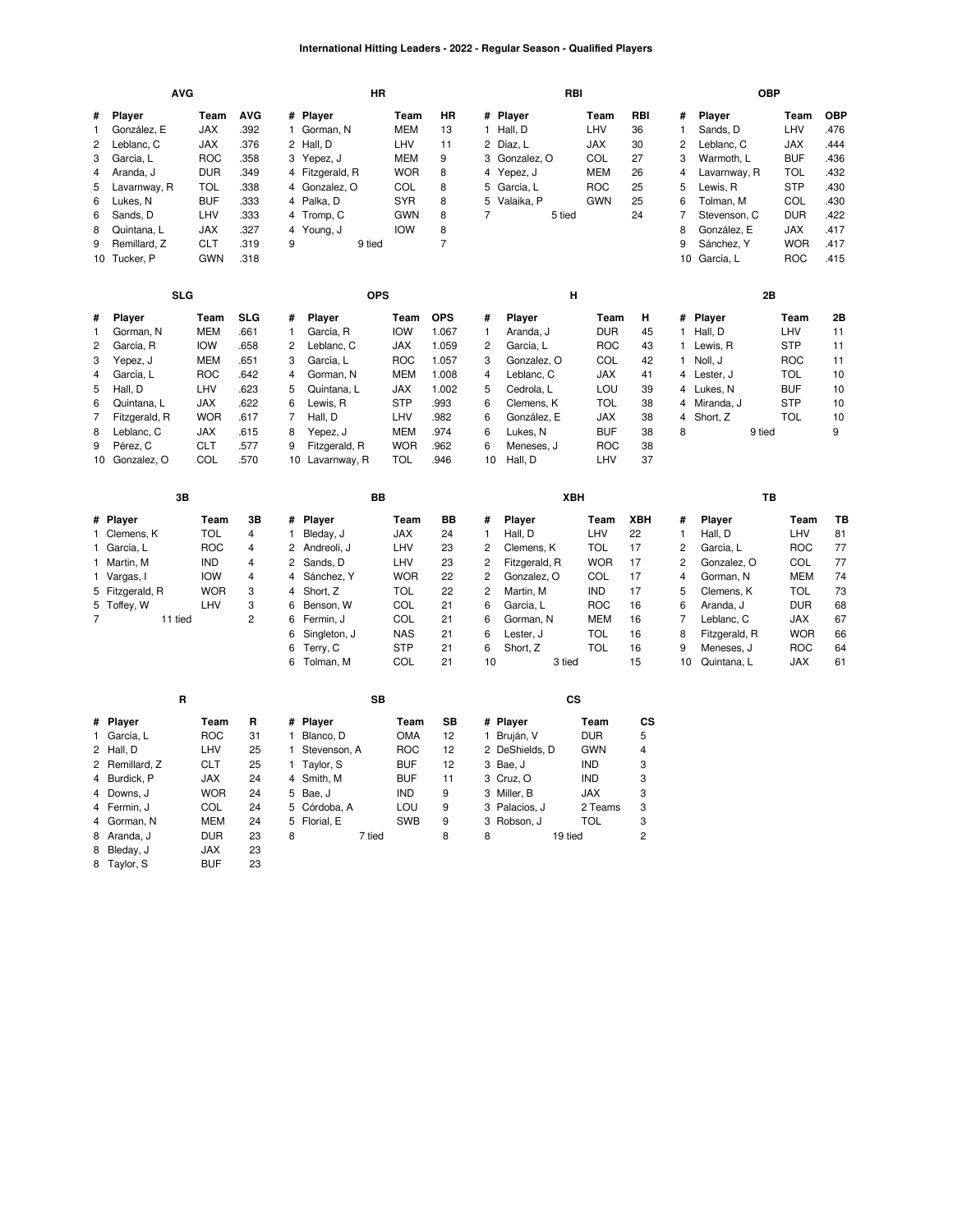# **International Pitching Leaders - 2022 - Regular Season - Qualified Players**

|   |                | ERA |            |      |   |              | W          |            |   |              |                 | <b>SO</b> |            |    |   |             | GS      |            |           |
|---|----------------|-----|------------|------|---|--------------|------------|------------|---|--------------|-----------------|-----------|------------|----|---|-------------|---------|------------|-----------|
| # | Player         |     | Team       | ERA  |   | # Player     |            | Team       | W |              | # Player        |           | Team       | SO | # | Player      | Team    |            | GS        |
| 1 | Ashcraft, G    |     | LOU        | 1.63 |   | Alexander, J |            | <b>NAS</b> | 4 |              | 1 Liberatore, M |           | <b>MEM</b> | 46 |   |             | 13 tied |            | 7         |
| 2 | Small, E       |     | <b>NAS</b> | 1.95 |   | Appel, M     |            | LHV        | 4 |              | Rodriguez, G    |           | <b>NOR</b> | 46 |   |             |         |            |           |
| 3 | Swarmer, M     |     | <b>IOW</b> | 2.17 |   | Hart, K      |            | <b>WOR</b> | 4 | $\mathbf{1}$ | Small, E        |           | <b>NAS</b> | 46 |   |             |         |            |           |
| 4 | Lindblom, J    |     | <b>NAS</b> | 2.43 | 4 |              | 14 tied    |            | 3 |              | 4 Meyer, M      |           | <b>JAX</b> | 43 |   |             |         |            |           |
| 5 | Wesneski, H    |     | <b>SWB</b> | 2.48 |   |              |            |            |   |              | 5 Krook, M      |           | <b>SWB</b> | 41 |   |             |         |            |           |
| 6 | Battenfield, P |     | COL        | 2.54 |   |              |            |            |   |              | 6 Toussaint, T  |           | <b>GWN</b> | 38 |   |             |         |            |           |
| 7 | Alexander, J   |     | <b>NAS</b> | 2.73 |   |              |            |            |   |              | 7 Allgeyer, N   |           | <b>BUF</b> | 37 |   |             |         |            |           |
| 8 | Lawrence, C    |     | <b>BUF</b> | 2.86 |   |              |            |            |   | 8            | Pannone, T      |           | <b>WOR</b> | 35 |   |             |         |            |           |
| 9 | Seabold, C     |     | <b>WOR</b> | 2.93 |   |              |            |            |   | 9            |                 | 3 tied    |            | 34 |   |             |         |            |           |
|   | 10 Meyer, M    |     | <b>JAX</b> | 2.97 |   |              |            |            |   |              |                 |           |            |    |   |             |         |            |           |
|   |                | cc  |            |      |   |              | <b>SHO</b> |            |   |              |                 | G         |            |    |   |             | SV      |            |           |
|   | # Player       |     | Team       | СG   |   | # Player     | Team       | <b>SHO</b> |   |              | # Player        |           | Team       | G  |   | # Player    |         | Team       | <b>SV</b> |
|   | 1 Lawrence, C  |     | <b>BUF</b> | 1    |   |              |            |            |   |              | Baldonado, A    |           | <b>ROC</b> | 14 |   | Cruz, F     |         | LOU        | 6         |
|   | 1 Sulser, B    |     | <b>IND</b> | 1    |   |              |            |            |   | 1.           | Clippard, T     |           | <b>ROC</b> | 14 |   | Walsh, J    |         | <b>MEM</b> | 6         |
|   |                |     |            |      |   |              |            |            |   | 3            |                 | 10 tied   |            | 13 |   | 3 Gage, M   |         | <b>BUF</b> | 4         |
|   |                |     |            |      |   |              |            |            |   |              |                 |           |            |    |   | 3 Knight, D |         | <b>DUR</b> | 4         |
|   |                |     |            |      |   |              |            |            |   |              |                 |           |            |    |   | 3 Law, D    |         | <b>TOL</b> | 4         |
|   |                |     |            |      |   |              |            |            |   |              |                 |           |            |    |   | 3 Uvila, C  |         | <b>NOR</b> | 4         |

| IP               |            |      |    | <b>AVG</b>    |            |            |    | <b>WHIP</b>   |            |             |   |              | <b>WPCT</b> |             |
|------------------|------------|------|----|---------------|------------|------------|----|---------------|------------|-------------|---|--------------|-------------|-------------|
| # Player         | Team       | IP   | #  | <b>Plaver</b> | Team       | <b>AVG</b> | #  | <b>Plaver</b> | Team       | <b>WHIP</b> |   | # Player     | Team        | <b>WPCT</b> |
| Liberatore, M    | <b>MEM</b> | 40.0 |    | Small, E      | <b>NAS</b> | .149       |    | Wesneski, H   | <b>SWB</b> | 0.86        |   | Beniamin, W  | <b>CLT</b>  | 000.1       |
| 2 Battenfield, P | COL        | 39.0 | 2  | Swarmer, M    | IOW        | .175       | 2  | Lawrence, C   | <b>BUF</b> | 0.92        |   | File, D      | <b>NAS</b>  | 1.000       |
| 3 Meyer, M       | <b>JAX</b> | 36.1 | 3  | Wesneski, H   | <b>SWB</b> | .184       | 3  | Thompson, Z   | <b>MEM</b> | 0.94        |   | Heaslev, J   | <b>OMA</b>  | 000.1       |
| 4 Pannone. T     | <b>WOR</b> | 34.2 | 4  | Mever, M      | <b>JAX</b> | .187       | 4  | Heasley, J    | <b>OMA</b> | 0.95        |   | Mariot. M    | LHV         | 1.000       |
| 5 Boushley, C    | <b>NAS</b> | 33.2 | 5  | Bido. O       | <b>IND</b> | .191       | 5. | Lindblom, J   | <b>NAS</b> | 0.96        |   | Swarmer. M   | <b>IOW</b>  | 1.000       |
| 5 Kent, M        | <b>JAX</b> | 33.2 | 6  | Lindblom. J   | <b>NAS</b> | .194       | 6. | Mever, M      | <b>JAX</b> | 0.96        |   | Thompson, Z  | <b>MEM</b>  | 000.1       |
| 5 Tetreault. J   | <b>ROC</b> | 33.2 |    | Rodriguez, G  | <b>NOR</b> | .196       |    | Rodriauez. G  | <b>NOR</b> | 1.00        |   | Toussaint. T | GWN         | 1.000       |
| 8 Allgeyer, N    | <b>BUF</b> | 33.1 | 8  | Heasley, J    | <b>OMA</b> | .198       |    | Swarmer, M    | <b>IOW</b> | 1.00        |   | Tully, T     | COL         | 1.000       |
| 8 Lindblom, J    | <b>NAS</b> | 33.1 | 9  | Thompson. Z   | <b>MEM</b> | .200       | 9  | Seabold, C    | <b>WOR</b> | 1.04        | 9 | 3 tied       |             | .750        |
| 10 Oviedo, J     | <b>MEM</b> | 32.2 | 10 | Seabold, C    | <b>WOR</b> | .204       | 10 | Tully. T      | COL        | 1.11        |   |              |             |             |

3 [Vespi,](https://research.mlb.com/players/663989/stats#orgId=117) N [NOR](https://research.mlb.com/teams/568/stats#timeframe=2022) 4 3 [Vizcaíno,](https://research.mlb.com/players/527055/stats#orgId=117) A [OMA](https://research.mlb.com/teams/541/stats#timeframe=2022) 4 9 9 tied 3

# **Triple-A Team Hitting - 2022 - Regular Season**

| Team                             | League     | AVG G                         | AВ                  | R |                    |       |                |    |            |  |          |     |    |      |      | H TB 2B 3B HR RBI BB IBB SO SB CS OBP SLG OPS SAC SF HBP |          |          |    | <b>GIDP</b> | <b>LOB</b> |
|----------------------------------|------------|-------------------------------|---------------------|---|--------------------|-------|----------------|----|------------|--|----------|-----|----|------|------|----------------------------------------------------------|----------|----------|----|-------------|------------|
| <b>Round Rock Express</b>        | <b>PCL</b> | .285 32                       | 1123 203 320 537    |   |                    | 62 13 |                | 43 | 188 110    |  | 0.296    | 35  | 10 | .356 | .478 | .834                                                     |          | 5        | 16 | 27          | 219        |
| Albuquerque Isotopes             | <b>PCL</b> | 281 33 1144 207 322 541 60 12 |                     |   |                    |       |                | 45 | 191 130    |  | 0.285    | -22 | 4  | .362 | .473 | .835                                                     |          | 112      | 21 | 25          | 246        |
| <b>Oklahoma City Dodgers</b>     | <b>PCL</b> | 278 32 1079 211 300 501 50 17 |                     |   |                    |       |                | 39 | 202 153    |  | 1 264    | 15  | 10 | .373 | .464 | .837                                                     | 2        | 13       | 18 | 20          | 238        |
| Salt Lake Bees                   | <b>PCL</b> | .278 32 1072 200 298 472 54   |                     |   |                    |       | 9              | 34 | 184 130    |  | 1 229    | 29  | 11 | .361 | .440 | .801                                                     | 2        | 13       | 16 | 31          | 219        |
| <b>Rochester Red Wings</b>       | INT        | 271 33 1127 172 305 485 62 11 |                     |   |                    |       |                |    | 32 161 110 |  | 5 280    | 40  | 5  | .342 | .430 | .772                                                     | 2        | 9        | 17 | 17          | 257        |
| Jacksonville Jumbo Shrimp        | INT        | .270 33 1144 191 309 521 65   |                     |   |                    |       | 6              | 45 | 181 125    |  | 0.297    | 20  | 8  | .351 | .455 | .806                                                     |          | $1 \t10$ | 23 | 29          | 241        |
| Reno Aces                        | <b>PCL</b> | .266 32 1096 183 292 494 60   |                     |   |                    |       | 8              |    | 42 175 139 |  | 1 253    | 41  | 14 | .353 | .451 | .804                                                     |          | $1 \t11$ | 14 | 23          | 242        |
| <b>Gwinnett Stripers</b>         | INT        | .264 33 1113 159 294 464 63   |                     |   |                    |       | 4              | 33 | 145 109    |  | 1 266    | 28  | 8  | .332 | .417 | .749                                                     |          | 1 17     | 12 | 24          | 227        |
| <b>Tacoma Rainiers</b>           | PCL        | .258 32 1109 169 286 489 56   |                     |   |                    |       | 6              | 45 | 163 124    |  | 1 315    | -52 | 9  | .337 | .441 | .778                                                     | 5        | 10       | 14 | 16          | 240        |
| Sacramento River Cats            | <b>PCL</b> | .257 32 1108 175 285 468 53   |                     |   |                    |       | 8              | 38 | 172 134    |  | 2 3 2 2  | 29  | 7  | .344 | .422 | .766                                                     | 2        | 7        | 17 | 17          | 246        |
| <b>Charlotte Knights</b>         | INT        | .257 33 1129 173 290 466 58   |                     |   |                    |       | 2              | 38 | 162 117    |  | 2 2 9 5  | 20  | 10 | .331 | .413 | .744                                                     | 3        | 9        | 13 | 26          | 222        |
| <b>Buffalo Bisons</b>            | <b>INT</b> | .255 33 1056 162 269 381 52   |                     |   |                    |       | 3              | 18 | 150 128    |  | 1 264    | 48  | 9  | .345 | .361 | .706                                                     | 1        | 9        | 23 | 18          | 247        |
| Lehigh Valley IronPigs           | <b>INT</b> | .251 33 1058 194 266 431 63   |                     |   |                    |       | 6              | 30 | 169 167    |  | 2 2 8 2  | 30  | 6  | .362 | .407 | .769                                                     | 3        | 6        | 20 | 23          | 230        |
| El Paso Chihuahuas               | <b>PCL</b> | .250 32 1083 179 271 466 54   |                     |   |                    |       | 3              | 45 | 167 145    |  | 1 292 16 |     | 9  | .341 | .430 | .771                                                     | 2        | 12       | 11 | 19          | 229        |
| Nashville Sounds                 | <b>INT</b> | .249 32 1045 158 260 413 51   |                     |   |                    |       | 6              | 30 | 149 136    |  | 0.287    | -32 | 5  | .340 | .395 | .735                                                     | $\Omega$ | 11       | 14 | 20          | 232        |
| <b>Memphis Redbirds</b>          | <b>INT</b> | 248 33 1100 178 273 497 43    |                     |   |                    |       | 5              | 57 | 165 112    |  | 0.295    | 27  | 5  | .324 | .452 | .776                                                     | 0        | 9        | 15 | 24          | 195        |
| Las Vegas Aviators               | <b>PCL</b> | .248 32 1065 156 264 416 49   |                     |   |                    |       | 5              |    | 31 143 135 |  | 0 308    | 24  | 6  | .343 | .391 | .734                                                     | 2        | 5        | 22 | 16          | 248        |
| <b>Columbus Clippers</b>         | INT        | 247 33 1123 195 277 485 60    |                     |   |                    |       | 5              | 46 | 182 157    |  | 4 275    | 25  | 5  | .351 | .432 | .783                                                     | 6        | 8        | 27 | 23          | 264        |
| Durham Bulls                     | INT        | .246 33 1104 155 272 441 58   |                     |   |                    |       | 9              |    | 31 144 128 |  | 0 346    | 31  | 15 | .328 | .399 | .727                                                     | 1        |          | 10 | 19          | 227        |
| <b>Worcester Red Sox</b>         | <b>INT</b> | .244 33 1053 176 257 458 51   |                     |   |                    |       | 6              | 46 | 167 139    |  | 2 3 1 5  | 25  | 9  | .338 | .435 | .773                                                     | 0        | 10       | 15 | 14          | 215        |
| Iowa Cubs                        | <b>INT</b> | .242 32 1056 133 256 403 46   |                     |   |                    |       | $\overline{7}$ | 29 | 123 116    |  | 2 2 9 7  | -32 | 8  | .320 | .382 | .702                                                     | 2        | 13       | 10 | 12          | 231        |
| Louisville Bats                  | INT        | 241 32 1091 126 263 401 45    |                     |   |                    |       | 0              |    | 31 113 116 |  | 0.268    | 23  | 9  | .321 | .368 | .689                                                     |          | 4        | 15 | 25          | 240        |
| <b>Norfolk Tides</b>             | INT        | .239 33 1094 156 262 434 54   |                     |   |                    |       | 5              | 36 | 143 144    |  | 1 297    | 35  | 6  | .340 | .397 | .737                                                     | 5        |          | 26 | 22          | 257        |
| Toledo Mud Hens                  | <b>INT</b> | .239 31                       | 1017 154 243 426 54 |   |                    |       | 9              |    | 37 146 121 |  | 1 322    | 31  | 12 | .324 | .419 | .743                                                     | 3        | 12       | 13 | 10          | 210        |
| Indianapolis Indians             | INT        | .238 31                       |                     |   | 999 143 238 381    | 52    | 11             | 23 | 130 151    |  | 1 286    | 48  | 10 | .345 | .381 | .726                                                     | 4        | 6        | 15 | 22          | 235        |
| Sugar Land Space Cowboys         | PCL        | .236 33                       | 1121 153 265 457 62 |   |                    |       | 11             | 36 | 140 139    |  | 2 3 2 9  | 37  | 13 | .330 | .408 | .738                                                     | 0        | 6        | 21 | 26          | 240        |
| St. Paul Saints                  | <b>INT</b> | .233 31                       | 1024 155 239 392 65 |   |                    |       | 5              | 26 | 139 143    |  | 2 2 6 5  | 27  | 5  | .331 | .383 | .714                                                     | 1        | 6        | 9  | 25          | 225        |
| Omaha Storm Chasers              | INT        | .233 32                       | 1030 146 240 397 51 |   |                    |       | 5              | 32 | 134 126    |  | 0.278    | 39  | 6  | .324 | .385 | .709                                                     | 2        | 11       | 18 | 22          | 218        |
| Scranton/Wilkes-Barre RailRiders | INT        | .219 32                       |                     |   | 996 121 218 347 50 |       | 2              | 25 | 108 121    |  | 1 264    | 35  | 6  | .312 | .348 | .660                                                     |          | 6        | 16 | 28          | 212        |
| <b>Syracuse Mets</b>             | INT        | 217 32                        |                     |   | 987 133 214 359    | 36    | $\overline{2}$ | 35 | 121 121    |  | 0.294    | 27  | 11 | .310 | .364 | .674                                                     | 3        | 6        | 15 | 31          | 186        |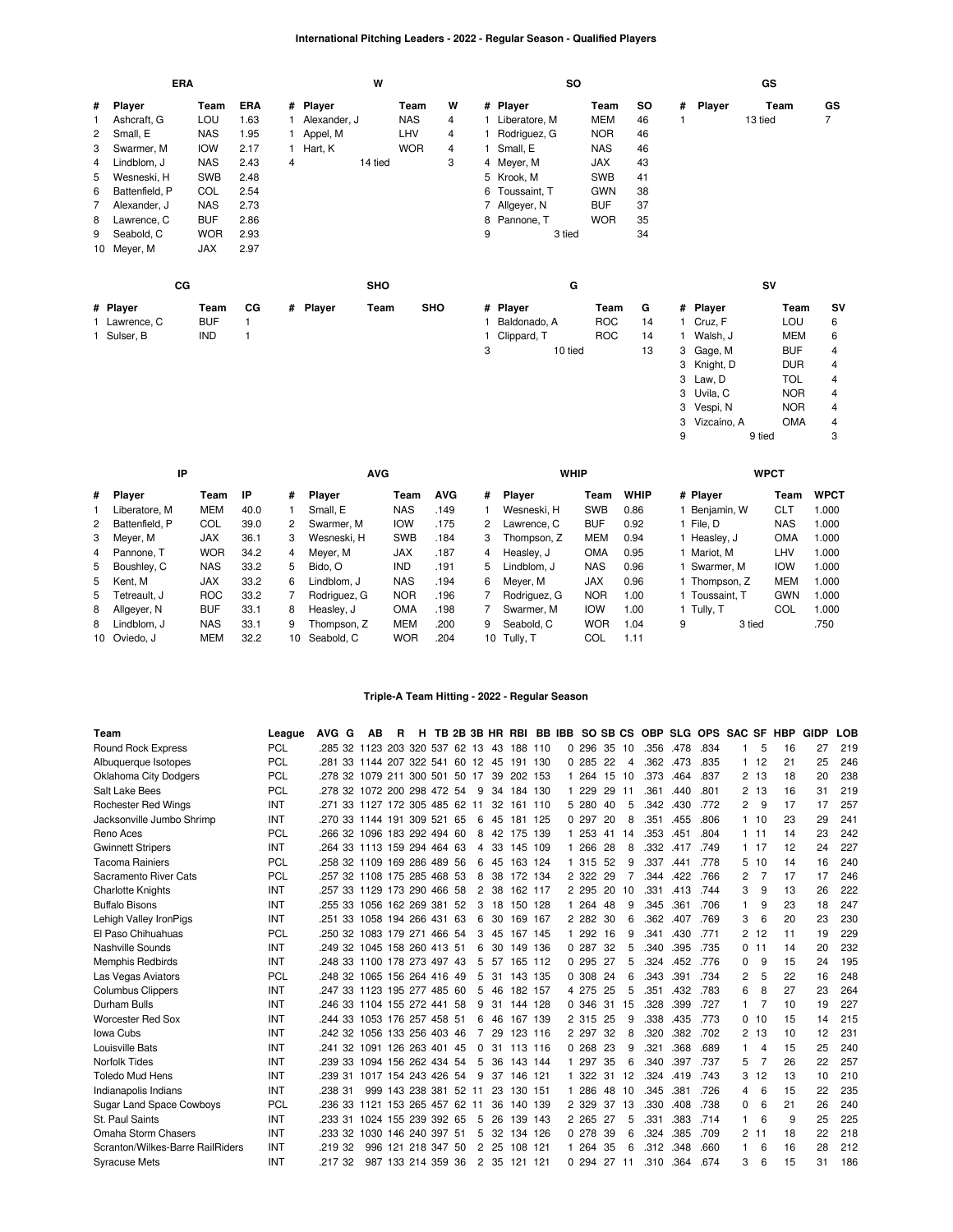## **Triple-A Team Pitching - 2022 - Regular Season**

| Team                                 | League W L ERA G GS CG SHO GF HLD SV SVO |                  |                |       |       |                |                         | -IP | H |  |                                |          |    |                |               |      | R ER HR HB BB IBB SO WP BK WHIP AVG GO/AO GIDP TBF AB |              |  |
|--------------------------------------|------------------------------------------|------------------|----------------|-------|-------|----------------|-------------------------|-----|---|--|--------------------------------|----------|----|----------------|---------------|------|-------------------------------------------------------|--------------|--|
| Nashville Sounds                     | INT                                      | 22 10 2.75 32 32 | $\Omega$       | 5 32  | 19 10 |                | 13 281 0 211 93         |     |   |  | 86 17 16 125                   | 0 287 16 |    | 3              | 1.20, 207     |      | 0.94                                                  | 16 1171 1021 |  |
| Iowa Cubs                            | INT                                      | 17 15 3.48 32 32 | $\Omega$       | 1 32  | 10    | 8              |                         |     |   |  | 16 276 1 232 123 107 28 19 134 | 1 3 1 1  | 21 | 2              | 1.32.224      |      | 1.11                                                  | 24 1193 1036 |  |
| Indianapolis Indians                 | <b>INT</b>                               | 15 16 3.74 31 31 | -1             | 2 30  | 8     | 4              |                         |     |   |  | 13 267.0 215 130 111 33 15 120 | 1 2 7 9  | 24 | 3              | 1.25 .217     |      | 1.10                                                  | 16 1133 989  |  |
| <b>Toledo Mud Hens</b>               | <b>INT</b>                               | 17 14 3.74 31 31 | $\Omega$       | 3.31  | 18    |                |                         |     |   |  | 13 274.0 228 128 114 29 10 123 | 2 2 7 2  | 19 | 4              | 1.28 .223     |      | 0.93                                                  | 17 1167 1021 |  |
| <b>Columbus Clippers</b>             | INT                                      | 21 12 3.78 33 33 | $\Omega$       | 3 3 3 | 19    | 9              |                         |     |   |  | 18 292.2 258 152 123 24 17 122 | 3 2 6 0  | 24 | 3              | 1.30 .235     |      | 0.97                                                  | 28 1243 1097 |  |
| Salt Lake Bees                       | PCL                                      | 18 14 4.14 32 32 | $\overline{2}$ | 2 30  | 11    | 4              |                         |     |   |  | 12 274.0 248 141 126 27 15 106 | 0256     | 21 | 3              | 1.29 .238     |      | 0.90                                                  | 23 1170 1040 |  |
| <b>Sugar Land Space Cowboys</b>      | <b>PCL</b>                               | 14 19 4.17 33 33 | $\Omega$       | 1 33  | 13    | 8              |                         |     |   |  | 11 293.2 272 157 136 32 16 157 | 3 3 4 1  | 15 | 4              | 1.46 .242     |      | 0.94                                                  | 14 1305 1122 |  |
| <b>Gwinnett Stripers</b>             | <b>INT</b>                               | 17 16 4.26 33 33 | $\Omega$       | 2 3 3 | 11    | 5              |                         |     |   |  | 10 291.1 268 154 138 33 20 103 | 0 3 4 8  | 14 | $\overline{c}$ | 1.27 .243     |      | 1.39                                                  | 23 1237 1104 |  |
| <b>Buffalo Bisons</b>                | INT                                      | 18 15 4.41 33 33 | -1             | 3 3 2 | 10 10 |                |                         |     |   |  | 13 273.2 247 146 134 37 19 118 | 2 2 7 6  | 13 | 1              | 1.33 .240     |      | 0.78                                                  | 18 1173 1029 |  |
| <b>Rochester Red Wings</b>           | INT                                      | 21 12 4.42 33 33 | $\Omega$       | 4 3 3 | 12 10 |                |                         |     |   |  | 12 287.0 255 154 141 24 10 138 | 1 2 9 1  | 17 |                | 1.37          | .235 | 0.95                                                  | 18 1243 1086 |  |
| <b>Round Rock Express</b>            | <b>PCL</b>                               | 20 12 4.46 32 32 | $\Omega$       | 0.32  | 17 11 |                | 12 282.2 255 160 140 32 |     |   |  | 4 1 5 2                        | 1 2 9 3  | 23 | 5              | 1.44 .240     |      | 0.99                                                  | 24 1237 1063 |  |
| Scranton/Wilkes-Barre RailRiders INT |                                          | 11 21 4.49 32 32 | $\Omega$       | 3 3 2 | 3     | 4              |                         |     |   |  | 9 266 1 241 158 133 29 21 141  | 4 3 0 7  | 23 |                | 1.43 .239     |      | 1.11                                                  | 19 1191 1010 |  |
| <b>Oklahoma City Dodgers</b>         | <b>PCL</b>                               | 19 13 4.64 32 32 | $\Omega$       | 1 32  | 16    | 6              |                         |     |   |  | 11 277 1 276 166 143 33 15 149 | 0 3 0 5  | 22 |                | 1.53 .257     |      | 0.90                                                  | 16 1252 1073 |  |
| Jacksonville Jumbo Shrimp            | INT                                      | 19 14 4.64 33 33 | $\Omega$       | 2 3 3 | 15    | 5              |                         |     |   |  | 15 292 2 279 165 151 40 12 116 | 2 2 9 8  | 18 | 4              | 1.35 .250     |      | 1.12                                                  | 24 1255 1115 |  |
| Las Vegas Aviators                   | <b>PCL</b>                               | 17 15 4.65 32 32 | $\Omega$       | 2 3 2 | 15    | 8              |                         |     |   |  | 14 279.0 275 163 144 36 18 133 | 1 2 5 3  | 14 | 3              | 1.46 .259     |      | 0.93                                                  | 31 1225 1061 |  |
| St. Paul Saints                      | INT                                      | 15 16 4.69 31 31 | $\Omega$       | 031   | 8     | 8              |                         |     |   |  | 12 270.2 261 157 141 29 16 139 | 4 2 9 1  | 28 | 2              | 1.48 .254     |      | 1.32                                                  | 20 1192 1026 |  |
| <b>Norfolk Tides</b>                 | INT                                      | 15 18 4.71 33 33 | $\Omega$       | 1 33  | 13    | 9              |                         |     |   |  | 12 286 1 279 168 150 20 16 157 | 0 2 9 2  | 24 | 5              | 1.52 .256     |      | 0.84                                                  | 26 1286 1091 |  |
| Louisville Bats                      | INT                                      | 12 20 4.88 32 32 | $\Omega$       | 1 32  | 14    | 9              |                         |     |   |  | 16 284 0 281 184 154 34 16 164 | 0 2 8 1  | 19 | 5              | 1.57 .255     |      | 1.12                                                  | 16 1299 1101 |  |
| Omaha Storm Chasers                  | INT                                      | 15 17 4.88 32 32 | $\Omega$       | 1 32  | 10    | 9              |                         |     |   |  | 13 274.2 279 165 149 44 19 104 | 0 257    | 21 | 3              | 1.39 .258     |      | 1.16                                                  | 17 1215 1081 |  |
| Memphis Redbirds                     | INT                                      | 17 16 5.07 33 33 | $\Omega$       | 2 3 3 | 11    | 10             |                         |     |   |  | 11 291 0 304 177 164 52 16 118 | 0311     | 15 | 4              | 1.45 .270     |      | 1.11                                                  | 27 1268 1124 |  |
| El Paso Chihuahuas                   | <b>PCL</b>                               | 18 14 5.12 32 32 | $\Omega$       | 1 32  | 16    |                |                         |     |   |  | 15 281 1 279 178 160 38 10 130 | 0 3 0 1  | 21 | 4              | 1.45 .256     |      | 1.06                                                  | 24 1237 1090 |  |
| Durham Bulls                         | INT                                      | 13 20 5.13 33 33 | $\Omega$       | 0.33  | 11    | 5              |                         |     |   |  | 12 284.1 300 182 162 51 18 131 | 1 2 7 2  | 21 | 6              | 1.52 .268     |      | 0.91                                                  | 27 1281 1118 |  |
| <b>Worcester Red Sox</b>             | <b>INT</b>                               | 15 18 5 14 33 33 | $\Omega$       | 0.33  | 11    | 5              |                         |     |   |  | 11 273 1 255 177 156 26 17 119 | 0 308    | 19 | $\Omega$       | 1.37 .244     |      | 1.00                                                  | 17 1195 1045 |  |
| Lehigh Valley IronPigs               | <b>INT</b>                               | 18 15 5.33 33 33 | $\Omega$       | 2 3 3 | 24    | $\overline{c}$ |                         |     |   |  | 6 277 0 275 169 164 33 25 160  | 3 2 6 9  | 26 |                | 4 1.57 260    |      | 1.00                                                  | 31 1246 1056 |  |
| <b>Syracuse Mets</b>                 | INT                                      | 12 20 5.54 32 32 | $\Omega$       | 2 3 2 | 8     |                |                         |     |   |  | 11 268.0 268 190 165 43 14 127 | 0281     | 18 | 1              | 1.47 .254     |      | 0.99                                                  | 24 1206 1054 |  |
| Sacramento River Cats                | <b>PCL</b>                               | 16 16 5.59 32 32 | $\Omega$       | 2 3 2 | 5     |                |                         |     |   |  | 11 285.0 294 193 177 47 33 140 | 3315     | 23 | 2              | 1.52 .263     |      | 0.97                                                  | 23 1303 1119 |  |
| <b>Charlotte Knights</b>             | INT                                      | 14 19 5.80 33 33 | $\Omega$       | 0.33  | 8     | 4              |                         |     |   |  | 11 290.0 309 208 187 54 10 128 | 1 2 8 2  | 19 | 3              | 1.51 .271     |      | 1.21                                                  | 26 1289 1142 |  |
| Reno Aces                            | <b>PCL</b>                               | 16 16 5.99 32 32 | $\Omega$       | 1 32  | 15    | 8              |                         |     |   |  | 12 282.1 314 197 188 52 12 129 | 0 2 8 7  | 10 | 2              | 1.57          | .279 | 0.94                                                  | 20 1277 1127 |  |
| <b>Tacoma Rainiers</b>               | <b>PCL</b>                               | 9 23 6.98 32 32  | $\Omega$       | 1 32  | 6     | 4              |                         |     |   |  | 9 277.1 336 235 215 39 25 127  | 0251     | 19 | 2              | 1.67 .297     |      | 0.93                                                  | 22 1297 1131 |  |
| Albuquerque Isotopes                 | PCL                                      | 14 19 7.18 33 33 | $\Omega$       | 0.33  | 20    | 6              |                         |     |   |  | 10 282.0 354 246 225 62 22 116 | 1 2 9 1  | 13 |                | $0$ 1.67 .302 |      | 1.23                                                  | 23 1324 1174 |  |

## **Triple-A Team Fielding - 2022 - Regular Season**

| Team                             | League     | <b>PCT</b> | G  | GS | TC   | PO  | Α   | Е  | <b>DP</b> | ТP       | PB             | <b>CWP</b> | <b>SB</b> | CS             |
|----------------------------------|------------|------------|----|----|------|-----|-----|----|-----------|----------|----------------|------------|-----------|----------------|
| Reno Aces                        | PCL        | .989       | 32 | 32 | 1136 | 847 | 277 | 12 | 22        | $\Omega$ | 2              | 10         | 41        | 3              |
| Nashville Sounds                 | <b>INT</b> | .989       | 32 | 32 | 1122 | 843 | 267 | 12 | 19        | 0        | 6              | 16         | 26        | 12             |
| Lehigh Valley IronPigs           | <b>INT</b> | .988       | 33 | 33 | 1135 | 831 | 290 | 14 | 37        | 0        | 3              | 26         | 37        | 9              |
| <b>Buffalo Bisons</b>            | INT        | .985       | 33 | 33 | 1085 | 821 | 248 | 16 | 22        | 0        | 3              | 13         | 28        | 15             |
| Memphis Redbirds                 | <b>INT</b> | .984       | 33 | 33 | 1197 | 874 | 304 | 19 | 33        | $\Omega$ | 3              | 15         | 31        | 11             |
| Salt Lake Bees                   | <b>PCL</b> | .984       | 32 | 32 | 1107 | 822 | 267 | 18 | 29        | 0        | 2              | 21         | 30        | 6              |
| St. Paul Saints                  | INT        | .983       | 31 | 31 | 1120 | 812 | 289 | 19 | 27        | $\Omega$ | 6              | 28         | 31        | 12             |
| <b>Toledo Mud Hens</b>           | INT        | .983       | 31 | 31 | 1110 | 822 | 269 | 19 | 21        | 0        | 2              | 19         | 23        | 3              |
| Jacksonville Jumbo Shrimp        | INT        | .983       | 33 | 33 | 1224 | 878 | 325 | 21 | 31        | 0        | 2              | 18         | 27        | 7              |
| <b>Gwinnett Stripers</b>         | <b>INT</b> | .983       | 33 | 33 | 1203 | 876 | 306 | 21 | 29        | $\Omega$ | 4              | 14         | 37        | 5              |
| <b>Sugar Land Space Cowboys</b>  | <b>PCL</b> | .981       | 33 | 33 | 1168 | 881 | 265 | 22 | 17        | 0        | 6              | 15         | 30        | 10             |
| <b>Rochester Red Wings</b>       | INT        | .978       | 33 | 33 | 1175 | 861 | 288 | 26 | 22        | 0        | 3              | 17         | 27        | 10             |
| <b>Worcester Red Sox</b>         | <b>INT</b> | .977       | 33 | 33 | 1105 | 820 | 260 | 25 | 22        | 0        | 8              | 19         | 28        | 8              |
| <b>Tacoma Rainiers</b>           | <b>PCL</b> | .977       | 32 | 32 | 1138 | 832 | 280 | 26 | 26        | 0        | 2              | 19         | 32        | 9              |
| <b>Charlotte Knights</b>         | <b>INT</b> | .976       | 33 | 33 | 1227 | 870 | 328 | 29 | 28        | $\Omega$ | 2              | 19         | 16        | 4              |
| El Paso Chihuahuas               | <b>PCL</b> | .976       | 32 | 32 | 1161 | 844 | 289 | 28 | 26        | 0        | 3              | 21         | 32        | 12             |
| Omaha Storm Chasers              | INT        | .976       | 32 | 32 | 1155 | 825 | 302 | 28 | 20        | 0        | 1              | 21         | 15        | 3              |
| Indianapolis Indians             | <b>INT</b> | .975       | 31 | 31 | 1102 | 801 | 273 | 28 | 21        | 0        | 3              | 24         | 28        | 6              |
| Durham Bulls                     | INT        | .974       | 33 | 33 | 1164 | 853 | 281 | 30 | 30        | 0        | 6              | 21         | 41        | 6              |
| Albuquerque Isotopes             | <b>PCL</b> | .974       | 33 | 33 | 1174 | 846 | 297 | 31 | 28        | 0        | 2              | 13         | 18        | 12             |
| Iowa Cubs                        | <b>INT</b> | .973       | 32 | 32 | 1132 | 829 | 272 | 31 | 29        | $\Omega$ | 5              | 21         | 44        | 8              |
| Las Vegas Aviators               | <b>PCL</b> | .972       | 32 | 32 | 1160 | 837 | 291 | 32 | 34        | $\Omega$ | 3              | 14         | 22        | 11             |
| <b>Columbus Clippers</b>         | INT        | .972       | 33 | 33 | 1218 | 878 | 306 | 34 | 33        | 0        | 5              | 24         | 32        | 10             |
| Scranton/Wilkes-Barre RailRiders | <b>INT</b> | .971       | 32 | 32 | 1080 | 799 | 250 | 31 | 21        | 0        | 8              | 23         | 56        | $\overline{7}$ |
| Sacramento River Cats            | PCL        | .971       | 32 | 32 | 1167 | 855 | 278 | 34 | 25        | 0        | $\overline{7}$ | 23         | 24        | 11             |
| <b>Oklahoma City Dodgers</b>     | <b>PCL</b> | .971       | 32 | 32 | 1121 | 832 | 256 | 33 | 21        | 0        | 5              | 22         | 30        | 11             |
| Norfolk Tides                    | INT        | .970       | 33 | 33 | 1153 | 859 | 259 | 35 | 27        | $\Omega$ | 4              | 24         | 23        | $\overline{7}$ |
| Louisville Bats                  | INT        | .969       | 32 | 32 | 1175 | 852 | 287 | 36 | 19        | 0        | 3              | 19         | 44        | 10             |
| <b>Round Rock Express</b>        | <b>PCL</b> | .967       | 32 | 32 | 1164 | 849 | 277 | 38 | 28        | 0        | 4              | 23         | 41        | 8              |
| <b>Syracuse Mets</b>             | INT        | .963       | 32 | 32 | 1101 | 804 | 256 | 41 | 26        | $\Omega$ | 4              | 18         | 29        | 5              |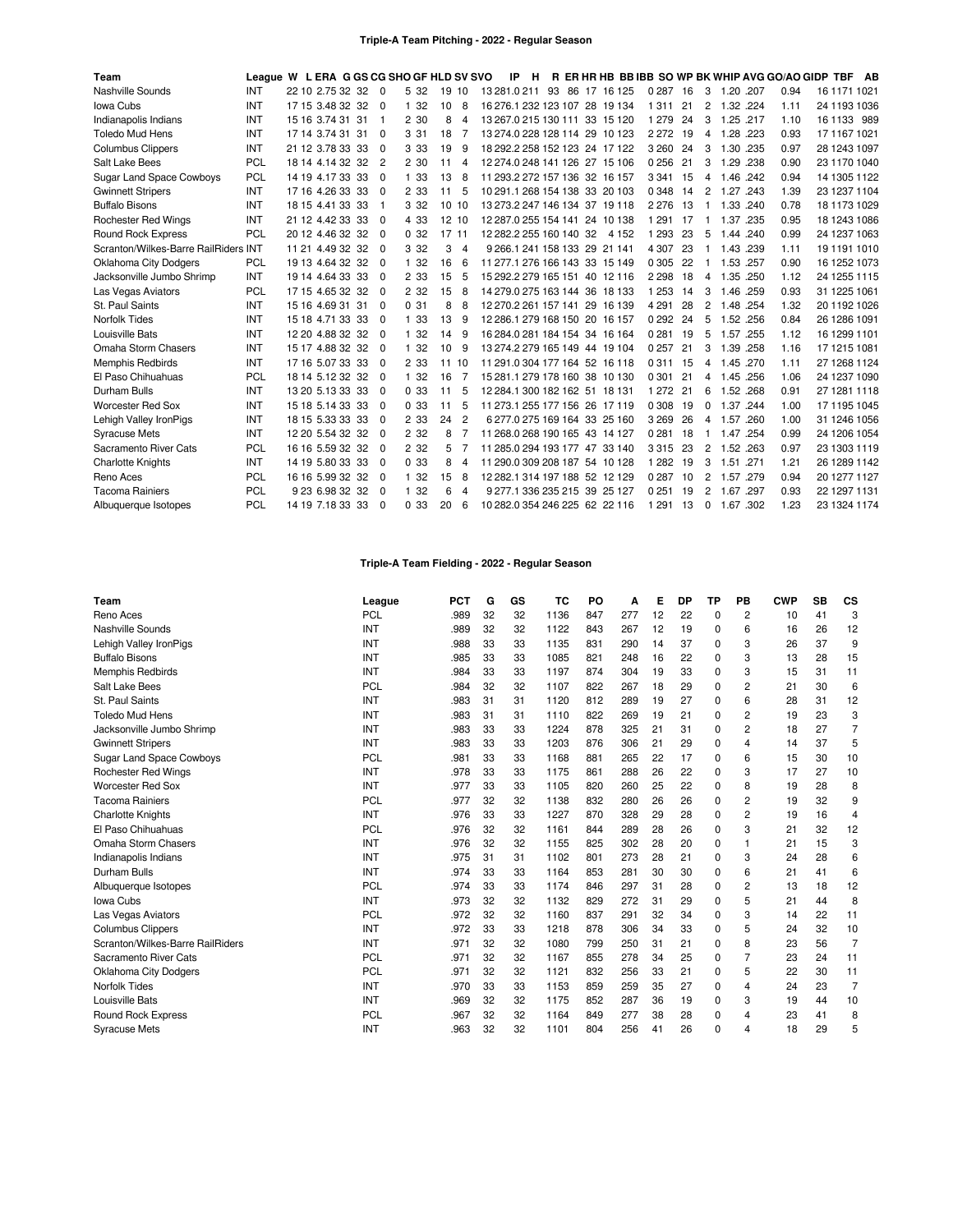| # Player           | Team B     |    | <b>AVG</b> | G   | ΑВ   | R   | н              | ΤВ  | 2B 3B |          | HR | RBI      | <b>BB IBB</b> |          |     | SO SBCS      |          | <b>OBP</b> | <b>SLG</b> | <b>OPS</b> |      |              |          | <b>PA SAC SF HBP GIDP</b> |                | E   |
|--------------------|------------|----|------------|-----|------|-----|----------------|-----|-------|----------|----|----------|---------------|----------|-----|--------------|----------|------------|------------|------------|------|--------------|----------|---------------------------|----------------|-----|
| 45 Astudillo, W    | JAX        | R  | .317       | 15  | 60   | 11  | 19             | 34  | 3     | 0        | 4  | 14       | 2             | 0        |     |              |          | .369       | .567       | .936       | 65   | 0            | 0        | 3                         |                | 2   |
| 10 Bleday, J       | <b>JAX</b> |    | .222       | 31  | 108  | 23  | 24             | 47  | 5     | $\Omega$ | 6  | 16       | 24            | 0        | 32  | 0            | $\Omega$ | .378       | .435       | .813       | 135  | $\Omega$     | 0        |                           |                |     |
| 6 Brigman, B       | JAX        | R  | .150       | 21  | 80   | 9   | 12             | 17  |       | - 0      |    | 8        | 5             | 0        | 23  |              | $\Omega$ | .200       | .213       | .413       | 85   | 0            | 0        | 0                         | 4              |     |
| 8 Burdick, P       | <b>JAX</b> | R  | .215       | 29  | 107  | 24  | 23             | 47  | 5     | 2        | 5  | 13       | 19            | 0        | 38  | 5.           | 2        | .349       | .439       | .788       | 129  | $\Omega$     | 0        | 3                         | $\mathbf{2}$   |     |
| 11 Díaz, L         | <b>JAX</b> |    | .267       | 30  | 116  | 21  | 31             | 56  |       | $\Omega$ | 6  | 30       | 15            | 0        | 36  | 0            | $\Omega$ | .350       | .483       | .833       | 137  | $\Omega$     | 4        | 2                         | 4              |     |
| 3 Dunand, J        | <b>JAX</b> | R  | .240       | 15  | 50   | 11  | 12             | 20  | 5     | $\Omega$ |    |          | 8             | 0        | 17  | 2            | $\Omega$ | .361       | .400       | .761       | 61   | <sup>0</sup> |          | 2                         | $\overline{2}$ |     |
| 4 Fortes, N        | <b>JAX</b> | R  | .256       | 21  | 82   | 9   | 21             | 33  | з     | $\Omega$ | з  | 12       | 6             | 0        | 15  |              | $\Omega$ | .319       | .402       | .721       | 91   | <sup>0</sup> |          | 2                         | 3              |     |
| 34 Gonzalez, N JAX |            |    | .274       | -23 | 84   | 9   | 23             | 43  | 6     |          |    | 17       | 5.            | 0        | 22  | <sup>0</sup> |          | .337       | .512       | .849       | 92   | $\Omega$     | $\Omega$ |                           | 3              |     |
| 2 Hairston, D      | JAX        | R. | .313       | -5  | 16   | 3   | 5              |     | 2     | 0        | 0  |          |               | 0        | 6   | 0            |          | .333       | .438       | .771       | 18   | 0            |          |                           |                |     |
| 12 Leblanc, C      | <b>JAX</b> | R  | .376       | 29  | 109  | 18  | 41             | 67  | 8     | $\Omega$ | 6  | 24       | 14            | $\Omega$ | 29  |              | $\Omega$ | .444       | .615       | 1.059      | 124  | $\Omega$     |          | O.                        | 3              |     |
| Orr. J             | <b>JAX</b> |    | .500       |     | 4    |     | $\overline{2}$ | 3   |       | $\Omega$ | 0  | $\Omega$ | $\Omega$      | 0        |     | 0            | $\Omega$ | .500       | .750       | 1.250      | 4    | <sup>0</sup> | $\Omega$ | $\Omega$                  | $\Omega$       |     |
| 32 Quintana, L     | <b>JAX</b> | R  | .327       | 24  | 98   | 20  | 32             | 61  | 8     | $\Omega$ |    | 23       | 5.            | 0        | 13  | 0            | $\Omega$ | .380       | .622       | 1.002      | 108  | <sup>0</sup> |          |                           | 3              |     |
| 23 Sims, D         | <b>JAX</b> | R  | .206       | 10  | 34   | 5   |                | 12  |       |          |    | 2        | 2             | 0        | 18  |              | 0        | .270       | .353       | .623       | 38   |              | 0        |                           |                |     |
|                    | <b>JAX</b> |    | .270       | 33  | 1144 | 191 | 309            | 521 | 65    | 6        | 45 | 181      | 125           | 0        | 297 | 20           | 8        | .351       | .455       | .806       | 1303 |              | 10       | 23                        | 29             | -21 |
|                    | <b>OPP</b> |    | .250       | 33  | 1115 | 165 | 279            | 455 | 48    | 4        | 40 | 157      | 116           | 2        | 298 | 27           |          | .324       | .408       | .732       | 1255 | 0            | 12       | 12                        | 24             |     |

**Jacksonville Jumbo Shrimp Pitching - 2022 - Regular Season - Active Roster**

| # Player            | Team       |   | w            |    | ERA   | G  |          |              |              | GS CG SHO GF HLD SV SVO |          |          |          | IP    | н   | R   | ER       | HR.          | HB           |     | <b>BB IBB</b> | SO. | <b>AVG</b> |              |          | WP BK GIDP     | TBF  |
|---------------------|------------|---|--------------|----|-------|----|----------|--------------|--------------|-------------------------|----------|----------|----------|-------|-----|-----|----------|--------------|--------------|-----|---------------|-----|------------|--------------|----------|----------------|------|
| 27 Brazoban. H      | JAX        | R | 0            | 0  | 4.76  | 12 | $\Omega$ | $\Omega$     | 0            |                         | 2        | $\Omega$ | 2        | 17.0  | 17  | 9   | 9        | 3            | $\Omega$     | 8   | $\Omega$      | 19  | .274       | 3            |          |                | 72   |
| 26 Brigham, J       | <b>JAX</b> | R | 2            | 0  | 3.94  | 10 |          | $\Omega$     | 0            | 2                       | 2        | $\Omega$ | 0        | 16.0  | 16  |     |          | 3            | $\Omega$     | 5   | $\Omega$      | 20  | .267       |              |          | $\overline{2}$ | 66   |
| 29 Bugg, P          | <b>JAX</b> | R | <sup>0</sup> | 0  | 5.40  | 2  | 0        | $\Omega$     | <sup>0</sup> | $\Omega$                |          |          | 0        | 3.1   | 2   | 2   | 2        |              | <sup>0</sup> | 2   | $\Omega$      | 4   | .167       | O.           | - 0      | $\Omega$       | 14   |
| 25 Cabrera, E       | <b>JAX</b> | R |              |    | 2.00  |    |          | $\Omega$     | 0            | $\Omega$                |          |          | 0        | 9.0   | 5   | 2   | 2        | ŋ            | <sup>0</sup> | 5   | $\Omega$      | 8   | .156       |              |          | $\Omega$       | 37   |
| 21 Castano, D       | <b>JAX</b> |   |              |    | 6.55  | 3  | 2        | $\Omega$     | <sup>0</sup> | $\Omega$                |          |          | 0        | 11.0  | 15  | 9   | 8        | 5            |              | 3   |               | 15  | .319       |              |          |                | 51   |
| 20 Dayton, G        | <b>JAX</b> |   | 0            |    | 2.51  | 11 | O.       | $\Omega$     | 0            | 5                       |          |          | 2        | 14.1  | 10  | 6   | 4        |              | <sup>0</sup> | 5   |               | 22  | .189       |              |          | $\Omega$       | 59   |
| 17 Fishman, J       | <b>JAX</b> |   | 3            |    | 2.81  | 9  | 0        | 0            | 0            |                         |          |          |          | 16.0  | 10  | 5   | 5        |              | 3            | 6   | $\Omega$      | 15  | .182       |              |          | 3              | 64   |
| 39 Garcia, R        | <b>JAX</b> |   |              |    | 2.70  | 8  | $\Omega$ | $\Omega$     | <sup>0</sup> | 6                       | 0        |          | 3        | 10.0  |     | 4   | 3        | 0            | $\Omega$     | 5   |               | 10  | .200       | 0            | 0        |                | 41   |
| Hoeing, B           | <b>JAX</b> | R |              | 0  | 5.14  |    |          | $\Omega$     | <sup>0</sup> | $\Omega$                | 0        | 0        | $\Omega$ | 7.0   | 4   | 4   | 4        | 2            | $\Omega$     | 3   | $\Omega$      |     | .167       |              |          | 0              | 27   |
| 31 Kent, M          | <b>JAX</b> |   |              | 2  | 4.01  |    | 5.       | $\Omega$     | 0            | $\Omega$                | $\Omega$ | $\Omega$ | $\Omega$ | 33.2  | 39  | 17  | 15       |              |              | 5   | $\Omega$      | 18  | .291       | $^{\circ}$   | $\Omega$ | 6              | 142  |
| 1 Meyer, M          | <b>JAX</b> | R | 2            |    | 2.97  |    |          | $\Omega$     | <sup>0</sup> | $\Omega$                | $\Omega$ | $\Omega$ | $\Omega$ | 36.1  | 25  | 13  | 12       | З            | 2            | 10  | $\Omega$      | 43  | .187       | 3            | $\Omega$ | 2              | 146  |
| 7 Mitchell, B       | <b>JAX</b> | R |              |    | 10.38 |    | 3        | $\Omega$     | <sup>0</sup> | $\Omega$                | 0        | $\Omega$ | 0        | 17.1  | 32  | 21  | 20       | 4            |              | 9   | $\Omega$      | 15  | .390       | 3            | $\Omega$ |                | 93   |
| 38 Pop, Z           | <b>JAX</b> | R | 0            |    | 0.00  | 9  | $\Omega$ | $\Omega$     | 0            | $\Omega$                | 3        | $\Omega$ | 2        | 12.0  | 12  | 2   | $\Omega$ | <sup>0</sup> | $\Omega$     | 4   | $\Omega$      | 12  | 273        |              |          | 2              | 48   |
| 28 Yacabonis, J JAX |            | R | 2            | 2  | 3.95  | 11 | 0        | 0            | 0            |                         | 2        |          | 2        | 13.2  | 11  |     | 6        |              | $\Omega$     | 4   | $\Omega$      | 16  | .220       | <sup>0</sup> | $\Omega$ | $\Omega$       | 54   |
|                     | <b>JAX</b> |   | 19           | 14 | 4.64  | 33 | 33       | $\mathbf{0}$ | $\mathbf{2}$ | 33                      | 15       | 5        | 15       | 292.2 | 279 | 165 | 151      | 40           | 12           | 116 | $\mathbf{2}$  | 298 | .250       | 18           | 4        | 24             | 1255 |
|                     | <b>OPP</b> |   | 14           | 19 | 5.30  | 33 | 33       | $\mathbf 0$  | 0            | 33                      | 5        | 4        | 6        | 292.0 | 309 | 191 | 172      | 45           | 23           | 125 | 0             | 297 | .270       | 24           | 5        | 29             | 1303 |

# **Jacksonville Jumbo Shrimp Hitting - 2022 - Regular Season - Active Roster - Vs Left**

| # Player        | Team       | в | AVG  | G  | AB R | н   | ΤВ  | 2B             | 3В           | HR       | RBI | BB           | IBB      | SO SB CS | OBP  | <b>SLG</b> | <b>OPS</b> | PA  | SAC SF   |              | HBP          | <b>GIDP</b> |
|-----------------|------------|---|------|----|------|-----|-----|----------------|--------------|----------|-----|--------------|----------|----------|------|------------|------------|-----|----------|--------------|--------------|-------------|
| 45 Astudillo, W | JAX        | R | .368 | 9  | 19   |     | 13  | 0              | $\Omega$     | 2        | 8   | 0            |          |          | .368 | .684       | .052       | 19  | 0        | 0            |              | $\Omega$    |
| 10 Bleday, J    | <b>JAX</b> |   | .282 | 20 | 39   | 11  | 19  | $\overline{2}$ | $\Omega$     | 2        | 9   | 6            | $\Omega$ | 8        | .391 | .487       | .878       | 46  | 0        | $\Omega$     |              |             |
| 6 Brigman, B    | <b>JAX</b> | R | .179 | 13 | 28   | 5   |     | 2              | $\Omega$     | 0        | 2   | 2            |          | 8        | .233 | .250       | .483       | 30  | 0        | 0            |              |             |
| 8 Burdick, P    | <b>JAX</b> | R | .293 | 19 | 41   | 12  | 24  | 4              |              | 2        | 8   | 5            | $\Omega$ | 14       | .383 | .585       | .968       | 47  | $\Omega$ | $\Omega$     |              | $\Omega$    |
| 11 Díaz, L      | <b>JAX</b> |   | .278 | 19 | 36   | 10  | 13  | 3              | $\Omega$     | $\Omega$ | 9   | 3            | $\Omega$ | 15       | .357 | .361       | .718       | 42  | 0        |              | 2            |             |
| 3 Dunand, J     | <b>JAX</b> | R | .200 | 9  | 15   | 3   | 4   |                | 0            | 0        | 2   | 3            |          | 6        | .316 | .267       | .583       | 19  | 0        |              |              |             |
| 4 Fortes, N     | <b>JAX</b> | R | .267 | 15 | 30   | 8   | 8   | 0              | $\Omega$     | $\Omega$ | 2   | 4            | $\Omega$ | 6        | .343 | .267       | .610       | 35  | 0        |              | <sup>0</sup> |             |
| 34 Gonzalez, N  | <b>JAX</b> |   | .214 | 12 | 28   | 6   | 13  |                | <sup>0</sup> | 2        | 4   | <sup>n</sup> |          | 9        | .241 | .464       | .705       | 29  | 0        | $\Omega$     |              |             |
| 2 Hairston, D   | <b>JAX</b> | R | .429 | 3  |      | 3   | З   | 0              | $\Omega$     | 0        |     | 0            | $\Omega$ | 2        | .375 | .429       | .804       | 8   | 0        |              | 0            |             |
| 12 Leblanc, C   | <b>JAX</b> | R | .286 | 21 | 42   | 12  | 20  | $\overline{2}$ | $\Omega$     | 2        | 6   | 4            | $\Omega$ | 15       | .348 | .476       | .824       | 46  | 0        | <sup>0</sup> | $\Omega$     |             |
| 32 Quintana, L  | <b>JAX</b> | R | .313 | 16 | 32   | 10  | 16  | 3              | $\Omega$     |          | 6   | 0            |          | 4        | .313 | .500       | .813       | 32  | 0        | 0            | <sup>0</sup> |             |
| 23 Sims, D      | JAX        | R | .214 |    | 14   | 3   | 5   | 0              |              | 0        |     |              |          |          | .267 | .357       | .624       | 15  | 0        | 0            | 0            | $\Omega$    |
|                 | <b>JAX</b> |   | .284 | 25 | 394  | 112 | 174 | 23             | 3            | 11       | 62  | 32           | 0        | 110      | .343 | .442       | .785       | 435 | 0        | 4            | 5            | 10          |
|                 | <b>OPP</b> |   | .236 | 33 | 538  | 127 | 207 | 26             | з            | 16       | 66  | 48           | 0        | 156      | .303 | .385       | .688       |     | 0        | 4            | 5            | 13          |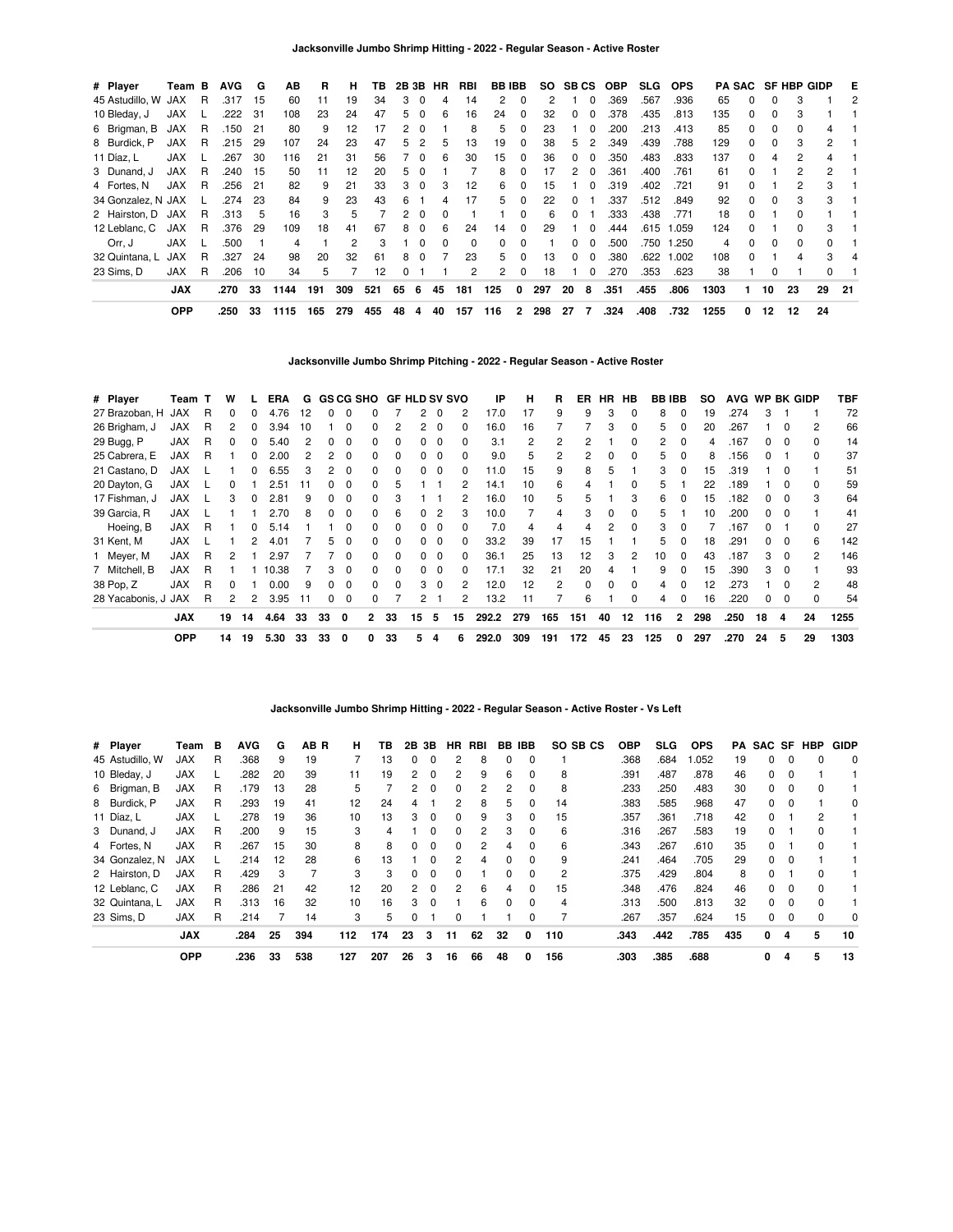**Jacksonville Jumbo Shrimp Opposing Hitting - 2022 - Regular Season - Active Roster - Vs Left**

| # Player        | Team       | т | <b>AVG</b> | AB R | н        | ΤВ  | 2В | 3В           | <b>HR</b> | RBI           | BB | <b>IBB</b>   | SO SB CS | <b>OBP</b> | SLG  | <b>OPS</b> | PA  | SAC SF |   | <b>HBP</b> | <b>GIDP</b> |
|-----------------|------------|---|------------|------|----------|-----|----|--------------|-----------|---------------|----|--------------|----------|------------|------|------------|-----|--------|---|------------|-------------|
| 27 Brazoban, H  | <b>JAX</b> | R | .321       | 28   | 9        | 13  |    |              |           | 5             | 3  |              | 9        | .364       | .464 | .828       | 33  | 0      |   |            | 0           |
| 26 Brigham, J   | <b>JAX</b> | R | .308       | 26   | 8        | 17  | 3  | 0            | 2         | 8             |    |              | 10       | .321       | .654 | .975       | 28  | 0      |   | 0          | 2           |
| 29 Bugg, P      | <b>JAX</b> | R | .000       | 3    | $\Omega$ | 0   | 0  | 0            | 0         | <sup>0</sup>  | 2  | 0            |          | .400       | .000 | .400       | 5   | 0      |   | $\Omega$   | 0           |
| 25 Cabrera, E   | <b>JAX</b> | R | .211       | 19   | 4        | 5   |    | <sup>0</sup> | 0         |               | 2  | <sup>0</sup> | 6        | .286       | .263 | .549       | 21  | 0      |   |            | 0           |
| 21 Castano, D   | <b>JAX</b> |   | .400       | 20   | 8        | 19  |    | 0            | 3         | 3             | 0  |              |          | .400       | .950 | .350       | 20  | 0      |   |            |             |
| 20 Dayton, G    | <b>JAX</b> |   | .167       | 30   | 5.       | 5   | 0  | 0            | 0         |               |    | n.           | 14       | .194       | .167 | .361       | 31  | 0      |   | $\Omega$   | $\Omega$    |
| 17 Fishman, J   | <b>JAX</b> |   | .129       | 31   | 4        | 5   |    | 0            | 0         |               |    |              | 9        | .182       | .161 | .343       | 33  | 0      |   |            | 0           |
| 39 Garcia, R    | <b>JAX</b> |   | .158       | 19   | 3        | 3   | 0  | 0            | 0         |               | 2  |              | 6        | .227       | .158 | .385       | 22  | 0      |   |            |             |
| Hoeing, B       | <b>JAX</b> | R | .182       | 11   | 2        | 5   | 0  | 0            |           | 3             |    |              |          | .250       | .455 | .705       | 12  | 0      |   |            | 0           |
| 31 Kent, M      | <b>JAX</b> |   | .295       | 44   | 13       | 19  | 6  | $\Omega$     | 0         | 3             | 0  | <sup>0</sup> |          | .295       | .432 | .727       | 44  | 0      |   | $\Omega$   | 3           |
| 1 Meyer, M      | <b>JAX</b> | R | .108       | 74   | 8        | 9   |    | 0            | 0         | $\mathcal{P}$ | 5  | 0            | 26       | .175       | .122 | .297       | 80  | 0      |   |            |             |
| 7 Mitchell, B   | <b>JAX</b> | R | .308       | 39   | 12       | 20  | 2  | 0            |           |               | 5  |              | 10       | .386       | .513 | .899       | 44  | 0      |   |            |             |
| 38 Pop, Z       | <b>JAX</b> | R | .227       | 22   | 5        | 6   |    | $\Omega$     | 0         |               | 2  | <sup>0</sup> | 8        | .292       | .273 | .565       | 24  | 0      |   | $\Omega$   |             |
| 28 Yacabonis, J | <b>JAX</b> | R | .250       | 28   |          | 14  | 3  | 2            | 0         | 4             | 3  |              | 5        | .323       | .500 | .823       | 31  | 0      |   | $\Omega$   | 0           |
|                 | <b>JAX</b> |   | .236       | 538  | 127      | 207 | 26 | 3            | 16        | 66            | 48 | 0            | 156      | .303       | .385 | .688       | 595 | 0      | 4 | 5          | 13          |

**Jacksonville Jumbo Shrimp Hitting - 2022 - Regular Season - Active Roster - Vs Right**

| # Player        | Team       | в | <b>AVG</b> | G  | AB R | н   | ΤВ  |    | 2B 3B        | HR       | RBI      |    | BB IBB   | SO SB CS | <b>OBP</b> | <b>SLG</b> | <b>OPS</b> | PA  | SAC SF HBP   |          |              | <b>GIDP</b> |
|-----------------|------------|---|------------|----|------|-----|-----|----|--------------|----------|----------|----|----------|----------|------------|------------|------------|-----|--------------|----------|--------------|-------------|
| 45 Astudillo. W | <b>JAX</b> | R | .293       | 15 | 41   | 12  | 21  | 3  | $\Omega$     | 2        | 6        | 2  | 0        |          | .370       | .512       | .882       | 46  | 0            | $\Omega$ | 3            |             |
| 10 Bleday, J    | <b>JAX</b> |   | .188       | 30 | 69   | 13  | 28  | 3  | 0            | 4        |          | 18 | 0        | 24       | .371       | .406       | .777       | 89  | 0            | $\Omega$ | 2            | 0           |
| 6 Brigman, B    | <b>JAX</b> | R | .135       | 19 | 52   |     | 10  | 0  | 0            |          | 6        | 3  | 0        | 15       | .182       | .192       | .374       | 55  | 0            | $\Omega$ | 0            | 3           |
| 8 Burdick, P    | <b>JAX</b> | R | .167       | 28 | 66   | 11  | 23  |    |              | 3        | 5        | 14 | 0        | 24       | .329       | .348       | .677       | 82  | 0            |          |              | 2           |
| 11 Díaz, L      | <b>JAX</b> |   | .263       | 29 | 80   | 21  | 43  | 4  | 0            | 6        | 21       | 12 | 0        | 21       | .347       | .538       | .885       | 95  | 0            | 3        |              | 3           |
| 3 Dunand, J     | <b>JAX</b> | R | .257       | 15 | 35   | 9   | 16  | 4  | $\Omega$     |          | 5        | 5  | $\Omega$ | 11       | .381       | .457       | .838       | 42  | 0            | $\Omega$ | 2            |             |
| 4 Fortes, N     | <b>JAX</b> | R | .250       | 20 | 52   | 13  | 25  | 3  | $\Omega$     | 3        | 10       | 2  | $\Omega$ | 9        | .304       | .481       | .785       | 56  | 0            | $\Omega$ | 2            | 2           |
| 34 Gonzalez, N  | <b>JAX</b> |   | .304       | 21 | 56   | 17  | 30  | 5. |              | 2        | 13       | 5. | $\Omega$ | 13       | .381       | .536       | .917       | 63  | 0            | $\Omega$ | 2            | 2           |
| 2 Hairston, D   | <b>JAX</b> | R | .222       | 5  | 9    | 2   | 4   | 2  | $\Omega$     | 0        | 0        |    | 0        | 4        | .300       | .444       | .744       | 10  | 0            | $\Omega$ |              | 0           |
| 12 Leblanc, C   | <b>JAX</b> | R | .433       | 29 | 67   | 29  | 47  | 6  | $\Omega$     | 4        | 18       | 10 | $\Omega$ | 14       | .500       | .701       | .201       | 78  | <sup>0</sup> |          | 0            | 2           |
| Orr, J          | <b>JAX</b> |   | .500       |    | 4    | 2   | 3   |    | <sup>0</sup> | $\Omega$ | $\Omega$ | 0  | $\Omega$ |          | .500       | .750       | .250       | 4   | 0            | $\Omega$ | <sup>0</sup> | $\Omega$    |
| 32 Quintana, L  | <b>JAX</b> | R | .333       | 23 | 66   | 22  | 45  | 5  | $\Omega$     | 6        | 17       | 5. | $\Omega$ | 9        | .408       | .682       | .090       | 76  | <sup>0</sup> |          | 4            | 2           |
| 23 Sims. D      | <b>JAX</b> | R | .200       | 8  | 20   | 4   |     | 0  | 0            |          |          |    | 0        | 11       | .273       | .350       | .623       | 23  |              | $\Omega$ |              | 0           |
|                 | <b>JAX</b> |   | .263       | 33 | 750  | 197 | 347 | 42 | 3            | 34       | 119      | 93 | 0        | 187      | .355       | .463       | .818       | 868 |              | 6        | 18           | 19          |
|                 | <b>OPP</b> |   | .263       | 33 | 577  | 152 | 248 | 22 |              | 24       | 91       | 68 | 2        | 142      | .344       | .430       | .774       |     | 0            | 8        | 7            | 11          |

**Jacksonville Jumbo Shrimp Opposing Hitting - 2022 - Regular Season - Active Roster - Vs Right**

| # Player        | Team       | т | <b>AVG</b> | AB R | н   | ΤВ  | 2Β           | 3В       | ΗR           | RBI | BB           | IBB            | SO SB CS | <b>OBP</b> | SLG  | <b>OPS</b> | PA  | SAC SF |   | HBP | <b>GIDP</b> |
|-----------------|------------|---|------------|------|-----|-----|--------------|----------|--------------|-----|--------------|----------------|----------|------------|------|------------|-----|--------|---|-----|-------------|
| 27 Brazoban, H  | JAX        | R | .235       | 34   | 8   | 15  |              | 0        | 2            | 5   | 5            | 0              | 10       | .333       | .441 | .774       | 39  | 0      |   |     |             |
| 26 Brigham, J   | <b>JAX</b> | R | .235       | 34   | 8   | 11  | 0            | 0        |              | 2   | 4            | 0              | 10       | .316       | .324 | .640       | 38  | 0      |   |     | 0           |
| 29 Bugg, P      | <b>JAX</b> | R | 222        | 9    | 2   | 6   |              | n        |              |     | <sup>0</sup> | $\Omega$       | 3        | .222       | .667 | .889       | 9   | 0      |   |     | 0           |
| 25 Cabrera, E   | <b>JAX</b> | R | .077       | 13   |     |     |              | 0        |              |     | з            | 0              | 2        | .250       | .077 | .327       | 16  | 0      |   |     | 0           |
| 21 Castano, D   | <b>JAX</b> |   | .259       | 27   |     | 15  | 2            | 0        |              | 6   | 3            | 0              | 8        | .355       | .556 | .911       | 31  | 0      |   |     | 0           |
| 20 Dayton, G    | <b>JAX</b> |   | .217       | 23   | 5   | 8   | 0            | 0        |              | 5   | 4            |                | 8        | .321       | .348 | .669       | 28  | 0      |   | U   | 0           |
| 17 Fishman, J   | <b>JAX</b> |   | .250       | 24   | 6   |     |              |          |              | 2   | 5            | <sup>0</sup>   | 6        | .419       | .458 | .877       | 31  | O.     |   | 2   | 3           |
| 39 Garcia, R    | <b>JAX</b> |   | .250       | 16   | 4   | 4   |              | 0        | 0            | 3   |              |                |          | .368       | .250 | .618       | 19  | 0      |   |     | 0           |
| Hoeing, B       | <b>JAX</b> | R | .154       | 13   | 2   | 5   | <sup>0</sup> | 0        |              |     | 2            | 0              | 3        | .267       | .385 | .652       | 15  | 0      |   |     | 0           |
| 31 Kent, M      | <b>JAX</b> |   | .289       | 90   | 26  | 31  | 2            | ŋ        |              | 9   | 5            | <sup>0</sup>   | 11       | .327       | .344 | .671       | 98  | 0      | 2 |     |             |
| Meyer, M        | <b>JAX</b> | R | .283       | 60   | 17  | 30  |              | 0        | з            | 10  | 5.           | <sup>0</sup>   | 17       | .348       | .500 | .848       | 66  | 0      |   |     |             |
| 7 Mitchell, B   | <b>JAX</b> | R | .465       | 43   | 20  | 28  | 2            | 0        | 2            | 13  | 4            | 0              | 5        | .510       | .651 | 1.161      | 49  | 0      |   |     | 0           |
| 38 Pop, Z       | <b>JAX</b> | R | .318       | 22   |     | 9   | 2            | $\Omega$ | <sup>0</sup> | 3   | 2            | $\Omega$       | 4        | .375       | .409 | .784       | 24  | 0      |   |     |             |
| 28 Yacabonis, J | <b>JAX</b> | R | .182       | 22   | 4   | 8   |              | 0        |              |     |              |                |          | .217       | .364 | .581       | 23  | 0      |   |     | 0           |
|                 | <b>JAX</b> |   | .263       | 577  | 152 | 248 | 22           |          | 24           | 91  | 68           | $\overline{2}$ | 142      | .344       | .430 | .774       | 660 | 0      | 8 |     | 11          |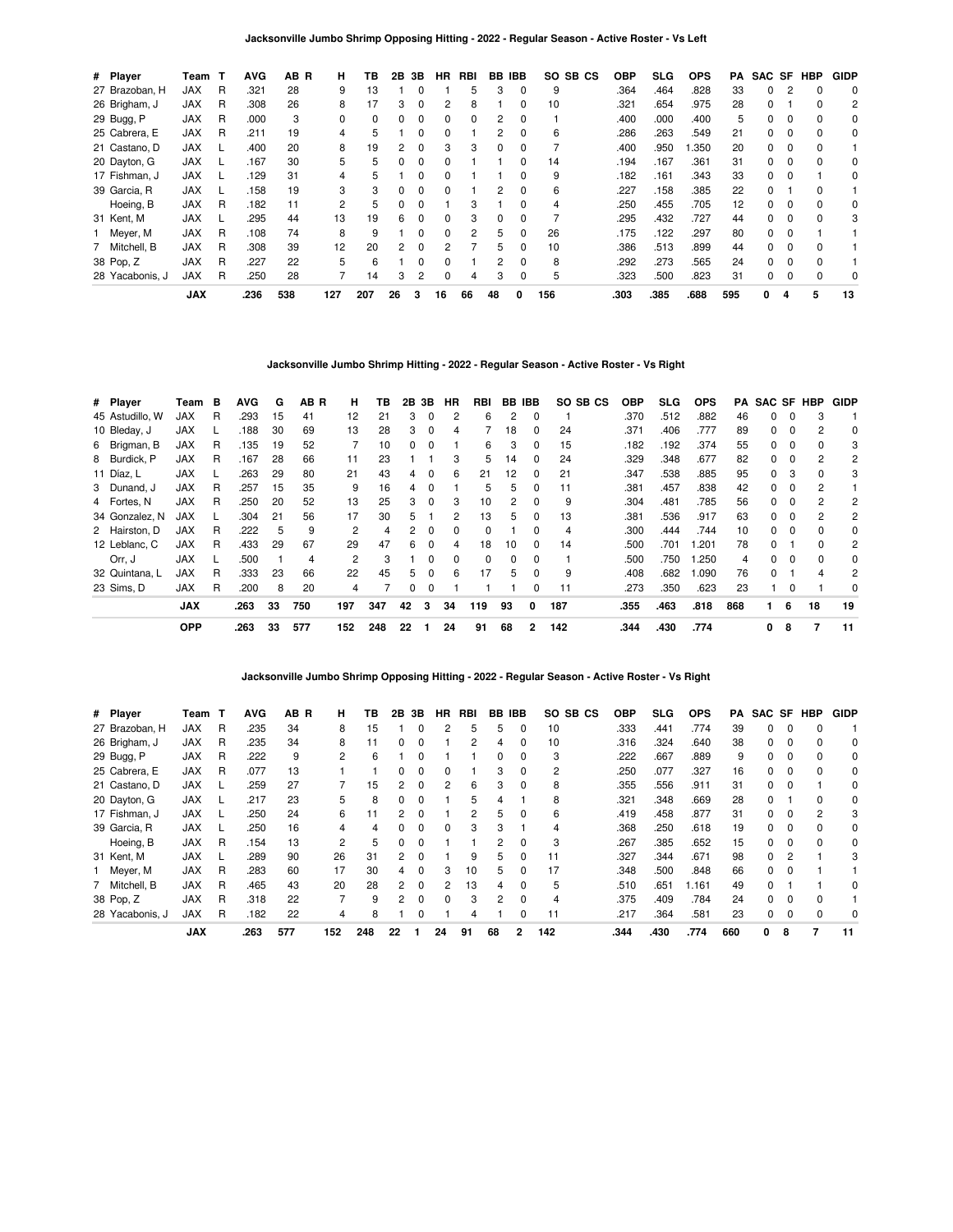| # Player        | Team       | в | <b>AVG</b> | G              | ΑВ  | R        | н            | ΤВ  | 2B |   | 3B HR        | RBI          |              | <b>BB IBB</b> |    | SO SB CS       |          | <b>OBP</b> | SLG  | <b>OPS</b> | PA  |    |              | SAC SF HBP     | <b>GIDP</b>    |
|-----------------|------------|---|------------|----------------|-----|----------|--------------|-----|----|---|--------------|--------------|--------------|---------------|----|----------------|----------|------------|------|------------|-----|----|--------------|----------------|----------------|
| 45 Astudillo, W | <b>JAX</b> | R | .250       | $\overline{2}$ | 8   | $\Omega$ |              |     |    |   |              |              |              |               | 0  | $\Omega$       | $\Omega$ | .250       | .375 | .625       | 8   | 0  | 0            |                | 0              |
| 10 Bleday, J    | <b>JAX</b> |   | .000       | 3              | 8   | 0        | <sup>0</sup> |     |    |   |              |              |              |               | 3  | $\Omega$       | 0        | .333       | .000 | .333       | 12  | 0  |              |                | 0              |
| 6 Brigman, B    | JAX        | R | .000       |                |     | 0        |              |     |    |   |              | 0            |              | <sup>0</sup>  | 0  | 0              | 0        | .000       | .000 | .000       |     | 0  |              |                | 0              |
| 8 Burdick, P    | <b>JAX</b> | R | .091       | 3              | 11  |          |              | 3   |    |   |              |              |              | O             | 3  | $\Omega$       | $\Omega$ | .167       | .273 | .440       | 12  | 0  | 0            | 0              | 0              |
| 11 Díaz, L      | <b>JAX</b> | L | .250       | 3              | 12  |          | 3            | 6   |    |   |              | 4            |              | 0             | 4  | 0              | $\Omega$ | .250       | .500 | .750       | 12  | 0  | $\Omega$     | $\Omega$       | 0              |
| 3 Dunand, J     | <b>JAX</b> | R | .000       |                | 3   | $\Omega$ | <sup>0</sup> |     |    |   | n            | <sup>0</sup> |              | O             |    | <sup>0</sup>   | 0        | .250       | .000 | .250       | 4   | O. | <sup>0</sup> | $\Omega$       | 0              |
| 4 Fortes, N     | <b>JAX</b> | R | .200       | 3              | 10  |          |              | h   |    |   |              |              |              |               |    |                | 0        | .333       | .500 | .833       | 12  | O. |              | $\Omega$       |                |
| 34 Gonzalez, N  | <b>JAX</b> |   | .000       | 2              | 4   | $\Omega$ |              |     |    |   |              |              |              |               | 2  | $\Omega$       | 0        | .200       | .000 | .200       | 5   | 0  |              |                | 0              |
| 2 Hairston, D   | <b>JAX</b> | R | .111       | 3              | 9   |          |              |     |    |   |              | $\Omega$     |              | 0             | 5  | 0              |          | .200       | .222 | .422       | 10  | 0  | 0            |                |                |
| 12 Leblanc, C   | <b>JAX</b> | R | .400       | 3              | 10  | 3        |              | 'n. |    | 0 | <sup>0</sup> |              | 2            | <sup>0</sup>  | 3  | $\Omega$       | $\Omega$ | .500       | .500 | .000       | 12  | 0  | 0            | $\Omega$       | 0              |
| Orr, J          | <b>JAX</b> | L | .500       |                | 4   |          |              | 3   |    | O | $\Omega$     | $\Omega$     | n            | <sup>0</sup>  |    | 0              | $\Omega$ | .500       | .750 | 1.250      | 4   | 0  | <sup>0</sup> | $\Omega$       | 0              |
| 32 Quintana, L  | <b>JAX</b> | R | .429       | 3              |     | 2        |              |     |    |   |              |              |              |               |    |                | 0        | .556       | .571 | 1.127      | 9   | O. |              |                | 0              |
| 23 Sims, D      | <b>JAX</b> | R | .000       |                | 3   | $\Omega$ | $\Omega$     | 0   |    | 0 | 0            | 0            | <sup>0</sup> | 0             | 2  | 0              | 0        | .000       | .000 | .000       |     |    |              | $\Omega$       | 0              |
|                 | <b>JAX</b> |   | .194       | 3              | 93  | 10       | 18           | 31  | 5  |   | 2            | 9            | 12           | 0             | 26 |                |          | .299       | .333 | .632       | 108 |    | 0            | $\overline{2}$ | $\overline{2}$ |
|                 | <b>OPP</b> |   | .290       | 3              | 107 | 18       | 31           | 51  | 5  | 0 | 5            | 18           |              | 0             | 24 | $\overline{2}$ | 2        | .336       | .477 | .813       | 119 | 0  | 3            | $\overline{2}$ | 2              |

**Jacksonville Jumbo Shrimp Pitching - 2022 - Regular Season - Active Roster - Vs. Nashville**

| # Player        | Team       |   | w            |              | ERA   |   |              |              |              |             | G GS CG SHO GF HLD SV SVO |                         |          | IP   | н        | R  | ER           | HR | HB       | BB IBB         |              | so | <b>AVG</b> | <b>WP</b>    | BK       | GIDP         | <b>TBF</b>     |
|-----------------|------------|---|--------------|--------------|-------|---|--------------|--------------|--------------|-------------|---------------------------|-------------------------|----------|------|----------|----|--------------|----|----------|----------------|--------------|----|------------|--------------|----------|--------------|----------------|
| 27 Brazoban, H  | <b>JAX</b> | R |              | 0            | 0.00  |   |              | <sup>0</sup> |              |             |                           | $\Omega$                | 0        | 0.2  | 0        |    |              |    |          | 0              | 0            | 0  | .000       |              | $\Omega$ |              | $\overline{2}$ |
| 26 Brigham, J   | <b>JAX</b> | R |              | 0            | 0.00  |   |              | 0            | 0            | $\mathbf 0$ | 0                         | $\Omega$                | $\Omega$ | 1.0  | 0        | 0  | <sup>0</sup> | 0  | $\Omega$ | $\overline{2}$ | 0            |    | .000       |              | $\Omega$ | 0            | 5              |
| 29 Bugg, P      | <b>JAX</b> | R | 0            | 0            | 0.00  |   |              | 0            | 0            | 0           | 0                         | $\overline{\mathbf{0}}$ | $\Omega$ | 2.0  | $\Omega$ | 0  |              |    | $\Omega$ | 0              | $\Omega$     |    | .000       | 0            | 0        | 0            | 6              |
| 21 Castano, D   | <b>JAX</b> |   |              | 0            | 4.76  |   |              | 0            | 0            | $\Omega$    | 0                         | $\Omega$                | $\Omega$ | 5.2  |          | 4  | з            | 2  |          | 0              | $\Omega$     | 5  | .292       | <sup>0</sup> | $\Omega$ |              | 25             |
| 20 Dayton, G    | <b>JAX</b> |   |              | 0            | 4.50  |   |              | 0            | 0            | 0           |                           | $\Omega$                | $\Omega$ | 2.0  | 2        |    |              | n  | $\Omega$ |                | $\Omega$     | 4  | .250       | 0            | $\Omega$ | 0            | 9              |
| 39 Garcia, R    | <b>JAX</b> |   |              | <sup>0</sup> | 0.00  |   |              | 0            | 0            |             | 0                         |                         |          | 0.1  | $\Omega$ | 0  |              |    | $\Omega$ | 0              | $\Omega$     |    | .000       | <sup>0</sup> | $\Omega$ | $\Omega$     |                |
| 31 Kent, M      | <b>JAX</b> |   |              | ŋ            | .29   |   |              | <sup>0</sup> | <sup>0</sup> | $\Omega$    | <sup>0</sup>              | $\Omega$                | $\Omega$ | 7.0  |          |    |              | n  | $\Omega$ | 0              | $\Omega$     | 6  | .259       | $\Omega$     | $\Omega$ | $\Omega$     | 28             |
| Meyer, M        | <b>JAX</b> | R |              |              | 10.80 |   |              | ŋ            | 0            | $\Omega$    | 0                         | $\overline{\mathbf{0}}$ | $\Omega$ | 5.0  |          | 6  | 6            | 3  | $\Omega$ |                | $\Omega$     | 4  | .333       | 0            |          |              | 22             |
| 7 Mitchell, B   | <b>JAX</b> | R | <sup>n</sup> |              | 20.25 |   | <sup>n</sup> | 0            | <sup>0</sup> | $\Omega$    | <sup>0</sup>              | $\Omega$                | $\Omega$ | 1.1  | 4        | 4  | 3            |    |          | 2              | <sup>0</sup> |    | .571       | <sup>0</sup> | $\Omega$ | 0            | 11             |
| 38 Pop, Z       | <b>JAX</b> | R |              |              | 0.00  |   |              | 0            | 0            | $\Omega$    |                           | $\Omega$                | $\Omega$ | 1.0  |          | O. |              |    |          |                | <sup>0</sup> |    | .333       | <sup>0</sup> |          | $\Omega$     | 4              |
| 28 Yacabonis, J | <b>JAX</b> | R |              |              | 18.00 |   |              | 0            | 0            |             | 0                         | - 0                     |          | 1.0  | 3        | 2  | 2            |    | $\Omega$ | 0              | $\Omega$     |    | .500       | $\Omega$     | $\Omega$ | $\Omega$     | 6              |
|                 | <b>JAX</b> |   |              | 2            | 5.33  | 3 | 3            | 0            | 0            | 3           | 2                         |                         | 2        | 27.0 | 31       | 18 | 16           | 5  | 2        |                | 0            | 24 | .290       |              | 0        | 2            | 119            |
|                 | <b>OPP</b> |   | $\mathbf{2}$ |              | 3.46  | 3 | 3            | 0            | 0            | 3           | 0                         |                         |          | 26.0 | 18       | 10 | 10           | 2  | 2        | 12             | 0            | 26 | .194       | 5            |          | $\mathbf{2}$ | 108            |

## **Jacksonville Jumbo Shrimp Hitting - 2022 - Regular Season - Active Roster - Home Games**

| # Player        | Team       | в | <b>AVG</b> | G  | ΑВ  | R        | н   | ΤВ  | 2В            | 3В       | HR. | RBI      | <b>BB IBB</b> |              | SO. | SB. | СS       | <b>OBP</b> | <b>SLG</b> | <b>OPS</b> |     | <b>PA SAC SF HBP</b> |              |    | <b>GIDP</b> |
|-----------------|------------|---|------------|----|-----|----------|-----|-----|---------------|----------|-----|----------|---------------|--------------|-----|-----|----------|------------|------------|------------|-----|----------------------|--------------|----|-------------|
| 45 Astudillo, W | <b>JAX</b> | R | .250       | 4  | 16  | $\Omega$ | 4   | 5   |               |          | 0   |          |               |              |     | 0   | $\Omega$ | .294       | .313       | .607       | 17  |                      |              |    | $\Omega$    |
| 10 Bleday, J    | JAX        |   | .114       | 14 | 44  | 6        | 5   |     |               |          | 0   | 2        | 10            | 0            | 12  | 0   | 0        | .316       | .159       | .475       | 57  |                      | 0            | 3  | $\Omega$    |
| 6 Brigman, B    | <b>JAX</b> | R | .171       | 11 | 41  | 4        |     |     |               |          |     | 6        | 2             | 0            | 14  |     | 0        | .209       | .268       | .477       | 43  | 0                    | 0            |    |             |
| 8 Burdick, P    | <b>JAX</b> | R | .186       | 13 | 43  | 8        | 8   | 15  | 0             |          |     | 4        |               | $\Omega$     | 16  |     | $\Omega$ | .327       | .349       | .676       | 52  | <sup>0</sup>         | $\Omega$     |    |             |
| 11 Díaz, L      | JAX        |   | .255       | 15 | 55  | 8        | 14  | 25  | $\mathcal{P}$ | 0        | 3   | 15       |               | 0            | 16  | 0   | $\Omega$ | .338       | .455       | .793       | 65  | <sup>0</sup>         | 2            |    |             |
| 3 Dunand, J     | <b>JAX</b> | R | .231       | 8  | 26  | 6        | 6   | 12  |               | O        |     | 5        |               | 0            | 8   |     |          | .333       | .462       | .795       | 30  |                      |              |    |             |
| 4 Fortes, N     | <b>JAX</b> | R | .150       | 11 | 40  | 3        | 6   | 9   |               |          |     | 4        | 5.            | 0            | 8   |     | $\Omega$ | .244       | .225       | .469       | 45  |                      | <sup>0</sup> |    | 2           |
| 34 Gonzalez, N  | <b>JAX</b> |   | .216       | 11 | 37  | 4        | 8   | 15  |               |          |     | 8        | 3             | 0            | 13  | 0   | $\Omega$ | .293       | .405       | .698       | 41  | 0                    | $\Omega$     |    |             |
| 2 Hairston, D   | <b>JAX</b> | R | .111       | 3  | 9   |          |     |     |               | 0        | 0   | $\Omega$ |               | 0            | 5   | 0   |          | .200       | .222       | .422       | 10  | <sup>0</sup>         | $\Omega$     |    |             |
| 12 Leblanc, C   | <b>JAX</b> | R | .465       | 12 | 43  | 12       | 20  | 35  | 3             | $\Omega$ | 4   | 12       | 6             | <sup>0</sup> | 13  |     | $\Omega$ | .531       | .814       | 1.345      | 49  | n.                   | $\Omega$     |    | $\Omega$    |
| Orr. J          | <b>JAX</b> |   | .500       |    | 4   |          | 2   | 3   |               | O        | 0   | $\Omega$ | O.            | O            |     | n   | $\Omega$ | .500       | .750       | 1.250      | 4   |                      |              |    | $\Omega$    |
| 32 Quintana, L  | <b>JAX</b> | R | .325       | 11 | 40  | 9        | 13  | 21  |               |          | 2   |          |               | 0            | 5   | 0   |          | .413       | .525       | .938       | 46  |                      | 0            |    |             |
| 23 Sims, D      | JAX        | R | .167       | 4  | 12  |          | 2   | 2   | 0             | $\Omega$ | 0   | $\Omega$ |               | 0            |     |     | $\Omega$ | .286       | .167       | .453       | 15  |                      | 0            |    | 0           |
|                 | <b>JAX</b> |   | .232       | 15 | 491 | 73       | 114 | 184 | 20            | 4        | 14  | 70       | 60            | 0            | 141 | 10  | 4        | .329       | .375       | .704       | 566 |                      | 2            | 12 | 10          |
|                 | <b>OPP</b> |   | .238       | 15 | 516 | 76       | 123 | 203 | 20            | 0        | 20  | 72       | 53            |              | 133 | 13  | 3        | .315       | .393       | .708       |     | 0                    | 9            | 9  | 9           |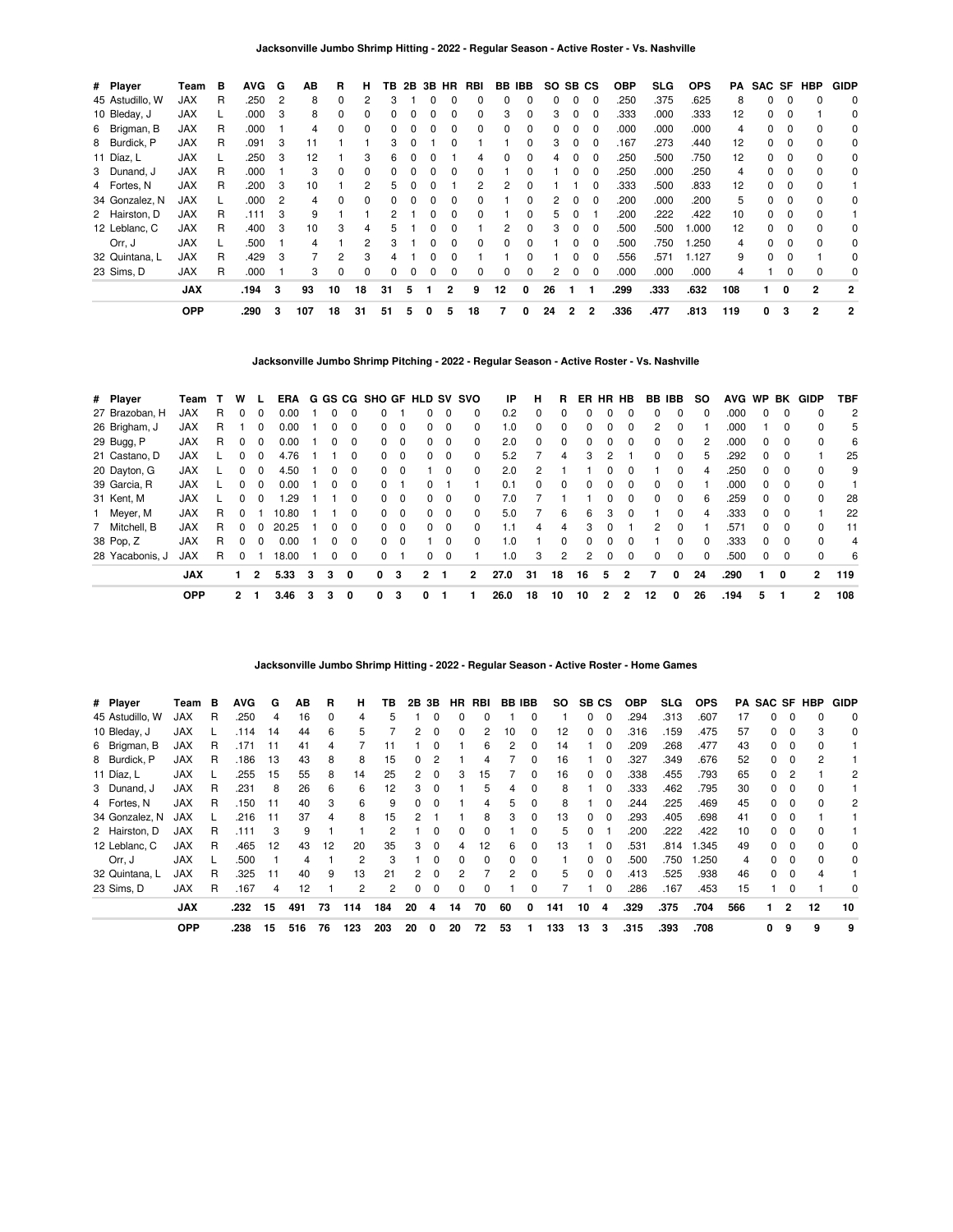| # Player        | Team T     |    | w            |              | <b>ERA</b> | G  |              |          | GS CG SHO    |              | <b>GF HLD SV SVO</b> |          |          | ΙP    | н             | R  | ER.          | HR HB    |              | BB. | <b>IBB</b>   | so  | <b>AVG</b> | <b>WP</b>     |              | <b>BK GIDP</b> | TBF |
|-----------------|------------|----|--------------|--------------|------------|----|--------------|----------|--------------|--------------|----------------------|----------|----------|-------|---------------|----|--------------|----------|--------------|-----|--------------|-----|------------|---------------|--------------|----------------|-----|
| 27 Brazoban, H  | <b>JAX</b> | R  | 0            | 0            | 6.43       | 6  | 0            |          | 0            | 4            |                      |          |          | 7.0   | 8             | 5  | 5            | 2        | 0            | 3   | 0            | 6   | .296       |               | 0            | 0              | 32  |
| 26 Brigham, J   | <b>JAX</b> | R. |              | 0            | 3.00       | 5  | 0            |          | 0            |              |                      |          |          | 6.0   | 4             |    |              | 2        |              |     |              | 9   | .190       |               | 0            | 0              | 24  |
| 29 Bugg, P      | <b>JAX</b> | R  | $\Omega$     | 0            | 5.40       | 2  | 0            | $\Omega$ | 0            | <sup>0</sup> | n.                   | $\Omega$ | $\Omega$ | 3.1   | $\mathcal{P}$ | 2  |              |          | O            | 2   | $\Omega$     | 4   | .167       | 0             | $\Omega$     | 0              | 14  |
| 21 Castano, D   | <b>JAX</b> |    | <sup>0</sup> | 0            | 4.76       |    |              |          | 0            | <sup>0</sup> | 0                    | $\Omega$ | $\Omega$ | 5.2   |               | 4  | з            | 2        |              | 0   | $\Omega$     | 5   | 292        | 0             | $\Omega$     |                | 25  |
| 20 Dayton, G    | <b>JAX</b> |    |              |              | .29        | 5  | 0            | $\Omega$ | 0            | 2            |                      | $\Omega$ | $\Omega$ | 7.0   | 3             | 3  |              | 0        | $\Omega$     | 3   |              | 13  | 125        |               | <sup>0</sup> | <sup>0</sup>   | 28  |
| 17 Fishman, J   | <b>JAX</b> |    |              | 0            | 3.68       | 4  | 0            | $\Omega$ | 0            | 2            | 0                    | $\Omega$ |          | 7.1   | 6             | 3  | з            | $\Omega$ | 2            |     | <sup>0</sup> |     | 231        | 0             | $\Omega$     | $\mathcal{P}$  | 29  |
| 39 Garcia, R    | <b>JAX</b> |    |              | 0            | 0.00       | 2  | <sup>0</sup> |          | 0            |              |                      |          |          | 3.1   | 0             | 0  |              | 0        |              |     |              | 3   | .000       | 0             | 0            |                | 10  |
| 31 Kent, M      | <b>JAX</b> |    | <sup>0</sup> |              | 5.06       | 3  | 3            | $\Omega$ | 0            | $\Omega$     | 0                    | $\Omega$ | $\Omega$ | 16.0  | 20            | 10 | 9            |          |              | 4   | $\Omega$     | 9   | 299        | <sup>0</sup>  | $\Omega$     | <sup>0</sup>   | 74  |
| 1 Meyer, M      | <b>JAX</b> | R. | $\Omega$     |              | 4.58       | 4  | 4            | $\Omega$ | <sup>0</sup> | $\Omega$     | O.                   | $\Omega$ | $\Omega$ | 19.2  | 16            | 10 | 10           | 3        |              | 6   | $\Omega$     | 23  | .213       | $\mathcal{P}$ | $\Omega$     | $\mathfrak{p}$ | -82 |
| 7 Mitchell, B   | <b>JAX</b> | R. | $\Omega$     | <sup>0</sup> | 8.00       | 4  |              | $\Omega$ | 0            | $\Omega$     | 0                    | $\Omega$ | $\Omega$ | 9.0   | 15            | 9  | 8            | 2        |              | 4   | $\Omega$     | 8   | .366       | $\mathcal{P}$ | $\Omega$     | $\Omega$       | 47  |
| 38 Pop, Z       | <b>JAX</b> | R. | <sup>0</sup> |              | 0.00       | 5  | 0            | $\Omega$ | 0            | <sup>n</sup> |                      | $\Omega$ | 2        | 6.0   | 8             | 2  | <sup>n</sup> | 0        | <sup>0</sup> | 3   | $\Omega$     | 6   | .333       |               | $\Omega$     | $\Omega$       | 27  |
| 28 Yacabonis, J | <b>JAX</b> | R. |              |              | 2.57       | 5  | 0            | $\Omega$ | 0            | 4            | 0                    |          | 2        | 7.0   | 5             | 2  |              | 0        | $\Omega$     | 2   | $\Omega$     | 6   | 200        | 0             | 0            | 0              | 27  |
|                 | <b>JAX</b> |    |              | 8            | 4.40       | 15 | 15           | 0        |              | 15           | 5                    | 2        |          | 137.0 | 123           | 76 | 67           | 20       | 9            | 53  |              | 133 | .238       | 8             |              | 9              | 587 |

#### **Jacksonville Jumbo Shrimp Hitting - 2022 - Regular Season - Active Roster - Away Games**

| # Player        | Team B     |   | <b>AVG</b> | G  | AВ  | R   | н   | ΤВ  | 2B | 3B       | HR       | RBI | BB IBB       |              | SO. | SB CS |          | <b>OBP</b> | SLG. | <b>OPS</b> | PA  |              |          | <b>SAC SF HBP</b> | GIDP           |
|-----------------|------------|---|------------|----|-----|-----|-----|-----|----|----------|----------|-----|--------------|--------------|-----|-------|----------|------------|------|------------|-----|--------------|----------|-------------------|----------------|
| 45 Astudillo, W | <b>JAX</b> | R | .341       | 11 | 44  | 11  | 15  | 29  | 2  | 0        | 4        | 14  |              | $\Omega$     |     |       | $\Omega$ | .396       | .659 | 1.055      | 48  | 0            | - 0      | 3                 |                |
| 10 Bleday, J    | <b>JAX</b> |   | .297       | 17 | 64  | 17  | 19  | 40  | 3  | $\Omega$ | 6        | 14  | 14           | <sup>0</sup> | 20  | n.    | $\Omega$ | .423       | .625 | .048       | 78  | <sup>0</sup> | $\Omega$ | ŋ                 |                |
| 6 Brigman, B    | <b>JAX</b> | R | .128       | 10 | 39  | 5   | 5   | 6   |    | 0        | 0        | 2   | 3            | $\Omega$     | 9   | 0     | 0        | .190       | .154 | .344       | 42  | 0            | $\Omega$ | 0                 | 3              |
| 8 Burdick, P    | <b>JAX</b> | R | .234       | 16 | 64  | 16  | 15  | 32  | 5  | $\Omega$ | 4        | 9   | 12           | 0            | 22  | 4     | 2        | .364       | .500 | .864       | 77  | $\Omega$     | $\Omega$ |                   |                |
| 11 Díaz, L      | <b>JAX</b> |   | .279       | 15 | 61  | 13  | 17  | 31  | 5. | $\Omega$ | 3        | 15  | 8            | <sup>0</sup> | 20  | 0     | $\Omega$ | .361       | .508 | .869       | 72  | 0            | 2        |                   | 2              |
| 3 Dunand, J     | <b>JAX</b> | R | .250       |    | 24  | 5.  | 6   | 8   | 2  | 0        | $\Omega$ | 2   | 4            | $\Omega$     | 9   |       | $\Omega$ | .387       | .333 | .720       | 31  | 0            |          |                   |                |
| 4 Fortes, N     | <b>JAX</b> | R | .357       | 10 | 42  | 6   | 15  | 24  | 3  | $\Omega$ | 2        | 8   |              | 0            |     | 0     | $\Omega$ | .391       | .571 | .962       | 46  | 0            |          | 2                 |                |
| 34 Gonzalez, N  | <b>JAX</b> |   | .319       | 12 | 47  | 5.  | 15  | 28  | 4  | $\Omega$ | 3        | 9   | 2            | $\Omega$     | 9   | O.    |          | .373       | .596 | .969       | 51  | 0            | $\Omega$ | 2                 | $\overline{c}$ |
| 2 Hairston, D   | <b>JAX</b> | R | .571       |    |     | 2   | 4   | 5   |    |          | 0        |     | <sup>0</sup> |              |     | O.    | $\Omega$ | .500       | .714 | 1.214      | 8   | <sup>0</sup> |          | ŋ                 | 0              |
| 12 Leblanc, C   | <b>JAX</b> | R | .318       | 17 | 66  | 6   | 21  | 32  | 5. | $\Omega$ | 2        | 12  | 8            | $\Omega$     | 16  | 0     | $\Omega$ | .387       | .485 | .872       | 75  | 0            |          | 0                 | 3              |
| 32 Quintana. L  | <b>JAX</b> | R | .328       | 13 | 58  | 11  | 19  | 40  | 6  | $\Omega$ | 5        | 16  | 3            | $\Omega$     | 8   | O.    | $\Omega$ | .355       | .690 | .045       | 62  | $\Omega$     |          | 0                 | 2              |
| 23 Sims, D      | <b>JAX</b> | R | .227       | 6  | 22  | 4   | 5   | 10  |    |          |          | 2   |              | 0            | 11  | 0     | $\Omega$ | .261       | .455 | .716       | 23  | 0            | $\Omega$ |                   | 0              |
|                 | <b>JAX</b> |   | .299       | 18 | 653 | 118 | 195 | 337 | 45 | 2        | 31       | 111 | 65           | 0            | 156 | 10    | 4        | .368       | .516 | .884       | 737 | 0            | 8        | 11                | 19             |
|                 | <b>OPP</b> |   | .260       | 18 | 599 | 89  | 156 | 252 | 28 | 4        | 20       | 85  | 63           |              | 165 | 14    | 4        | .332       | .421 | .753       |     | 0            | 3        | 3                 | 15             |

**Jacksonville Jumbo Shrimp Pitching - 2022 - Regular Season - Active Roster - Away Games**

| # Player        | Team T     |   | w  |              | <b>ERA</b> | G  |              |              | GS CG SHO    |              | <b>GF HLD SV SVO</b> |            |          | ΙP    | н   | R  | ER | HR HB |              | <b>BB IBB</b> |          | so  | <b>AVG</b> | <b>WP</b>    |              | BK GIDP      | TBF |
|-----------------|------------|---|----|--------------|------------|----|--------------|--------------|--------------|--------------|----------------------|------------|----------|-------|-----|----|----|-------|--------------|---------------|----------|-----|------------|--------------|--------------|--------------|-----|
| 27 Brazoban, H  | <b>JAX</b> | R | 0  | $^{(1)}$     | 3.60       | 6  | 0            | 0            | 0            | 3            |                      |            |          | 10.0  | 9   |    |    |       |              | h             | 0        | 13  | .257       |              |              |              | 40  |
| 26 Brigham, J   | <b>JAX</b> | R | 0  | $\Omega$     | 4.50       | 5  |              | $\Omega$     | 0            | 2            |                      | $\Omega$   | 0        | 10.0  | 12  | 5  | ь  |       | 0            | з             | $\Omega$ | 11  | .308       | 0            | $\Omega$     | 2            | 42  |
| 25 Cabrera, E   | <b>JAX</b> | R |    |              | 2.00       | 2  |              | 0            | 0            | 0            | 0                    | 0          |          | 9.0   | 5   |    |    | 0     | 0            | h.            | 0        | 8   | 156        | 0            |              | 0            | 37  |
| 21 Castano. D   | <b>JAX</b> |   |    | 0            | 8.44       | 2  |              | <sup>0</sup> | $\Omega$     | $\Omega$     | 0                    | $\Omega$   | $\Omega$ | 5.1   | 8   | 5  | 5  | 3     | $\Omega$     | з             | $\Omega$ | 10  | .348       |              | 0            | 0            | 26  |
| 20 Dayton, G    | <b>JAX</b> |   | 0  | 0            | 3.68       | 6  | $\Omega$     | 0            | 0            | 3            | 0                    |            | 2        | 7.1   |     | 3  | З  |       | 0            | 2             | $\Omega$ | 9   | .241       | 0            | 0            | <sup>0</sup> | 31  |
| 17 Fishman, J   | <b>JAX</b> |   |    | <sup>0</sup> | 2.08       | 5  | 0            | $\Omega$     | 0            |              |                      |            |          | 8.2   | 4   | 2  |    |       |              | 5.            | $\Omega$ | 8   | 138        | 0            | $\Omega$     |              | 35  |
| 39 Garcia, R    | <b>JAX</b> |   |    |              | 4.05       | 6  | <sup>0</sup> | 0            | $\Omega$     | 5            |                      |            | 2        | 6.2   |     | 4  |    | 0     | 0            |               |          |     | .269       | 0            | O            | $\Omega$     | 31  |
| Hoeing, B       | <b>JAX</b> | R |    | 0            | 5.14       |    |              | <sup>0</sup> | <sup>0</sup> | $\Omega$     | 0                    | $\Omega$   | $\Omega$ | 7.0   | 4   | 4  | 4  | 2     | <sup>0</sup> | з             | $\Omega$ |     | .167       | <sup>0</sup> |              | <sup>0</sup> | 27  |
| 31 Kent, M      | <b>JAX</b> |   |    |              | 3.06       | 4  | 2            | $\Omega$     | $\Omega$     | <sup>0</sup> | 0                    | $\Omega$   |          | 17.2  | 19  |    | 6  | 0     | <sup>0</sup> |               | $\Omega$ | 9   | .284       | 0            | $\Omega$     | 6            | 68  |
| 1 Meyer, M      | <b>JAX</b> | R | 2  | - 0          | 1.08       | 3  | 3            | $\Omega$     | $\Omega$     | $\Omega$     | 0                    | $\Omega$   | $\Omega$ | 16.2  | 9   | 3  |    | 0     |              | 4             | $\Omega$ | 20  | .153       |              | <sup>0</sup> | $\Omega$     | 64  |
| 7 Mitchell, B   | <b>JAX</b> | R |    |              | 12.96      | 3  | 2            | $\Omega$     | $\Omega$     | $\Omega$     | 0                    | $\Omega$   | $\Omega$ | 8.1   | 17  | 12 | 12 | 2     | 0            | 5             | 0        |     | .415       |              |              |              | 46  |
| 38 Pop, Z       | <b>JAX</b> | R | 0  | $\Omega$     | 0.00       | 4  | $\Omega$     | $\Omega$     | $\Omega$     | 0            |                      | $2\quad 0$ | 0        | 6.0   | 4   | 0  |    | 0     | 0            |               | $\Omega$ | 6   | .200       | 0            | 0            | 2            | 21  |
| 28 Yacabonis, J | <b>JAX</b> | R |    |              | 5.40       | 6  | 0            | $\Omega$     | 0            | 3            | $\overline{2}$       | $\Omega$   | $\Omega$ | 6.2   | 6   | 5  | 4  |       | 0            | 2             | $\Omega$ | 10  | .240       | 0            | $\Omega$     | 0            | 27  |
|                 | <b>JAX</b> |   | 12 | 6            | 4.86       | 18 | 18           | 0            |              | 18           | 10                   | з          | 8        | 155.2 | 156 | 89 | 84 | 20    | з            | 63            |          | 165 | .260       | 10           |              | 15           | 668 |

**Jacksonville Jumbo Shrimp Hitting - Last 5 Games - Regular Season - Active Roster**

| # Player        | Team       | в  |      |    |              |                | AVG G AB R H TB 2B 3B HR |               |              |          | RBI          | BB       | IBB          | <b>SO</b> | SB.      | <b>CS</b>    | <b>OBP</b> | <b>SLG</b> | <b>OPS</b> | PA   | SAC SF   |          | <b>HBP</b> | GIDP E         |            |
|-----------------|------------|----|------|----|--------------|----------------|--------------------------|---------------|--------------|----------|--------------|----------|--------------|-----------|----------|--------------|------------|------------|------------|------|----------|----------|------------|----------------|------------|
| 45 Astudillo, W | <b>JAX</b> | R  | .350 | -5 | 20           | -3             | 14                       |               | $\Omega$     | 2        | 6            | $\Omega$ | 0            | 0         | 0        | 0            | .381       | .700       | .081       | 21   | 0        |          |            | $0\quad 0$     |            |
| 10 Bleday, J    | <b>JAX</b> |    | .125 | -5 | 16           | 2              | 2<br>5                   |               | 0            |          |              | 4        | 0            | 5         |          | 0            | .333       | .313       | .646       | - 21 | 0        | $\Omega$ |            | $0\quad 0$     |            |
| 6 Brigman, B    | <b>JAX</b> | R  | .105 | 5  | 19           | - 3            | 2<br>3                   |               | $\Omega$     | $\Omega$ |              | 2        | $\Omega$     | 3         | $\Omega$ | $\Omega$     | .190       | .158       | .348       | -21  | $\Omega$ | $\Omega$ | $\Omega$   |                | $1\quad 0$ |
| 8 Burdick, P    | <b>JAX</b> | R. | .150 | -5 | 20           | 1 3            |                          | $\mathcal{P}$ |              | $\Omega$ | 3            | 2        | $\Omega$     | 6         | 0        |              | .227       | .350       | .577       | 22   | $\Omega$ | $\Omega$ | $\Omega$   | $0\quad 0$     |            |
| 11 Díaz, L      | <b>JAX</b> |    | .250 | -5 | $20 \t2 \t5$ |                | 9                        |               | 0            |          |              | $\Omega$ | 0            | 6         | 0        | 0            | .273       | .450       | .723       | 22   | 0        |          |            | $0\quad 0$     |            |
| 3 Dunand, J     | <b>JAX</b> | R  | .125 | 5  | 16           | 2              | 2<br>5                   | 0             | $\Omega$     |          | 4            | 2        | $\Omega$     | 8         | 0        | 0            | .250       | .313       | .563       | -20  | 0        |          |            | $0\quad 0$     |            |
| 4 Fortes, N     | <b>JAX</b> | R  | .235 | 5  | 17           | $\overline{2}$ | $\overline{4}$           | $\Omega$      | $\Omega$     |          | $\mathbf{2}$ | 3        | $\Omega$     | 3         |          | 0            | .381       | .412       | .793       | - 21 | $\Omega$ | $\Omega$ |            |                | $1\quad 0$ |
| 34 Gonzalez, N  | <b>JAX</b> |    | .250 | -5 | 16           | $\Omega$       | 5<br>4                   |               | $\Omega$     | $\Omega$ | 2            | 3        | $\Omega$     | 3         | 0        | 0            | .368       | .313       | .681       | - 19 | 0        | $\Omega$ | $\Omega$   | $0\quad 0$     |            |
| 2 Hairston, D   | <b>JAX</b> | R  | .313 | -5 | 16           | 35             |                          | $\mathcal{P}$ | $\Omega$     | $\Omega$ |              |          | <sup>0</sup> | 6         | 0        |              | .333       | .438       | .771       | -18  | $\Omega$ |          |            |                | $1\quad 0$ |
| 12 Leblanc, C   | <b>JAX</b> | R  | .333 | 5  | 18           | -3             | 6<br>8                   | $\mathcal{P}$ | $\Omega$     | $\Omega$ | 3            | 3        | $\Omega$     | 4         | 0        | <sup>0</sup> | .429       | .444       | .873       | -21  | 0        | $\Omega$ | $\Omega$   | $0\quad 0$     |            |
| Orr. J          | <b>JAX</b> |    | .500 |    | 4 1          |                | $\mathcal{P}$<br>з       |               | $\Omega$     | $\Omega$ | $\Omega$     | $\Omega$ | <sup>0</sup> |           | O.       | <sup>0</sup> | .500       | .750       | .250       | 4    | 0        | $\Omega$ | $\Omega$   | 0 <sub>0</sub> |            |
| 32 Quintana, L  | <b>JAX</b> | R  | .250 | 5  | 16           | 4              | 8<br>4                   |               | <sup>0</sup> |          | 3            |          | <sup>0</sup> |           |          | $\Omega$     | .333       | .500       | .833       | 18   | 0        | $\Omega$ |            | 0 <sub>0</sub> |            |
| 23 Sims, D      | <b>JAX</b> | R  | .118 | 5  |              | 2              | $\overline{2}$<br>4      |               |              | $\Omega$ | 0            |          | 0            | 9         | 0        | 0            | 167        | .235       | .402       | 19   |          | $\Omega$ | $\Omega$   | 0 <sub>0</sub> |            |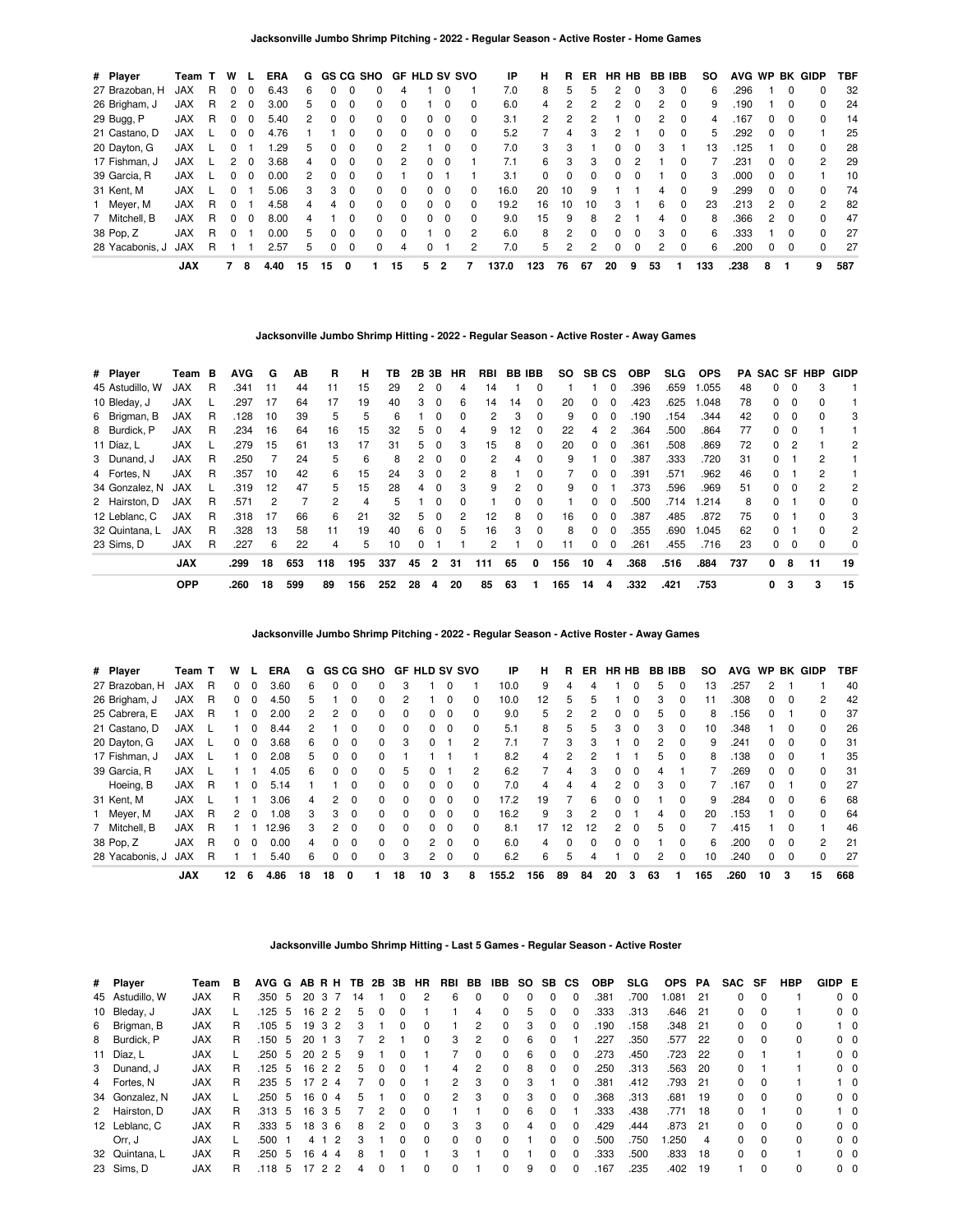| # Player        | Team       | т  | WL             |                | ERA G             |     | GS.          | CG.      | SHO GF       |                | HLD                  | SV.            | svo | IP               | н     | R.       | ER       | <b>HR</b>    | HB BB         |               | IBB          | -SO | <b>AVG</b> | <b>WP</b>     | BK       | <b>GIDP</b>   | TBF |
|-----------------|------------|----|----------------|----------------|-------------------|-----|--------------|----------|--------------|----------------|----------------------|----------------|-----|------------------|-------|----------|----------|--------------|---------------|---------------|--------------|-----|------------|---------------|----------|---------------|-----|
| 27 Brazoban, H  | <b>JAX</b> | R. | 0 <sub>0</sub> |                | 7.27              | -5  | 0            | $\Omega$ | 0            | 2              |                      | 0              | 2   | 8.2              |       |          |          | 2            | $\Omega$      | 4             | 0            | 9   | .333       | $\mathcal{P}$ |          |               | 39  |
| 26 Brigham, J   | <b>JAX</b> | R. | 1 <sub>0</sub> |                | 2.53, 5           |     |              | $\Omega$ | $\Omega$     |                | $\overline{2}$       | $\Omega$       | 0   | 10.2             | 9     | 3        | 3        | 2            | $\Omega$      | 4             | 0            | 14  | .237       |               | 0        | 2             | 42  |
| 29 Bugg, P      | <b>JAX</b> | R  | 00             |                | 5.40 2            |     | 0            | $\Omega$ | 0            | $\Omega$       | 0                    | 0              | 0   | 3.1              | 2     | 2        | 2        |              | $\Omega$      | 2             | <sup>0</sup> | 4   | .167       | 0             | 0        |               | 14  |
| 25 Cabrera, E   | <b>JAX</b> | R. | 1 <sub>0</sub> |                | 2.002             |     | 2            | $\Omega$ | $\Omega$     | $\Omega$       | 0                    | $\Omega$       | 0   | 9.0              | 5     | 2        | 2        | $\Omega$     | $\Omega$      | -5            | $\Omega$     | 8   | .156       | $\Omega$      |          | 0             | 37  |
| 21 Castano, D   | <b>JAX</b> |    |                | $\overline{0}$ | 6.55 3            |     | 2            | $\Omega$ | <sup>0</sup> | $\Omega$       | 0                    | $\Omega$       | 0   | $\overline{0}$ . | 15    | 9        | 8        | 'n.          |               |               | 0            | 15  | .319       |               |          |               | 51  |
| 20 Dayton, G    | <b>JAX</b> |    | 0 <sub>0</sub> |                | 4.91              | - 5 | <sup>0</sup> | $\Omega$ | $\Omega$     | $\mathfrak{p}$ |                      |                | 2   | 71               | 8     | 4        | 4        |              | $\Omega$      | $\mathcal{P}$ | <sup>0</sup> | 12  | .267       | $\Omega$      | $\Omega$ | 0             | 32  |
| 17 Fishman, J   | <b>JAX</b> |    | 2 <sub>0</sub> |                | $4.32\quad 5$     |     | 0            | $\Omega$ | <sup>n</sup> | 2              |                      |                | 2   | 8.1              |       |          |          |              | $\mathcal{P}$ | 5.            |              | 4   | .233       | 0             | $\Omega$ | 2             | 37  |
| 39 Garcia, R    | <b>JAX</b> |    | 0 <sub>1</sub> |                | $6.75\quad 5$     |     | <sup>0</sup> | $\Omega$ | $\Omega$     | 5              | $\Omega$             | $\overline{2}$ | 3   | 4.0              | 6     | 4        | 3        | $\Omega$     | $\Omega$      | $\mathcal{P}$ |              | 3   | .353       | $\Omega$      | $\Omega$ | 0             | 20  |
| Hoeing, B       | <b>JAX</b> | R. | 10             |                | $5.14$ 1          |     |              | $\Omega$ | 0            | $\Omega$       | 0                    | $\Omega$       | n.  | 7.0              |       | Δ        | 4        | 2            | <sup>0</sup>  | 3             | <sup>0</sup> |     | .167       | 0             |          |               | 27  |
| 31 Kent, M      | <b>JAX</b> |    |                |                | $3.04$ 5          |     | 4            | $\Omega$ | $\Omega$     | $\Omega$       | 0                    | $\Omega$       |     | $0\quad 26.2$    | 29 11 |          | 9        | <sup>0</sup> |               | 3             | <sup>0</sup> | 13  | .282       | $\Omega$      | $\Omega$ | 5.            | 109 |
| 1 Meyer, M      | <b>JAX</b> | R. |                |                | 3.29 <sub>5</sub> |     | 5            | $\Omega$ | 0            | $\Omega$       | 0                    | $\Omega$       |     | 0, 27.1          | 23    | -11      | 10       | 3            |               | 9             | $\Omega$     | 30  | .219       | 2             | $\Omega$ | $\mathcal{P}$ | 115 |
| 7 Mitchell, B   | <b>JAX</b> | R. |                |                | 11.20 5           |     | 3            | $\Omega$ | $\Omega$     | $\Omega$       | $\Omega$             | $\Omega$       |     | $0$ 13.2         | 30    | 18       | 17       | 2            |               |               | 0            | 10  | .441       |               | $\Omega$ |               | 77  |
| 38 Pop, Z       | <b>JAX</b> | R. | 0 <sub>0</sub> |                | 0.005             |     | 0            | $\Omega$ | 0            | $\Omega$       | $\mathbf{2}^{\circ}$ | $\Omega$       |     | 6.0              | 4     | $\Omega$ | $\Omega$ | U            | $\Omega$      |               | 0            | 6   | .200       | 0             | $\Omega$ |               | 21  |
| 28 Yacabonis, J | <b>JAX</b> | R  |                |                | 7.94              | -5  | 0            | 0        | <sup>0</sup> | 2              | 2                    | $\Omega$       |     | 5.2              |       | 6        | 5        |              | 0             |               |              |     | .304       | 0             | 0        | 0             | 24  |

### **Jacksonville Jumbo Shrimp Hitting - Last 10 Games - Regular Season - Active Roster**

| # Player        | Team       | в  | AVG G AB R H TB 2B 3B HR |    |      |     |                |    |               |              |              | RBI BB         |   | IBB      | SO SB CS |              |          | <b>OBP</b> | <b>SLG</b> | <b>OPS</b> | PA   | SAC SF       |          | <b>HBP</b>   | GIDP E |                |
|-----------------|------------|----|--------------------------|----|------|-----|----------------|----|---------------|--------------|--------------|----------------|---|----------|----------|--------------|----------|------------|------------|------------|------|--------------|----------|--------------|--------|----------------|
| 45 Astudillo. W | JAX        | R  | .289                     | 10 | 38   |     | - 11           | 22 | 2             | $\Omega$     | 3            | 8              |   | $\Omega$ |          | $\Omega$     | $\Omega$ | .325       | .579       | .904       | -40  | 0            | $\Omega$ |              |        | $1\quad 0$     |
| 10 Bleday, J    | <b>JAX</b> |    | .294                     | 10 | 34   |     | 10             | 21 | 2             | 0            | 3            | 6              | 9 | $\Omega$ | 8        | 0            | 0        | .455       | .618       | 1.073      | 44   | 0            |          |              |        | $1\quad 0$     |
| 6 Brigman, B    | <b>JAX</b> | R  | .128                     | 10 | 39 5 |     | 5              | 6  |               |              | 0            |                | 3 | $\Omega$ | 9        | $\Omega$     | $\Omega$ | 190        | .154       | .344       | -42  | 0            | $\Omega$ | 0            |        | 3 <sub>0</sub> |
| 8 Burdick, P    | <b>JAX</b> | R. | .195 10                  |    | 41   | 5   | 8              | 16 | 3             |              |              | 5.             | 4 | $\Omega$ | 11       | $\Omega$     |          | .283       | .390       | .673       | -46  | 0            | $\Omega$ |              |        | $0\quad 0$     |
| 11 Díaz, L      | <b>JAX</b> |    | .317 10                  |    | 41   | - 6 | 13             | 25 | 3             | $\Omega$     | 3            | 13             | 2 | $\Omega$ | 14       | <sup>0</sup> | $\Omega$ | .348       | .610       | .958       | - 46 | 0            |          |              |        | $1\quad 0$     |
| 3 Dunand, J     | <b>JAX</b> | R  | .250                     | 10 | 32   |     | 8              | 15 | 4             | $\Omega$     |              | $\overline{4}$ | 6 | $\Omega$ | 10       |              | 0        | .375       | .469       | .844       | - 40 | 0            |          |              |        | $1\quad 0$     |
| 4 Fortes, N     | <b>JAX</b> | R. | .297                     | 10 | 37   | - 6 | ۱1             | 17 | $\Omega$      | $\Omega$     | 2            | 3              | 3 | $\Omega$ | 5        |              | $\Omega$ | .381       | .459       | .840       | - 42 | 0            | $\Omega$ | 2            |        | $1\quad 0$     |
| 34 Gonzalez, N  | <b>JAX</b> |    | .200                     | 10 | 35   |     |                | 12 | 2             | $\Omega$     |              | 4              | 3 | $\Omega$ | 9        | $\Omega$     |          | .282       | .343       | .625 39    |      | 0            | $\Omega$ |              |        | $1\quad 0$     |
| 2 Hairston, D   | <b>JAX</b> | R  | .313                     | 5  | 16   | 3   | 5              |    | $\mathcal{P}$ | <sup>0</sup> | $\Omega$     |                |   | $\Omega$ | 6        | $\Omega$     |          | .333       | .438       | .771       | -18  | 0            |          | 0            |        | $1\quad 0$     |
| 12 Leblanc, C   | JAX        | R. | .359                     | 10 | 39 6 |     | 14             | 18 | 4             | $\Omega$     | <sup>0</sup> | 6.             | 4 | $\Omega$ | 10       | $\Omega$     | $\Omega$ | .419       | .462       | .881       | 43   | <sup>0</sup> | $\Omega$ | <sup>0</sup> |        | 2 <sub>0</sub> |
| Orr, J          | <b>JAX</b> |    | .500                     |    | 4    |     | $\overline{2}$ |    |               | <sup>0</sup> | 0            | 0              | 0 | $\Omega$ |          | 0            | $\Omega$ | .500       | .750       | 1.250      | 4    | 0            | $\Omega$ | 0            |        | $0\quad 0$     |
| 32 Quintana, L  | <b>JAX</b> | R  | .289                     | 10 | 38   |     |                | 20 | 3             | <sup>0</sup> | 2            | 6              | 3 | $\Omega$ | 5        | $\Omega$     | $\Omega$ | .357       | .526       | .883       | 42   | 0            | $\Omega$ |              |        | $1\quad$ 0     |
| 23 Sims, D      | <b>JAX</b> | R  | .206                     | 10 | 34 5 |     |                | 12 | <sup>0</sup>  |              |              | 2              | 2 | $\Omega$ | 18       |              | $\Omega$ | 270        | .353       | .623       | 38   |              | $\Omega$ |              |        | $0\quad 0$     |

**Jacksonville Jumbo Shrimp Pitching - Last 10 Games - Regular Season - Active Roster**

| # Player        | Team       |   | W L            | ERA   | G              | GS.          | CG.      | <b>SHO</b>   | GF       | HLD            | sv       | svo | IP      | н  | R   | ER       | <b>HR</b> | HB           | BB. | IBB.         | so | <b>AVG</b> | <b>WP</b>    | BK       | <b>GIDP</b>   | TBF |
|-----------------|------------|---|----------------|-------|----------------|--------------|----------|--------------|----------|----------------|----------|-----|---------|----|-----|----------|-----------|--------------|-----|--------------|----|------------|--------------|----------|---------------|-----|
| 27 Brazoban, H  | <b>JAX</b> | R | 0 <sub>0</sub> | 5.27  | 10             | $\Omega$     | $\Omega$ | $\Omega$     | 5        | 2              | $\Omega$ |     | 2 13.2  | 16 | 8   | 8        | 2         | $\Omega$     | - 6 | 0            | 15 | .314       | 2            |          |               | 59  |
| 26 Brigham, J   | <b>JAX</b> | R | 2 <sub>0</sub> | 3.94  | 10             |              | $\Omega$ | $\Omega$     | 2        | 2              | $\Omega$ | 0   | 16.0    | 16 |     |          | 3         | $\Omega$     | 5   | 0            | 20 | 267        |              | $\Omega$ | 2             | 66  |
| 29 Bugg, P      | <b>JAX</b> | R | 0 <sub>0</sub> | 5.40  | $\overline{2}$ | 0            | 0        | 0            | 0        | 0              | 0        | 0   | 3.1     | 2  | 2   | 2        |           | $\Omega$     | 2   | 0            |    | .167       | 0            | $\Omega$ | 0             | 14  |
| 25 Cabrera, E   | <b>JAX</b> | R | $\Omega$       | 2.00  | $\overline{2}$ | 2            | $\Omega$ | $\Omega$     | $\Omega$ | $\Omega$       | $\Omega$ | 0   | 9.0     | 5  | 2   | 2        | 0         | $\Omega$     | 5   | $\Omega$     | 8  | .156       | 0            |          | 0             | 37  |
| 21 Castano, D   | <b>JAX</b> |   | $\Omega$       | 6.55  | -3             | 2            | $\Omega$ | 0            | $\Omega$ | $\Omega$       | $\Omega$ |     | 0.11.0  | 15 | 9   | 8        | 5         |              |     | 0            | 15 | .319       |              | $\Omega$ |               | 51  |
| 20 Dayton, G    | <b>JAX</b> |   |                | 2.92  | 10             | <sup>0</sup> | $\Omega$ | $\Omega$     | 5        |                |          |     | 2, 12.1 | 10 | 6   | 4        |           | $\Omega$     | 5   |              | 18 | .213       |              | $\Omega$ | <sup>0</sup>  | 53  |
| 17 Fishman, J   | <b>JAX</b> |   | 30             | 2.81  | 9              | 0            | $\Omega$ | <sup>0</sup> | 3        |                |          |     | 2 16.0  | 10 | 5   | 5        |           | 3            | 6   | 0            | 15 | .182       | 0            | $\Omega$ | 3             | 64  |
| 39 Garcia, R    | <b>JAX</b> |   | - 1            | 2.70  | -8             | <sup>0</sup> | $\Omega$ | $\Omega$     | 6        | $\Omega$       | 2        | 3   | 10.0    |    | 4   | 3        | $\Omega$  | <sup>0</sup> | 5   |              | 10 | .200       | <sup>0</sup> | $\Omega$ |               | 41  |
| Hoeing, B       | <b>JAX</b> | R | - 0            | 5.14  |                |              | $\Omega$ | $\Omega$     | $\Omega$ | 0              | $\Omega$ | n.  | 7.0     | Δ  | 4   | 4        | 2         | <sup>0</sup> | 3   | <sup>0</sup> |    | .167       | <sup>0</sup> |          | 0             | 27  |
| 31 Kent, M      | <b>JAX</b> |   | $\mathcal{P}$  | 4.01  |                | 5.           | $\Omega$ | $\Omega$     | $\Omega$ | $\Omega$       | $\Omega$ |     | 0.33.2  | 39 | -17 | 15       |           |              | 5   | 0            | 18 | .291       | 0            | $\Omega$ | 6             | 142 |
| 1 Meyer, M      | <b>JAX</b> | R | 2 <sub>1</sub> | 2.97  |                |              | $\Omega$ | $\Omega$     | $\Omega$ | 0              | $\Omega$ |     | 0, 36.1 | 25 | -13 | 12       | 3         | 2            | 10  | 0            | 43 | .187       | 3            | $\Omega$ | 2             | 146 |
| 7 Mitchell, B   | <b>JAX</b> | R |                | 10.38 |                | 3            | $\Omega$ | $\Omega$     | $\Omega$ | $\Omega$       | $\Omega$ |     | 0, 17.1 | 32 | 21  | 20       | 4         |              | 9   | 0            | 15 | .390       | 3            | $\Omega$ |               | 93  |
| 38 Pop, Z       | <b>JAX</b> | R | 01             | 0.00  | 9              | $\Omega$     | $\Omega$ | $\Omega$     | $\Omega$ | 3              | $\Omega$ |     | 2, 12.0 | 12 | っ   | $\Omega$ | $\Omega$  | <sup>0</sup> | 4   | $\Omega$     | 12 | .273       |              | $\Omega$ | $\mathcal{P}$ | 48  |
| 28 Yacabonis, J | <b>JAX</b> | R | 2 <sub>2</sub> | 4.26  | 10             | 0            | $\Omega$ | $\Omega$     | 6        | $\overline{2}$ |          |     | 2 12.2  | 11 |     | 6        |           | $\Omega$     | 2   | 0            | 14 | .234       | 0            | $\Omega$ | 0             | 49  |

## **Bryan Hoeing - Pitching - Game Log - 2022 - Regular Season**

| Date         | GM#Team Opp W L ERA G GS CG SHO SV SVO IP H R ER HR HB BB IBB SO WHIP AVG AB WP BK GIDP TBF |  |  |  |  |  |  |  |  |  |  |  |  |  | NP-S                                                                          |
|--------------|---------------------------------------------------------------------------------------------|--|--|--|--|--|--|--|--|--|--|--|--|--|-------------------------------------------------------------------------------|
| 5/7/22       |                                                                                             |  |  |  |  |  |  |  |  |  |  |  |  |  | JAX @MEM 1 0 5.14 1 1 0 0 0 0 7.0 4 4 4 2 0 3 0 7 1.00 .167 24 0 1 0 27 94-55 |
| May          | JAX                                                                                         |  |  |  |  |  |  |  |  |  |  |  |  |  | 1 0 5.14 1 1 0 0 0 0 7.0 4 4 4 2 0 3 0 7 1.00 .167 24 0 1 0 27 94-55          |
| <b>Total</b> |                                                                                             |  |  |  |  |  |  |  |  |  |  |  |  |  | JAX AAA 1 0 5.14 1 1 0 0 0 0 7.0 4 4 4 2 0 3 0 7 1.00 .167 24 0 1 0 27 94-55  |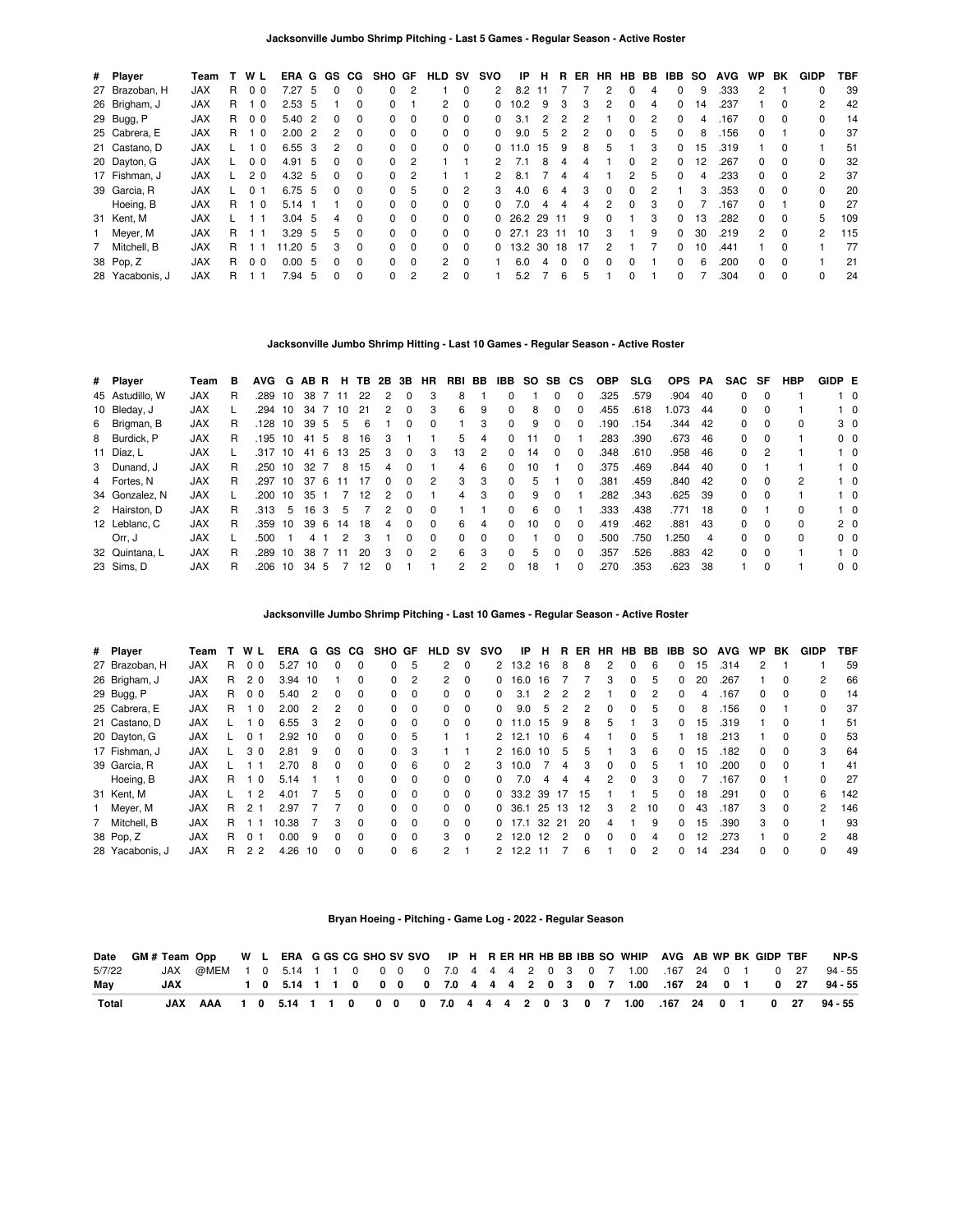## **Bryan Hoeing - Pitching - Stat Splits - 2022 - Regular Season**

| Split                    | Team       |     |            |  | W L ERA G GS CG SHO SV IP H R ER HR HB BB IBB SO |             |           |  |                |   |                         |     |                |                | WHIP AVG AB WP |         |      |          | BK GIDP  | TBF | NP-S    |
|--------------------------|------------|-----|------------|--|--------------------------------------------------|-------------|-----------|--|----------------|---|-------------------------|-----|----------------|----------------|----------------|---------|------|----------|----------|-----|---------|
| Away Games               | JAX        | 10  | 5.14 1     |  | 0                                                |             | 0 7.0 4 4 |  | $\overline{4}$ | 2 | $\Omega$                | - 3 | $\overline{0}$ |                | .00            | .167    | -24  |          |          | 27  | 94 - 55 |
| <b>Night Games</b>       | <b>JAX</b> | 10  | 5.14 1     |  | $\Omega$                                         |             | 0 7.0 4 4 |  | $\overline{4}$ | 2 | $\mathbf{0}$            | - 3 | $\mathbf{0}$   |                | .00            | .167 24 |      | $\Omega$ |          | 27  | 94 - 55 |
| On Grass                 | <b>JAX</b> |     | 1 0 5.14 1 |  |                                                  | 0 0 7.0 4 4 |           |  | $\overline{4}$ | 2 | $\overline{\mathbf{0}}$ | - 3 |                | 0 <sub>7</sub> | 00.1           | .167 24 |      | $\Omega$ |          | 27  | 94 - 55 |
| May                      | <b>JAX</b> | 1 O | 5.14 1     |  |                                                  | 0 0 7 0 4 4 |           |  | $\overline{4}$ | 2 | $\overline{\mathbf{0}}$ | - 3 | $\Omega$       |                | .00            | .167 24 |      | $\Omega$ | $\Omega$ | 27  | 94 - 55 |
| On Saturdays             | <b>JAX</b> | 1 O | 5.14 1     |  | $\Omega$                                         |             | 0 7.0 4 4 |  | $\overline{4}$ | 2 | $\Omega$                | - 3 | $\Omega$       |                | .00            | .167    | -24  | $\Omega$ |          | 27  | 94 - 55 |
| In games following a win | <b>JAX</b> |     | 1 0 5.14 1 |  | $\Omega$                                         |             | 0 7.0 4 4 |  | $\overline{4}$ | 2 | $\Omega$                | - 3 | $\Omega$       |                | .00.           | .167    | - 24 | $\Omega$ | $\Omega$ | 27  | 94 - 55 |
| Starter                  | <b>JAX</b> | 10  | 5.14 1     |  |                                                  |             | 07.044    |  | $\overline{4}$ | 2 | $\Omega$                | - 3 | $\Omega$       |                | .00            | .167    | -24  | $\Omega$ |          | 27  | 94 - 55 |

### **Bryan Hoeing - Opposing Hitting - Stat Splits - 2022 - Regular Season**

| <b>Split</b>            | Team       | AVG        | G                        |                | AB R H                                  |                | 2Β          | 3В       | HR             | RBI                     | BВ             | IBB      | so             | SB CS       |              | ОВР   | SLG   | <b>OPS</b> | <b>HBP</b>  | <b>SAC</b>  | SF          | <b>GIDP</b> |
|-------------------------|------------|------------|--------------------------|----------------|-----------------------------------------|----------------|-------------|----------|----------------|-------------------------|----------------|----------|----------------|-------------|--------------|-------|-------|------------|-------------|-------------|-------------|-------------|
| vs Left                 | JAX        | .182       | $\mathbf{1}$             | 11             |                                         | 2              | 0           | 0        | $\mathbf{1}$   | 3                       | 1              | 0        | 4              |             |              | .250  | .455  | .705       | 0           | 0           | 0           | 0           |
| vs Right                | JAX        | .154       | $\mathbf{1}$             | 13             |                                         | 2              | 0           | 0        | $\mathbf{1}$   | $\mathbf{1}$            | $\overline{c}$ | 0        | 3              |             |              | .267  | .385  | .652       | 0           | 0           | 0           | $\mathbf 0$ |
| Team is ahead           | JAX        | .222       | $\mathbf{1}$             | 9              |                                         | 2              | $\mathbf 0$ | 0        | 0              | 2                       | 3              | 0        | 2              |             |              | .417  | .222  | .639       | 0           | 0           | 0           | $\mathbf 0$ |
| Team is behind          | <b>JAX</b> | .091       | $\mathbf{1}$             | 11             | $\mathbf{1}$                            |                | 0           | 0        | 1              | $\mathbf{1}$            | 0              | 0        | 4              |             |              | .091  | .364  | .455       | 0           | $\mathbf 0$ | 0           | $\mathbf 0$ |
| Score is tied           | <b>JAX</b> | .250       | $\mathbf{1}$             | 4              | 1                                       |                | 0           | 0        | $\mathbf{1}$   | 1                       | $\mathbf 0$    | 0        | 1              |             |              | .250  | 1.000 | 1.250      | 0           | $\mathbf 0$ | $\mathbf 0$ | $\mathbf 0$ |
| <b>Batting First</b>    | <b>JAX</b> | .000       | $\overline{1}$           | 3              | 0                                       |                | $\mathbf 0$ | 0        | 0              | 0                       | $\mathbf 0$    | 0        | $\mathbf{1}$   |             |              | .000  | .000  | .000       | 0           | 0           | $\mathbf 0$ | $\mathbf 0$ |
| <b>Batting Second</b>   | <b>JAX</b> | .000       | $\mathbf{1}$             | $\overline{c}$ | 0                                       |                | $\mathbf 0$ | 0        | 0              | 0                       | 1              | 0        | $\mathbf{1}$   |             |              | .333  | .000  | .333       | 0           | $\Omega$    | $\mathbf 0$ | $\mathbf 0$ |
| <b>Batting Third</b>    | <b>JAX</b> | .500       | $\mathbf{1}$             | 2              | $\mathbf{1}$                            |                | 0           | 0        | $\mathbf{1}$   | $\mathbf{1}$            | 1              | 0        | $\mathbf 0$    |             |              | .667  | 2.000 | 2.667      | 0           | $\mathbf 0$ | $\mathbf 0$ | 0           |
| <b>Batting Fourth</b>   | <b>JAX</b> | .667       | $\overline{1}$           | 3              |                                         | 2              | 0           | 0        | $\mathbf{1}$   | 1                       | $\mathbf 0$    | 0        | 0              |             |              | .667  | 1.667 | 2.334      | 0           | 0           | $\mathbf 0$ | 0           |
| <b>Batting Fifth</b>    | <b>JAX</b> | .333       | $\mathbf{1}$             | 3              | 1                                       |                | 0           | 0        | 0              | $\overline{c}$          | $\mathbf 0$    | 0        | $\mathbf{1}$   |             |              | .333  | .333  | .666       | 0           | 0           | $\mathbf 0$ | $\mathbf 0$ |
| <b>Batting Sixth</b>    | <b>JAX</b> | .000       | $\overline{1}$           | $\overline{c}$ |                                         | 0              | $\mathbf 0$ | 0        | 0              | 0                       | $\mathbf{1}$   | 0        | 0              |             |              | .333  | .000  | .333       | 0           | $\Omega$    | $\mathbf 0$ | $\mathbf 0$ |
| <b>Batting Seventh</b>  | <b>JAX</b> | .000       | $\mathbf{1}$             | 3              |                                         | 0              | 0           | 0        | 0              | 0                       | 0              | 0        | 2              |             |              | .000  | .000  | .000       | 0           | 0           | 0           | $\mathbf 0$ |
| <b>Batting Eighth</b>   | <b>JAX</b> | .000       | $\mathbf{1}$             | 3              |                                         | 0              | 0           | 0        | 0              | 0                       | 0              | 0        | 0              |             |              | .000  | .000  | .000       | 0           | 0           | 0           | 0           |
| <b>Batting Ninth</b>    | <b>JAX</b> | .000       | $\mathbf{1}$             | 3              |                                         | 0              | $\mathbf 0$ | 0        | 0              | 0                       | 0              | 0        | 2              |             |              | .000  | .000  | .000       | 0           | 0           | 0           | $\mathbf 0$ |
| Leading Off             | <b>JAX</b> | .000       | $\mathbf{1}$             | 6              |                                         | 0              | $\mathbf 0$ | 0        | 0              | 0                       | 1              | 0        | $\overline{c}$ |             |              | .143  | .000  | .143       | 0           | $\Omega$    | 0           | $\mathbf 0$ |
| First Inning            | <b>JAX</b> | .250       | $\mathbf{1}$             | 4              | $\mathbf{1}$<br>1                       |                | $\mathbf 0$ | 0        | 1              | $\mathbf{1}$            | 0              | 0        | 1              | 0           | 0            | .250  | 1.000 | 1.250      | 0           | 0           | $\mathbf 0$ | $\mathbf 0$ |
| Second Inning           | <b>JAX</b> | .000       | $\overline{1}$           | 3              | 0<br>0                                  |                | $\mathbf 0$ | 0        | 0              | 0                       | 0              | 0        | 1              | $\mathbf 0$ | $\mathbf 0$  | .000  | .000  | .000       | 0           | 0           | 0           | $\mathbf 0$ |
| Third Inning            | <b>JAX</b> | .000       | $\overline{1}$           | 3              | 0<br>$\overline{\mathbf{0}}$            |                | $\mathbf 0$ | 0        | 0              | 0                       | 0              | 0        | 1              | $\mathbf 0$ | 0            | .000  | .000  | .000       | 0           | $\Omega$    | $\mathbf 0$ | 0           |
| Fourth Inning           | JAX        | .250       | $\overline{\mathbf{1}}$  | 4              | $\mathbf{1}$<br>$\overline{\mathbf{1}}$ |                | $\Omega$    | 0        | 1              | $\mathbf{1}$            | 0              | 0        | $\overline{c}$ | $\mathbf 0$ | $\Omega$     | .250  | 1.000 | 1.250      | 0           | $\Omega$    | $\Omega$    | $\Omega$    |
| Fifth Inning            | <b>JAX</b> | .000       | $\overline{1}$           | 3              | $\mathsf 0$<br>$\mathbf 0$              |                | $\Omega$    | $\Omega$ | 0              | 0                       | 1              | 0        | 2              | 0           | $\mathbf{0}$ | .250  | .000  | .250       | 0           | $\Omega$    | $\mathbf 0$ | $\Omega$    |
| Sixth Inning            | <b>JAX</b> | .500       | $\overline{1}$           | 4              | $\overline{2}$<br>$\overline{c}$        |                | $\mathbf 0$ | 0        | 0              | $\overline{2}$          | $\overline{c}$ | 0        | 0              | 0           | $\mathbf 0$  | .667  | .500  | 1.167      | 0           | $\mathbf 0$ | $\mathbf 0$ | 0           |
| Seventh Inning          | <b>JAX</b> | .000       | $\overline{1}$           | 3              | $\mathbf 0$<br>$\mathbf 0$              |                | $\mathbf 0$ | 0        | 0              | 0                       | $\mathbf 0$    | 0        | 0              | $\Omega$    | $\Omega$     | .000  | .000  | .000       | 0           | $\mathbf 0$ | $\mathbf 0$ | 0           |
| <b>Bases Empty</b>      | <b>JAX</b> | .111       | $\mathbf{1}$             | 18             |                                         | $\overline{c}$ | $\Omega$    | 0        | $\overline{2}$ | $\overline{2}$          | $\overline{c}$ | 0        | 5              |             |              | .200  | .444  | .644       | 0           | $\mathbf 0$ | $\Omega$    | $\Omega$    |
| Runner at 1st           | <b>JAX</b> | .000       | 1                        | $\overline{c}$ |                                         | 0              | $\mathbf 0$ | 0        | 0              | 0                       | $\mathbf{1}$   | 0        | 1              |             |              | .333  | .000  | .333       | 0           | $\mathbf 0$ | $\mathbf 0$ | $\mathbf 0$ |
| Runner at 2nd           | JAX        | .000       | $\overline{1}$           | 1              |                                         | 0              | 0           | 0        | 0              | $\mathbf 0$             | 0              | 0        | 1              |             |              | .000  | .000  | .000       | 0           | 0           | 0           | 0           |
| Runner at 3rd           | <b>JAX</b> | .000       | $\overline{1}$           | 1              |                                         | 0              | 0           | 0        | 0              | 0                       | 0              | 0        | 0              |             |              | .000  | .000  | .000       | 0           | 0           | 0           | 0           |
| Runners at 1st & 2nd    | <b>JAX</b> | 1.000      | - 1                      | 1              | 1                                       |                | $\mathbf 0$ | 0        | 0              | $\mathbf 0$             | $\mathbf 0$    | 0        | 0              |             |              | 1.000 | 1.000 | 2.000      | 0           | 0           | 0           | $\mathbf 0$ |
| <b>Bases Loaded</b>     | <b>JAX</b> | 1.000      | $\mathbf{1}$             | 1              | 1                                       |                | 0           | 0        | 0              | $\overline{c}$          | 0              | 0        | 0              |             |              | 1.000 | 1.000 | 2.000      | 0           | 0           | $\mathbf 0$ | $\mathbf 0$ |
| Runners On              | <b>JAX</b> | .333       | $\mathbf{1}$             | 6              |                                         | $\overline{c}$ | 0           | 0        | 0              | $\overline{c}$          | 1              | 0        | $\overline{c}$ |             |              | .429  | .333  | .762       | 0           | 0           | $\mathbf 0$ | $\mathbf 0$ |
| <b>Scoring Position</b> | <b>JAX</b> | .500       | $\mathbf{1}$             | 4              |                                         | 2              | 0           | 0        | 0              | $\overline{c}$          | 0              | 0        | $\mathbf{1}$   |             |              | .500  | .500  | 1.000      | 0           | $\mathbf 0$ | $\mathbf 0$ | 0           |
| No Outs                 | <b>JAX</b> | .000       | $\mathbf{1}$             | 7              | 0                                       |                | 0           | 0        | 0              | $\mathbf 0$             | 1              | 0        | 3              |             |              | .125  | .000  | .125       | 0           | 0           | $\mathbf 0$ | 0           |
| One Out                 | <b>JAX</b> | .250       | $\mathbf{1}$             | 8              |                                         | 2              | $\mathbf 0$ | 0        | 0              | $\overline{c}$          | $\overline{c}$ | 0        | 1              |             |              | .400  | .250  | .650       | 0           | $\Omega$    | $\mathbf 0$ | 0           |
| Two Outs                | <b>JAX</b> | .222       | $\overline{1}$           | 9              |                                         | 2              | 0           | 0        | 2              | $\overline{c}$          | $\mathbf 0$    | 0        | 3              |             |              | .222  | .889  | 1.111      | 0           | 0           | $\mathbf 0$ | $\mathbf 0$ |
| Ahead in Count          | <b>JAX</b> | .167       | $\mathbf{1}$             | 6              | 1                                       |                | $\Omega$    | 0        | 0              | $\mathbf 0$             | $\mathbf 0$    | 0        | 3              |             |              | .167  | .167  | .334       | 0           | $\Omega$    | $\Omega$    | $\mathbf 0$ |
| Behind in Count         | <b>JAX</b> | .167       | $\overline{1}$           | 6              | 1                                       |                | $\Omega$    | 0        | 1              | $\mathbf{1}$            | 3              | 0        | 1              |             |              | .444  | .667  | 1.111      | 0           | 0           | $\Omega$    | $\mathbf 0$ |
| 0-0 Count               | <b>JAX</b> | .400       | $\mathbf{1}$             | 5              |                                         | $\overline{c}$ | $\mathbf 0$ | 0        | $\mathbf{1}$   | 3                       | $\mathbf 0$    | 0        | 0              |             |              | .400  | 1.000 | 1.400      | $\mathbf 0$ | $\Omega$    | $\mathbf 0$ | $\mathbf 0$ |
| 0-1 Count               | <b>JAX</b> | .333       | $\mathbf{1}$             | 3              |                                         | 1              | 0           | 0        | 0              | 0                       | 0              | 0        | 0              |             |              | .333  | .333  | .666       | 0           | 0           | 0           | 0           |
| 0-2 Count               | <b>JAX</b> | .000       | $\mathbf{1}$             | 1              |                                         | 0              | 0           | 0        | 0              | 0                       | 0              | 0        | 1              |             |              | .000  | .000  | .000       | 0           | 0           | 0           | $\mathbf 0$ |
| 1-0 Count               | <b>JAX</b> | .000       | $\overline{\phantom{0}}$ | 0              |                                         | 0              | 0           | 0        | 0              | 0                       | 0              | 0        | 0              |             |              | .000  | .000  | .000       | 0           | 0           | 0           | 0           |
| 1-1 Count               | JAX        | .000       | $\overline{1}$           | 3              | 0                                       |                | $\mathbf 0$ | 0        | 0              | 0                       | 0              | 0        | 0              |             |              | .000  | .000  | .000       | 0           | $\Omega$    | 0           | $\mathbf 0$ |
| 1-2 Count               | <b>JAX</b> | .000       | $\overline{1}$           | 2              |                                         | 0              | $\mathbf 0$ | 0        | 0              | 0                       | 0              | 0        | 2              |             |              | .000  | .000  | .000       | 0           | 0           | 0           | 0           |
| 2-0 Count               | <b>JAX</b> | .000       | $\overline{1}$           | 1              |                                         | 0              | 0           | 0        | 0              | 0                       | 0              | 0        | 0              |             |              | .000  | .000  | .000       | 0           | 0           | 0           | 0           |
| 2-1 Count               | <b>JAX</b> | .333       | $\overline{1}$           | 3              | 1                                       |                | $\mathbf 0$ | 0        | 1              | $\mathbf{1}$            | 0              | 0        | 0              |             |              | .333  | 1.333 | 1.666      | 0           | 0           | 0           | 0           |
| 2-2 Count               | JAX        | .000       | $\overline{1}$           | 4              |                                         | 0              | 0           | 0        | 0              | 0                       | 0              | 0        | 3              |             |              | .000  | .000  | .000       | 0           | $\mathbf 0$ | 0           | 0           |
| 3-0 Count               | <b>JAX</b> | .000       | $\mathbf{1}$             | 0              |                                         | 0              | 0           | 0        | 0              | 0                       | 1              | 0        | 0              |             |              | 1.000 | .000  | 1.000      | 0           | $\mathbf 0$ | $\mathbf 0$ | 0           |
| 3-1 Count               | <b>JAX</b> | .000       | $\mathbf{1}$             | 0              |                                         | 0              | $\mathbf 0$ | 0        | $\mathbf 0$    | $\mathbf 0$             | 1              | 0        | $\mathbf 0$    |             |              | 1.000 | .000  | 1.000      | 0           | $\mathbf 0$ | $\mathbf 0$ | $\mathbf 0$ |
| 3-2 Count               | <b>JAX</b> | .000       | $\mathbf{1}$             | $\overline{c}$ |                                         | 0              | $\Omega$    | $\Omega$ | $\Omega$       | $\Omega$                | $\mathbf{1}$   | 0        | $\mathbf{1}$   |             |              | .333  | .000  | .333       | $\Omega$    | $\Omega$    | $\Omega$    | $\mathbf 0$ |
| Pitcher                 | <b>JAX</b> | $.167 - 1$ |                          | 24             |                                         | 4              | $\Omega$    | $\Omega$ | $\overline{c}$ | $\overline{\mathbf{A}}$ | 3              | $\Omega$ | $\overline{7}$ |             |              | 259   | 417   | .676       | $\Omega$    | $\Omega$    | $\Omega$    | $\Omega$    |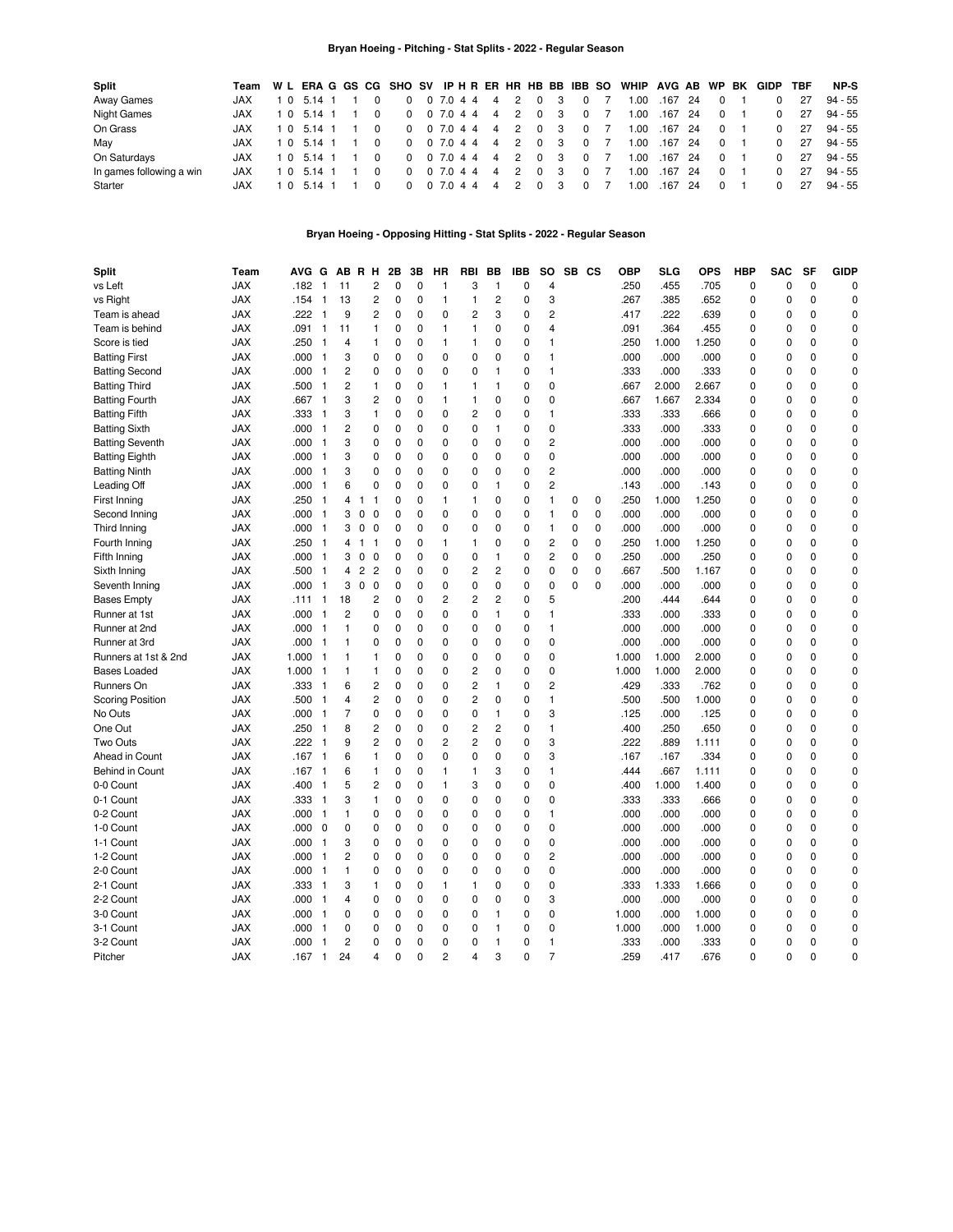| # Player            | Team       | в | AVG  | G  | АB   | R              | н            | ΤВ             | 2B 3B |   | HR       | RBI | <b>BBIBB</b> |          | SO. | SB. | <b>CS</b> | <b>OBP</b> | <b>SLG</b> | <b>OPS</b> |      | <b>PA SAC</b> |    | <b>SF HBP GIDP</b> |    | Е  |
|---------------------|------------|---|------|----|------|----------------|--------------|----------------|-------|---|----------|-----|--------------|----------|-----|-----|-----------|------------|------------|------------|------|---------------|----|--------------------|----|----|
| Coca, Y             | <b>NAS</b> | S | .000 |    | 0    |                | 0            | 0              | 0     | 0 | $\Omega$ | 0   | 0            | 0        |     | 0   | 0         | .000       | .000       | .000       | 0    | 0             | ŋ  | 0                  | 0  |    |
| 3 Dahl, D           | <b>NAS</b> |   | .291 | 23 | 86   | 16             | 25           | 36             | 5     | 0 | 2        | 10  | 11           | 0        | 19  | 0   | 0         | .371       | .419       | .790       | 97   | 0             | 0  | 0                  | 2  |    |
| 12 Davis, J         | <b>NAS</b> | R | .318 | 12 | 44   | 6              | 14           | 15             |       |   |          | 5   | 10           |          |     | 5   | 0         | .446       | .341       | .787       | 56   |               |    |                    |    |    |
| 9 Feliciano, M      | <b>NAS</b> | R | .271 | 20 | 70   | 6              | 19           | 24             | 5     | 0 |          | 4   | 3            | 0        | 21  | 0   |           | .329       | .343       | .672       | 77   |               | O  | 3                  | 3  |    |
| 34 Hiura, K         | <b>NAS</b> | R | .400 | 4  | 15   | $\overline{c}$ | 6            | $\overline{c}$ | 0     |   | 2        | 9   |              | 0        | 6   | 0   |           | .526       | .800       | 1.326      | 19   | 0             | 0  | 2                  | 0  |    |
| 19 Jackson, A       | <b>JAX</b> | R | .000 |    | 4    | $\Omega$       | <sup>0</sup> |                |       |   | 0        | 0   |              | 0        |     | 0   |           | .000       | .000       | .000       | 4    |               | 0  | 0                  | ი  |    |
| 19 Jackson, A       | <b>NAS</b> | R | .214 | 16 | 56   | 3              | 12           | 21             | 3     | 0 | 2        | 15  |              |          | 19  | 0   | 0         | 281        | .375       | .656       | 64   |               | 2  | 2                  |    |    |
| 19 Jackson, A       | 2 Teams R  |   | .200 | 17 | 60   | 3              | 12           | 21             | 3     | 0 | 2        | 15  | 4            | $\Omega$ | 20  | 0   | 0         | .265       | .350       | .615       | 68   | 0             |    | 2                  |    |    |
| 13 Mathias, M       | <b>NAS</b> | R | .348 | 20 | 69   | 9              | 24           | 40             | 5     |   | 3        | 11  |              | 0        | 17  | 2   | 0         | .416       | .580       | .996       | 77   | 0             | 0  |                    |    |    |
| 6 Monasterio, A NAS |            | R | .177 | 20 | 62   | 6              | 11           | 15             |       |   |          | 6   | 10           | U        | 19  | 5   | 0         | .284       | .242       | .526       | 74   |               |    | 0                  | 3  |    |
| 11 Navarreto, B     | <b>NAS</b> | R | .286 |    | 21   | 4              | 6            |                |       |   |          | 3   |              | O        |     |     | 0         | .318       | .333       | .651       | 22   |               | 0  |                    |    |    |
| 26 Reyes, P         | <b>NAS</b> | R | .155 | 19 | 71   | 14             | 11           | 18             |       |   |          |     | 10           | 0        | 16  |     | 2         | .277       | .254       | .531       | 83   |               | 0  | 2                  | 0  |    |
| 21 Singleton, J     | <b>NAS</b> |   | .200 | 27 | 90   | 16             | 18           | 44             |       |   |          | 21  | 21           | 0        | 29  | 2   | O         | .345       | .489       | .834       | 113  |               | 2  | ŋ                  | 2  |    |
| 5 Turang, B         | <b>NAS</b> |   | .308 | 28 | 117  | 17             | 36           | 54             |       |   |          | 18  | 13           |          | 27  | 3   |           | .374       | .462       | .836       | 131  |               |    | 0                  | 2  |    |
| 14 White, T         | <b>NAS</b> | R | .214 | 23 | 84   | 13             | 18           | 37             | 2     |   | 5        | 12  | 14           | $\Omega$ | 20  | 2   | 0         | .330       | .440       | .770       | 100  | O             |    |                    |    |    |
| 2 Wilson, W         | <b>NAS</b> | R | .239 | 27 | 88   | 22             | 21           | 34             | 4     | 0 | 3        | 14  | 13           | 0        | 28  | 3   | 0         | .343       | .386       | .729       | 102  | 0             | 0  |                    | 2  |    |
|                     | <b>NAS</b> |   | .249 | 32 | 1045 | 158            | 260          | 413            | 51    | 6 | 30       | 149 | 136          | 0        | 287 | 32  | 5         | .340       | .395       | .735       | 1208 | 0             | 11 | 14                 | 20 | 12 |
|                     | <b>OPP</b> |   | .207 | 32 | 1021 | 93             | 211          | 312            | 40    | 5 | 17       | 87  | 125          | 0        | 287 | 26  | 12        | .301       | .306       | .607       | 1171 | 2             | 7  | 16                 | 16 |    |

# **Nashville Sounds Pitching - 2022 - Regular Season - Active Roster**

| # Player             | Team T     |   | W  |    | ERA  |    |    | G GS CG SHO |              |    | GF HLD |              | <b>SV SVO</b> | IP    | н              | R        | ER  | <b>HR</b>     | HB           |     | <b>BB IBB</b> | SO. | AVG  | WP BK GIDP   |              |               | TBF  |
|----------------------|------------|---|----|----|------|----|----|-------------|--------------|----|--------|--------------|---------------|-------|----------------|----------|-----|---------------|--------------|-----|---------------|-----|------|--------------|--------------|---------------|------|
| 51 Alexander, J NAS  |            | R | 4  |    | 2.73 | 6  | 4  | $\Omega$    |              |    |        | 0            | 0             | 29.2  | 28             | 9        | 9   |               |              | 9   | $\Omega$      | 21  | .250 |              |              | 3             | 122  |
| 57 Barker, L         | <b>NAS</b> | R | 2  | 0  | 3.46 | 12 | 0  | $\Omega$    | <sup>0</sup> | 'n |        |              | 3             | 13.0  | 10             | 5        | 5   | $\Omega$      | 0            |     |               | 15  | .213 |              | $\Omega$     | $\Omega$      | 56   |
| 58 Bettinger, A NAS  |            | R |    |    | 0.00 |    |    | 0           | 0            |    |        | 0            | 0             | 3.0   | $\overline{2}$ | $\Omega$ | 0   | <sup>0</sup>  | $\Omega$     | 3   | 0             | 3   | .182 |              | <sup>n</sup> | $\Omega$      | 14   |
| 15 Boushley, C NAS   |            | R | З  |    | 4.28 |    |    | 0           | 0            |    |        | 0            | 0             | 33.2  | 32             | 16       | 16  | 6             |              | 9   |               | 31  | 244. |              |              | 2             | 141  |
| 53 Brown, Z          | <b>NAS</b> | R |    |    | 2.25 |    |    | $\Omega$    | 0            |    |        |              | 0             | 8.0   | 2              | 2        | 2   |               |              | 5.  |               | 6   | .077 |              |              | $\Omega$      | 33   |
| 27 File, D           | <b>NAS</b> | R | 2  | 0  | 3.95 | 6  | 5  | 0           | <sup>0</sup> |    |        | 0            | 0             | 27.1  | 23             | 12       | 12  |               |              | 12. | 0             | 19  | .223 |              |              | $\mathcal{P}$ | 116  |
| 22 Harris, H         | <b>NAS</b> | R |    | 0  | 0.00 | 11 | O. | $\Omega$    | 0            | h  | 3      | 2            | 2             | 10.2  | 6              | 0        | 0   | $\Omega$      | $\Omega$     | 10  | 0             | 10  | .182 | 0            | $\Omega$     |               | 44   |
| 32 Jankins, T        | <b>NAS</b> | R | 0  | 0  | 4.66 | 9  | 0  | $\Omega$    | 0            |    |        | 0            | 0             | 9.2   | 12             | 6        | 5   |               | 0            | 2   | 0             | 11  | .308 |              | $\Omega$     | $\Omega$      | 42   |
| 43 Kelley, T         | <b>NAS</b> | R |    |    | 0.75 | 12 | 0  | $\Omega$    | $\Omega$     | h  |        | 2            | 2             | 12.0  | 9              | 2        |     |               | <sup>0</sup> | 3   | 0             | 14  | .205 | <sup>o</sup> | $\Omega$     |               | 47   |
| 31 Lindblom, J       | <b>NAS</b> | R |    |    | 2.43 | 6  | 6  | $\Omega$    | 0            |    |        | <sup>0</sup> | 0             | 33.1  | 24             | 9        | 9   | $\mathcal{P}$ | 2            | 8   | $\Omega$      | 29  | .194 |              | $\Omega$     |               | 134  |
| 20 Sadzeck, C        | <b>NAS</b> | R | U  |    | 0.87 | 10 | O. | $\Omega$    | 0            |    |        |              |               | 10.1  | 6              | 3        |     | $\Omega$      |              | 5.  | $\Omega$      | 9   | 171  |              | $\Omega$     | $\Omega$      | 42   |
| 35 Sánchez, M        | <b>NAS</b> | R | 3  |    | 2.40 | 13 | n. | $\Omega$    |              |    |        |              | 2             | 15.0  |                | 4        |     | <sup>0</sup>  | 2            | 5.  |               | 15  | .212 |              |              |               | 59   |
| 44 Small, E          | <b>NAS</b> |   | 3  |    | .95  |    |    | 0           | <sup>0</sup> |    |        | 0            | $\Omega$      | 32.1  | 17             | 9        |     |               | 3            | 21  | <sup>0</sup>  | 46  | .149 | 3            |              | 2             | 138  |
| 38 Strzelecki, P NAS |            | R | 2  | 0  | 2.19 | 11 | 0  | 0           | 0            | 3  |        |              |               | 12.1  | 6              | 3        | 3   |               | 2            | 4   | $\Omega$      | 17  | .146 |              | $\Omega$     |               | 47   |
|                      | <b>NAS</b> |   | 22 | 10 | 2.75 | 32 | 32 | 0           | 5.           | 32 | 19     | 10           | 13            | 281.0 | 211            | 93       | 86  | 17            | 16           | 125 | 0             | 287 | .207 | 16           | 3            | 16            | 1171 |
|                      | <b>OPP</b> |   | 10 | 22 | 4.84 | 32 | 32 | 0           |              | 32 | 13     | 6            | 12            | 273.1 | 260            | 158      | 147 | 30            | 14           | 136 | 0             | 287 | .249 | 22           |              | 20            | 1208 |

|                 | <b>OPP</b> |   | .193       | 32 | 446  | 86       | 122           | 16 |   | 6     | 34  | 53            |              | 124      | .283       | .274       | .557       |     |   | 4 | 5          |             |
|-----------------|------------|---|------------|----|------|----------|---------------|----|---|-------|-----|---------------|--------------|----------|------------|------------|------------|-----|---|---|------------|-------------|
|                 | <b>NAS</b> |   | .238       | 24 | 281  | 67       | 104           | 12 | 2 |       | 33  | 27            | 0            | 79       | .309       | .370       | .679       | 314 | 0 | 3 | 3          | 3           |
| 2 Wilson, W     | <b>NAS</b> | R | .190       | 13 | 21   | 4        |               |    |   |       | 3   | 3             | $\Omega$     |          | .292       | .333       | .625       | 24  |   |   |            |             |
| 14 White, T     | <b>NAS</b> | R | .250       | 12 | 20   | 5        |               |    |   |       | 5   | 3             | $\Omega$     | 6        | .360       | .550       | .910       | 25  |   |   |            |             |
| 5 Turang, B     | <b>NAS</b> |   | .250       | 17 | 32   | 8        |               |    |   |       | Δ   | 2             |              | 11       | .294       | .344       | .638       | 34  |   |   |            |             |
| 21 Singleton, J | <b>NAS</b> |   | .130       | 16 | 23   | 3        |               |    |   |       | 2   | 4             | 0            | 10       | .259       | .304       | .563       | 27  |   | 0 |            |             |
| 26 Reyes, P     | <b>NAS</b> | R | .182       | 12 | 22   | 4        | 9             |    |   |       |     | 3             | <sup>0</sup> |          | .308       | .409       | .717       | 26  |   | C |            | 0           |
| 11 Navarreto, B | <b>NAS</b> | R | .250       | 3  | 4    |          |               |    |   |       |     | 0             | $\Omega$     |          | .250       | 250        | .500       | 4   |   | 0 | 0          | 0           |
| 6 Monasterio, A | <b>NAS</b> | R | .071       | 9  | 14   |          |               |    |   |       | 0   |               | 0            | 4        | .133       | .071       | .204       | 15  |   | 0 |            | 0           |
| 13 Mathias, M   | <b>NAS</b> | R | .471       | 10 | 17   | 8        | 10            |    |   |       | 2   |               | <sup>0</sup> | 5        | .526       | .588       | 1.114      | 19  |   |   |            | 0           |
| 19 Jackson, A   | 2 Teams    | R | .217       | 12 | 23   | 5        | 6             |    |   |       | 4   |               | 0            | 5        | .269       | .261       | .530       | 26  |   |   |            |             |
| 19 Jackson, A   | <b>NAS</b> | R | .250       | 11 | 20   | 5        | 6             |    |   |       | 4   |               |              | 5        | .304       | .300       | .604       | 23  |   |   |            |             |
| 19 Jackson, A   | <b>JAX</b> | R | .000       |    | 3    | $\Omega$ |               |    |   |       | 0   | 0             | 0            | 0        | .000       | .000       | .000       | 3   |   | 0 |            | 0           |
| 34 Hiura, K     | <b>NAS</b> | R | .250       | 3  | 8    | 2        | $\mathcal{P}$ |    |   |       |     | n             |              | 4        | .250       | .250       | .500       | 8   |   |   |            | 0           |
| 9 Feliciano, M  | <b>NAS</b> | R | .364       | 11 | 22   | 8        | 10            |    |   |       |     | n             |              | 3        | .364       | .455       | .819       | 22  |   |   |            |             |
| 12 Davis, J     | <b>NAS</b> | R | .100       | 6  | 10   |          |               |    |   |       | 0   | 2             | 0            | 3        | .250       | .100       | .350       | 12  |   |   |            | 0           |
| 3 Dahl, D       | <b>NAS</b> |   | .261       | 15 | 23   | 6        | 8             |    |   |       | 0   |               | 0            | 6        | .320       | .348       | .668       | 25  |   |   |            | 0           |
| # Player        | Team       | в | <b>AVG</b> | G  | AB R | н        | ΤВ            | 2Β |   | 3B HR | RBI | <b>BB IBB</b> |              | SO SB CS | <b>OBP</b> | <b>SLG</b> | <b>OPS</b> | PA  |   |   | SAC SF HBP | <b>GIDP</b> |

## **Nashville Sounds Hitting - 2022 - Regular Season - Active Roster - Vs Left**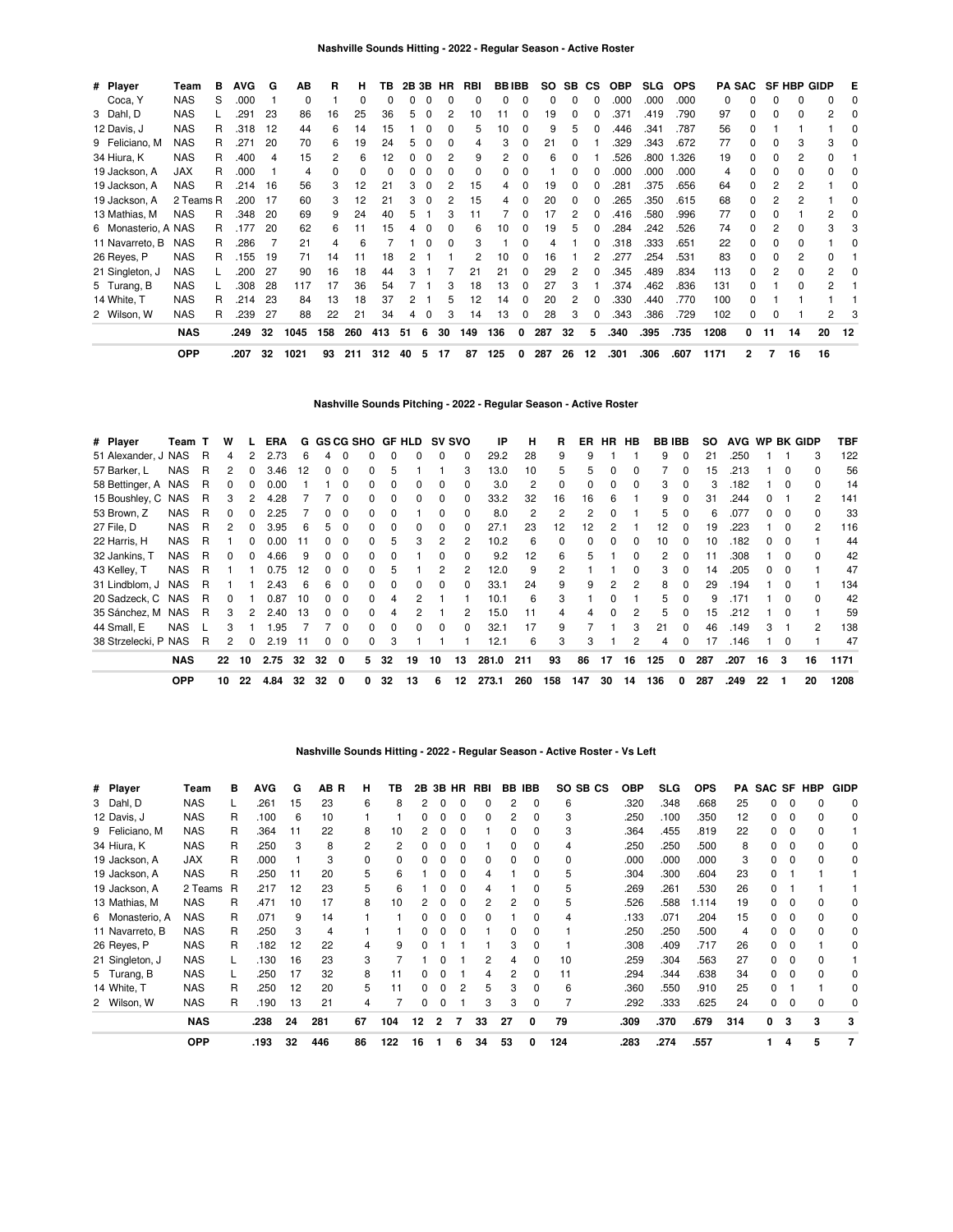| # Player         | Team       |   | <b>AVG</b> | AВ<br>B | н        | ΤВ  | 2B           | 3B | HR.          | RBI | BB | <b>IBB</b>   | SO.<br>SB CS | OBP  | <b>SLG</b> | <b>OPS</b> | PA  | SAC SF   |          | <b>HBP</b> | <b>GIDP</b> |
|------------------|------------|---|------------|---------|----------|-----|--------------|----|--------------|-----|----|--------------|--------------|------|------------|------------|-----|----------|----------|------------|-------------|
| 51 Alexander, J  | NAS        | R | .174       | 46      | 8        | 9   |              |    |              | 2   | 6  | O            | 11           | .269 | .196       | .465       | 52  | $\Omega$ |          |            |             |
| 57 Barker, L     | <b>NAS</b> | R | .286       | 21      | 6        | 6   |              | 0  |              | 4   |    | 0            | 6            | .320 | .286       | .606       | 25  | 0        |          |            | 0           |
| 58 Bettinger, A  | NAS        | R | .333       | 3       |          |     | <sup>0</sup> | 0  | 0            | 0   | 2  | 0            | 0            | .600 | .333       | .933       | 5   | $\Omega$ | 0        | $\Omega$   | 0           |
| 15 Boushley, C   | <b>NAS</b> | R | .193       | 57      | 11       | 22  | 2            | O  | з            | 6   | 3  | <sup>0</sup> | 11           | .233 | .386       | .619       | 60  | O.       | $\Omega$ | $\Omega$   | 2           |
| 53 Brown, Z      | <b>NAS</b> | R | .000       | 8       | $\Omega$ | 0   |              |    |              | 0   |    |              | 2            | .200 | .000       | .200       | 10  | 0        |          |            | 0           |
| 27 File, D       | <b>NAS</b> | R | .212       | 52      | 11       | 17  | 6            | 0  | <sup>0</sup> | 2   | 6  | 0            | 11           | .293 | .327       | .620       | 58  | $\Omega$ | $\Omega$ | 0          |             |
| 22 Harris, H     | <b>NAS</b> | R | .125       | 16      | 2        | 2   | <sup>0</sup> | O  | <sup>0</sup> | 0   | 4  | 0            | 6            | .300 | .125       | .425       | 20  | $\Omega$ | 0        |            |             |
| 32 Jankins, T    | <b>NAS</b> | R | .300       | 20      | 6        | 12  |              |    |              | 5   |    | <sup>0</sup> | 5            | .300 | .600       | .900       | 20  | O.       | $\Omega$ |            | 0           |
| 43 Kelley, T     | <b>NAS</b> | R | .048       | 21      |          |     |              |    |              | 0   |    | 0            | 6            | .130 | .048       | .178       | 23  | 0        |          |            | 0           |
| 31 Lindblom, J   | <b>NAS</b> | R | .167       | 54      | 9        | 13  |              | ŋ  |              | 2   | 5  | 0            | 12           | .250 | .241       | .491       | 60  | $\Omega$ | 0        |            | 0           |
| 20 Sadzeck, C    | <b>NAS</b> | R | .333       | 15      | 5        |     |              | O  | <sup>0</sup> | 0   | 2  | <sup>0</sup> | 5            | .444 | .467       | .911       | 18  | $\Omega$ |          |            | $\Omega$    |
| 35 Sánchez, M    | <b>NAS</b> | R | .182       | 22      |          |     |              |    |              |     |    |              | 5            | .217 | .182       | .399       | 23  | O.       |          |            | 0           |
| 44 Small, E      | <b>NAS</b> |   | .143       | 35      | 5        | 6   |              | ŋ  | O            | 2   | 5  | 0            | 17           | .268 | .171       | .439       | 41  | $\Omega$ | 0        |            | 0           |
| 38 Strzelecki, P | NAS        | R | .235       | 17      | 4        | 5   |              | ŋ  | O            | 2   | 2  | 0            | 6            | .350 | .294       | .644       | 20  | $\Omega$ | 0        |            | $\Omega$    |
|                  | <b>NAS</b> |   | .193       | 446     | 86       | 122 | 16           |    | 6            | 34  | 53 | 0            | 124          | .283 | .274       | .557       | 509 |          | 4        | 5          | 7           |

# **Nashville Sounds Hitting - 2022 - Regular Season - Active Roster - Vs Right**

| # Player        | Team       | в | <b>AVG</b> | G  | AB R | н        | ΤВ  |    | 2B 3B    | HR. | <b>RBI</b> |     | <b>BB IBB</b> | SO SB CS       | OBP  | <b>SLG</b> | <b>OPS</b> | PA  |   |          | SAC SF HBP | GIDP |
|-----------------|------------|---|------------|----|------|----------|-----|----|----------|-----|------------|-----|---------------|----------------|------|------------|------------|-----|---|----------|------------|------|
| 3 Dahl, D       | <b>NAS</b> |   | .302       | 22 | 63   | 19       | 28  | 3  | 0        | 2   | 10         | 9   | 0             | 13             | .389 | .444       | .833       | 72  | 0 | 0        | 0          | 2    |
| 12 Davis, J     | <b>NAS</b> | R | .382       | 12 | 34   | 13       | 14  |    | $\Omega$ | 0   | 5          | 8   | 0             | 6              | .500 | .412       | .912       | 44  | 0 |          |            |      |
| 9 Feliciano, M  | <b>NAS</b> | R | .229       | 19 | 48   | 11       | 14  | 3  | $\Omega$ | 0   | 3          | 3   | $\Omega$      | 18             | .315 | .292       | .607       | 55  | 0 | $\Omega$ | 3          | 2    |
| 34 Hiura, K     | <b>NAS</b> | R | .571       | 4  |      | 4        | 10  | 0  | $\Omega$ | 2   | 8          | 2   | 0             | $\overline{c}$ | .727 | .429       | 2.156      | 11  | 0 | 0        | 2          | 0    |
| 19 Jackson, A   | JAX        | R | .000       |    |      | $\Omega$ | 0   | 0  | 0        | 0   | 0          | 0   | 0             |                | .000 | .000       | .000       |     | 0 | $\Omega$ | 0          | 0    |
| 19 Jackson, A   | <b>NAS</b> | R | .194       | 14 | 36   |          | 15  | 2  | $\Omega$ | 2   | 11         | 3   | $\Omega$      | 14             | .268 | .417       | .685       | 41  | 0 |          |            | 0    |
| 19 Jackson, A   | 2 Teams R  |   | .189       | 15 | 37   |          | 15  | 2  | $\Omega$ | 2   | 11         | 3   | 0             | 15             | .262 | .405       | .667       | 42  | 0 |          |            | 0    |
| 13 Mathias, M   | <b>NAS</b> | R | .308       | 19 | 52   | 16       | 30  | 3  |          | 3   | 9          | 5   | 0             | 12             | .379 | .577       | .956       | 58  | 0 |          |            | 2    |
| 6 Monasterio, A | <b>NAS</b> | R | .208       | 20 | 48   | 10       | 14  | 4  | $\Omega$ | 0   | 6          | 9   | 0             | 15             | .322 | .292       | .614       | 59  | 0 |          | o          | 3    |
| 11 Navarreto, B | <b>NAS</b> | R | .294       | 6  | 17   | 5        | 6   |    | 0        | 0   | 2          |     | 0             | 3              | .333 | .353       | .686       | 18  | 0 |          | 0          |      |
| 26 Reyes, P     | <b>NAS</b> | R | .143       | 18 | 49   |          | 9   | 2  | 0        | 0   |            |     | 0             | 15             | .263 | .184       | .447       | 57  | 0 | $\Omega$ |            | 0    |
| 21 Singleton, J | <b>NAS</b> |   | .224       | 26 | 67   | 15       | 37  | 2  |          | 6   | 19         | 17  | 0             | 19             | .372 | .552       | .924       | 86  | 0 |          | 0          |      |
| 5 Turang, B     | <b>NAS</b> |   | .329       | 27 | 85   | 28       | 43  |    |          | 2   | 14         | 11  | $\Omega$      | 16             | .402 | .506       | .908       | 97  | 0 |          | ŋ          | 2    |
| 14 White. T     | <b>NAS</b> | R | .203       | 21 | 64   | 13       | 26  | 2  |          | 3   |            | 11  | 0             | 14             | .320 | .406       | .726       | 75  | 0 | $\Omega$ | ŋ          |      |
| 2 Wilson, W     | <b>NAS</b> | R | .254       | 26 | 67   | 17       | 27  | 4  | 0        | 2   | 11         | 10  | 0             | 21             | .359 | .403       | .762       | 78  | 0 | $\Omega$ |            | 2    |
|                 | <b>NAS</b> |   | .253       | 32 | 764  | 193      | 309 | 39 | 4        | 23  | 116        | 109 | $\Omega$      | 208            | .351 | .404       | .755       | 894 | 0 | 8        | 11         | 17   |
|                 | <b>OPP</b> |   | .217       | 32 | 575  | 125      | 190 | 24 | 4        | 11  | 53         | 72  | 0             | 163            | .315 | .330       | .645       |     |   | 3        | 11         | 9    |

## **Nashville Sounds Opposing Hitting - 2022 - Regular Season - Active Roster - Vs Right**

| # Player         | Team       | т | <b>AVG</b> | AB R | н   | ΤВ  | 2В | 3В | <b>HR</b>    | <b>RBI</b> | BB | <b>IBB</b>   | SO SB CS | <b>OBP</b> | SLG  | <b>OPS</b> | PA  | SAC SF |          | <b>HBP</b> | <b>GIDP</b> |
|------------------|------------|---|------------|------|-----|-----|----|----|--------------|------------|----|--------------|----------|------------|------|------------|-----|--------|----------|------------|-------------|
| 51 Alexander, J  | NAS        | R | .303       | 66   | 20  | 26  | 3  | 0  |              | 5          | 3  | 0            | 10       | .343       | .394 | .737       | 70  | 0      |          |            | 2           |
| 57 Barker, L     | <b>NAS</b> | R | .154       | 26   | 4   | 5   |    | 0  | 0            | 3          | 5  | 0            | 9        | .290       | .192 | .482       | 31  | 0      |          |            | 0           |
| 58 Bettinger, A  | NAS        | R | .125       | 8    |     |     | 0  | 0  | <sup>0</sup> | 0          |    | 0            | 3        | .222       | .125 | .347       | 9   | 0      |          |            | $\Omega$    |
| 15 Boushley, C   | NAS        | R | .284       | 74   | 21  | 35  | 3  |    | з            |            | 6  | 0            | 20       | .346       | .473 | .819       | 81  | 0      |          |            | 0           |
| 53 Brown, Z      | <b>NAS</b> | R | .111       | 18   | 2   | 3   |    | 0  |              |            | 3  | 0            | 4        | .261       | .167 | .428       | 23  | 0      |          |            | 0           |
| 27 File, D       | <b>NAS</b> | R | .235       | 51   | 12  | 21  | 3  | 0  | 2            | 8          | 6  | 0            | 8        | .328       | .412 | .740       | 58  | 0      |          |            |             |
| 22 Harris, H     | NAS        | R | .235       | 17   | 4   | 5   |    | 0  | <sup>0</sup> |            | 6  | $\Omega$     | 4        | .417       | .294 | .711       | 24  | 0      |          |            | 0           |
| 32 Jankins, T    | <b>NAS</b> | R | .316       | 19   | 6   |     |    | ი  | 0            | 3          |    | 0            | 6        | .381       | .368 | .749       | 22  |        |          |            | 0           |
| 43 Kelley, T     | <b>NAS</b> | R | .348       | 23   | 8   | 11  | 0  | 0  |              | з          |    | O.           | 8        | .375       | .478 | .853       | 24  | 0      | $\Omega$ |            |             |
| 31 Lindblom, J   | NAS        | R | .214       | 70   | 15  | 26  | 6  |    |              | 5          | з  | <sup>0</sup> | 17       | 257        | .371 | .628       | 74  | 0      |          |            |             |
| 20 Sadzeck, C    | <b>NAS</b> | R | .050       | 20   |     | 2   |    | ი  | <sup>0</sup> | 2          | 3  | 0            | 4        | .167       | .100 | .267       | 24  | 0      |          |            | 0           |
| 35 Sánchez, M    | <b>NAS</b> | R | .233       | 30   |     | 9   | 2  | 0  | <sup>0</sup> | 2          | 4  | 0            | 10       | .361       | .300 | .661       | 36  | 0      | $\Omega$ |            |             |
| 44 Small, E      | <b>NAS</b> |   | .152       | 79   | 12  | 20  |    |    |              | 6          | 16 | 0            | 29       | .309       | .253 | .562       | 97  | 0      |          |            |             |
| 38 Strzelecki, P | <b>NAS</b> | R | .083       | 24   | 2   | 5   |    | n  |              | 2          | 2  | 0            | 11       | .185       | .208 | .393       | 27  | 0      |          |            |             |
|                  | <b>NAS</b> |   | .217       | 575  | 125 | 190 | 24 |    | 11           | 53         | 72 | O            | 163      | .315       | .330 | .645       | 662 |        | 3        | 11         |             |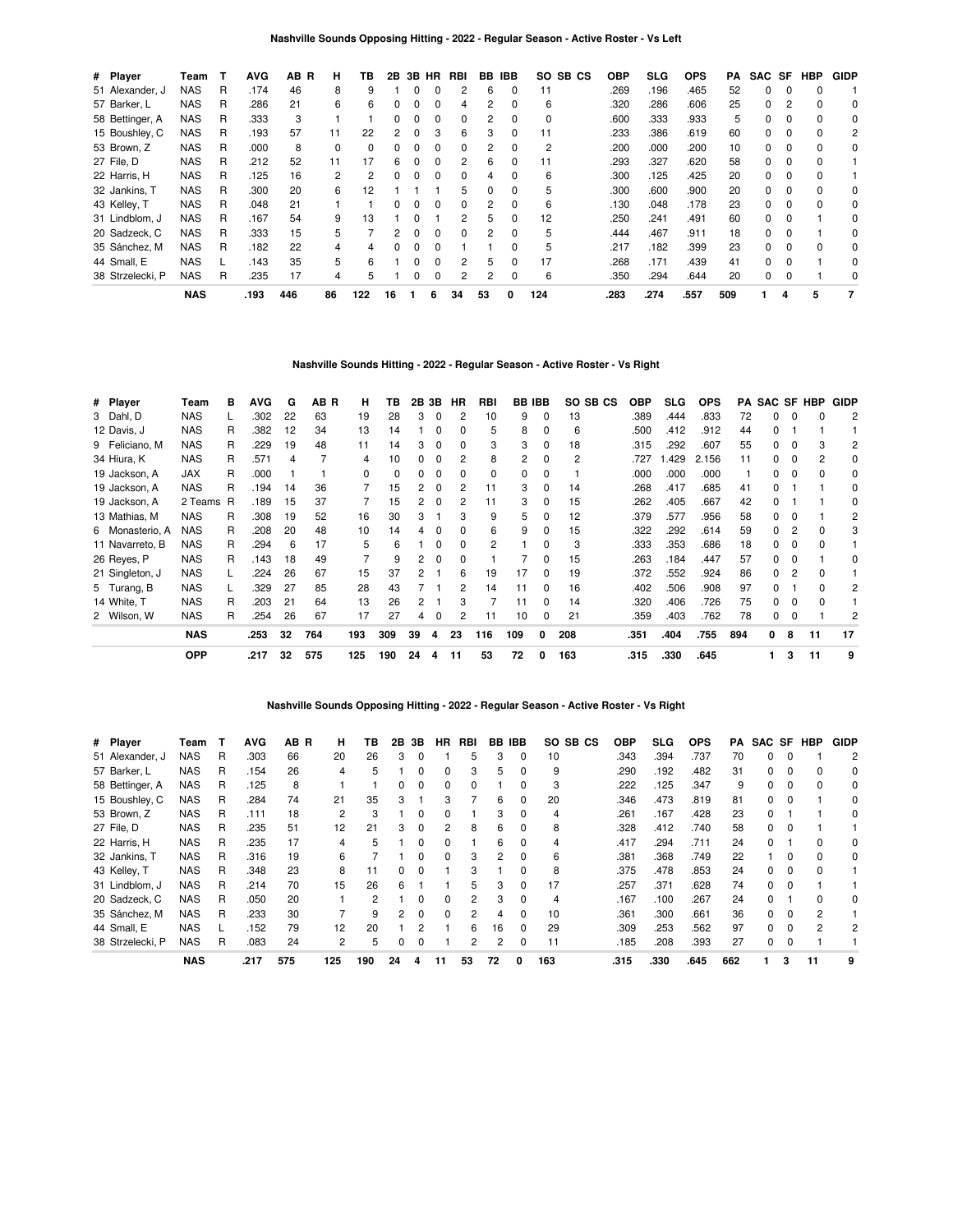| # Player        | Team       | в | <b>AVG</b> | G              | AВ  | B  | н            | TВ           |   | 2B 3B | HR | RBI |              | BB IBB       | SO. | SB CS        |              | <b>OBP</b> | SLG. | <b>OPS</b> | PA       | SAC SF |          | HBP          | <b>GIDP</b>    |
|-----------------|------------|---|------------|----------------|-----|----|--------------|--------------|---|-------|----|-----|--------------|--------------|-----|--------------|--------------|------------|------|------------|----------|--------|----------|--------------|----------------|
| Coca, Y         | <b>NAS</b> | S | .000       |                | 0   |    |              | O            |   | O     | 0  | 0   |              |              | 0   |              | 0            | .000       | .000 | .000       | $\Omega$ | 0      | 0        | $\Omega$     | 0              |
| 3 Dahl, D       | <b>NAS</b> |   | .308       | 3              | 13  | 3  | 4            | ĥ            |   | ŋ     |    | ŋ   |              | 0            | 3   |              |              | .308       | .462 | .770       | 13       | 0      |          |              |                |
| 12 Davis, J     | <b>NAS</b> | R | .100       | 2              | 10  | ŋ  |              |              |   |       |    |     |              | 0            | 3   |              |              | 100        | .100 | .200       | 10       | 0      | $\Omega$ | $\Omega$     | 0              |
| 9 Feliciano, M  | <b>NAS</b> | R | .750       | 2              | 8   |    | 6            |              |   |       |    | 0   | 0            | 0            |     |              |              | 750        | .875 | 1.625      | 8        | 0      |          | $\Omega$     | 0              |
| 34 Hiura, K     | <b>NAS</b> | R | .455       | 3              |     |    | 5            |              |   |       |    | 8   |              |              |     |              |              | .571       | .000 | .571       | 14       | O.     |          |              | $\Omega$       |
| 19 Jackson, A   | <b>NAS</b> | R | .167       | 2              | 6   |    |              |              |   |       |    | 3   | 0            |              |     |              |              | 250        | .333 | .583       | 8        | 0      |          |              | 0              |
| 13 Mathias, M   | <b>NAS</b> | R | .625       | 2              | 8   |    | 5            | 8            |   |       |    |     |              |              |     |              |              | .625       | .000 | 1.625      | 8        | 0      |          |              | 0              |
| 6 Monasterio, A | <b>NAS</b> | R | .000       |                | 3   | 0  |              |              |   |       |    |     | 0            |              |     |              | 0            | .000       | .000 | .000       |          | 0      |          |              | 0              |
| 11 Navarreto, B | <b>NAS</b> | R | .000       |                | 0   | 0  |              |              |   |       |    |     |              |              |     |              | 0            | .000       | .000 | .000       | 0        | 0      |          |              | 0              |
| 26 Reves, P     | <b>NAS</b> | R | .000       | 2              |     |    |              |              |   | ŋ     | 0  |     |              |              |     |              | 0            | 125        | .000 | .125       | 8        | 0      |          |              | 0              |
| 21 Singleton, J | <b>NAS</b> |   | .125       | $\overline{2}$ | 8   |    |              |              |   |       |    | 2   |              | 0            | 2   | 0            | $\Omega$     | 200        | .500 | .700       | 10       | 0      |          | 0            |                |
| 5 Turang, B     | <b>NAS</b> |   | .462       | 3              | 13  | 3  | 6            | 9            |   |       |    |     |              | 0            |     |              | <sup>0</sup> | .533       | .692 | 1.225      | 15       | 0      | 0        | $\Omega$     | 0              |
| 14 White, T     | <b>NAS</b> | R | .000       | 2              | 8   |    | <sup>0</sup> | <sup>0</sup> |   | O     | ŋ  | 0   | <sup>0</sup> | <sup>0</sup> | 3   | 0            | $\Omega$     | .000       | .000 | .000       | 8        | 0      |          | $\Omega$     | $\Omega$       |
| 2 Wilson, W     | <b>NAS</b> | R | .167       | 3              | 12  | 3  | 2            | з            |   | O     | ŋ  |     |              |              | 2   |              | <sup>0</sup> | .231       | .250 | .481       | 13       | 0      |          |              | 0              |
|                 | <b>NAS</b> |   | .290       | 3              | 107 | 18 | 31           | 51           | 5 | 0     | 5  | 18  |              | 0            | 24  | $\mathbf{2}$ | $\mathbf{2}$ | .336       | .477 | .813       | 119      | 0      | 3        | 2            | 2              |
|                 | <b>OPP</b> |   | .194       | 3              | 93  | 10 | 18           | 31           | 5 |       | 2  | 9   | 12           | 0            | 26  |              |              | .299       | .333 | .632       | 108      |        | 0        | $\mathbf{2}$ | $\overline{2}$ |

**Nashville Sounds Pitching - 2022 - Regular Season - Active Roster - Vs. Jacksonville**

| # Player         | Team       |   | w            |              | ERA   |   |   |          | G GS CG SHO GF HLD |             |              |                         | SV SVO   | IP   | н        | R        | ER             | <b>HR</b> | HB             | BB IBB |          | so       | <b>AVG</b> | <b>WP</b>    | BK       | GIDP           | TBF |
|------------------|------------|---|--------------|--------------|-------|---|---|----------|--------------------|-------------|--------------|-------------------------|----------|------|----------|----------|----------------|-----------|----------------|--------|----------|----------|------------|--------------|----------|----------------|-----|
| 57 Barker, L     | <b>NAS</b> | R | O            |              | 0.00  |   | ŋ |          |                    |             | 0            | 0                       | 0        | 2.0  | $\Omega$ |          |                |           | 0              |        | 0        |          | .000       | 0            | $\Omega$ |                |     |
| 15 Boushley, C   | <b>NAS</b> | R |              |              | 20    |   |   |          | 0                  | 0           | 0            | $\Omega$                | 0        | 5.0  | 5        | 4        | 4              |           |                |        |          |          | .250       |              |          |                | 21  |
| 53 Brown, Z      | <b>NAS</b> | R | 0            | $\Omega$     | 0.00  |   | 0 | $\Omega$ | $\Omega$           | 0           | 0            | $\overline{\mathbf{0}}$ | $\Omega$ | 2.0  | $\Omega$ | $\Omega$ | 0              | 0         | $\Omega$       |        | $\Omega$ |          | .000       | $\Omega$     | $\Omega$ | 0              | 8   |
| 22 Harris, H     | <b>NAS</b> | R |              |              | 0.00  |   |   |          | 0                  |             |              |                         |          | 1.0  |          | 0        |                |           | 0              | 0      | 0        |          | .250       | <sup>0</sup> |          |                | 4   |
| 32 Jankins, T    | <b>NAS</b> | R | 0            |              | 18.00 |   | 0 | $\Omega$ | $\Omega$           | $\mathbf 0$ | <sup>o</sup> | $\Omega$                | 0        | 1.0  | 3        | 2        | 2              | 0         | $\Omega$       |        | $\Omega$ |          | .600       |              | $\Omega$ | <sup>0</sup>   | 7   |
| 43 Kelley, T     | <b>NAS</b> | R | 0            |              | 0.00  |   | O | 0        | 0                  | 0           | 0            | $\overline{\mathbf{0}}$ | 0        | 0.2  | 0        | 0        |                |           | $\Omega$       | 0      | 0        |          | .000       | <sup>0</sup> | 0        | 0              | 2   |
| 31 Lindblom, J   | <b>NAS</b> | R | <sup>0</sup> | $\Omega$     | 2.84  |   |   | 0        | $\Omega$           | 0           | 0            | $\Omega$                | $\Omega$ | 6.1  | 4        | 2        | $\mathfrak{p}$ | 0         |                | 2      | $\Omega$ |          | .174       |              | $\Omega$ | <sup>0</sup>   | 26  |
| 20 Sadzeck, C    | <b>NAS</b> | R | 0            | $\Omega$     | 0.00  |   | 0 | $\Omega$ | <sup>0</sup>       |             | 0            | 0                       | 0        | 1.0  |          | 0        |                | 0         | $\Omega$       | 0      | $\Omega$ | 2        | .250       | 0            | $\Omega$ | 0              | 4   |
| 35 Sánchez, M    | <b>NAS</b> | R | 0            |              | 9.00  |   | 0 | $\Omega$ | $\Omega$           | $\Omega$    | <sup>o</sup> | $\Omega$                | $\Omega$ | 1.0  | 0        |          |                | 0         |                | 2      | $\Omega$ | $\Omega$ | .000       |              | $\Omega$ |                | 4   |
| 44 Small, E      | <b>NAS</b> |   |              | <sup>0</sup> | .80   |   |   | 0        | $\Omega$           | 0           | 0            | $\overline{0}$          | $\Omega$ | 5.0  | 4        |          |                | 0         | $\Omega$       | 3      | $\Omega$ | 9        | .222       |              |          |                | 21  |
| 38 Strzelecki, P | <b>NAS</b> | R |              | 0            | 0.00  |   | 0 | 0        | 0                  | $\mathbf 0$ | 0            | 0                       | 0        | 1.0  | 0        | $\Omega$ |                | 0         | $\Omega$       |        | $\Omega$ |          | .000       |              |          |                | 4   |
|                  | <b>NAS</b> |   | $\mathbf{2}$ |              | 3.46  | 3 | 3 | 0        | 0                  | 3           | 0            |                         |          | 26.0 | 18       | 10       | 10             | 2         | $\overline{2}$ | 12     | 0        | 26       | .194       | 5            |          | $\overline{2}$ | 108 |
|                  | <b>OPP</b> |   |              | 2            | 5.33  | 3 | 3 | 0        | 0                  | 3           | 2            |                         | 2        | 27.0 | 31       | 18       | 16             | 5         | 2              |        | 0        | 24       | .290       |              | 0        | $\mathbf{2}$   | 119 |

# **Nashville Sounds Hitting - 2022 - Regular Season - Active Roster - Home Games**

| # Player        | Team       | в | <b>AVG</b> | G  | ΑВ  | R  | н            | ΤВ  |    | 2B 3B        |    |              | HR RBI BB IBB |              | SO. | SB CS |              | <b>OBP</b> | SLG. | <b>OPS</b> | PA  |   |   | SAC SF HBP | GIDP |
|-----------------|------------|---|------------|----|-----|----|--------------|-----|----|--------------|----|--------------|---------------|--------------|-----|-------|--------------|------------|------|------------|-----|---|---|------------|------|
| 3 Dahl, D       | <b>NAS</b> |   | 238        | 12 | 42  |    | 10           | 12  |    | 0            |    | 3            | 8             | 0            | 11  | 0     | - 0          | .360       | .286 | .646       | 50  |   |   |            |      |
| 12 Davis, J     | <b>NAS</b> | R | .423       | 8  | 26  | 6  | 11           | 12  |    | ი            |    | 3            | 10            |              | 2   | 4     | - 0          | .579       | .462 | .041       | 38  | o |   |            |      |
| 9 Feliciano, M  | <b>NAS</b> | R | .216       | 11 | 37  | 4  | 8            | 10  |    | 0            |    | 3            |               | O            | 12  | 0     |              | .310       | .270 | .580       | 42  |   |   |            |      |
| 34 Hiura, K     | <b>NAS</b> | R | .250       |    | 4   |    |              |     |    | 0            |    |              |               |              | 2   | 0     | - 0          | .400       | .250 | .650       | 5   |   |   |            |      |
| 19 Jackson, A   | JAX        | R | .000       |    | 4   |    | <sup>0</sup> | o   |    | <sup>0</sup> |    | <sup>0</sup> | ŋ             |              |     | 0     | - 0          | .000       | .000 | .000       | 4   |   |   |            |      |
| 19 Jackson, A   | <b>NAS</b> | R | 265        | 10 | 34  | 3  | 9            | 17  |    | $\Omega$     |    | 9            | 3             | <sup>0</sup> | 12  | 0     |              | .342       | .500 | .842       | 38  |   |   |            |      |
| 19 Jackson, A   | 2 Teams R  |   | .237       | 11 | 38  | 3  | 9            | 17  |    | 0            |    | 9            | 3             | <sup>0</sup> | 13  | 0     | - 0          | .310       | .447 | .757       | 42  |   |   |            |      |
| 13 Mathias, M   | <b>NAS</b> | R | .390       | 11 | 41  | 5  | 16           | 25  |    |              |    | 6            |               | <sup>0</sup> | 8   |       | n            | .419       | .610 | .029       | 43  |   |   |            |      |
| 6 Monasterio, A | <b>NAS</b> | R | .176       | 11 | 34  | 3  | 6            | 8   |    | 0            |    |              | Δ             |              | 11  | 0     | n            | 256        | .235 | .491       | 39  | n |   |            | 2    |
| 11 Navarreto, B | <b>NAS</b> | R | .231       | 4  | 13  | Δ  | 3            | 3   |    | 0            |    |              |               |              | 4   |       | n            | .286       | .231 | .517       | 14  |   |   |            |      |
| 26 Reyes, P     | <b>NAS</b> | R | .167       | 9  | 30  | 8  | 5            |     |    |              |    |              |               |              | 6   | 0     |              | .342       | .233 | .575       | 38  |   |   |            |      |
| 21 Singleton, J | <b>NAS</b> |   | 178        | 15 | 45  |    | 8            | 21  |    | <sup>0</sup> |    | 12           | 14            | <sup>0</sup> | 18  |       | - 0          | .367       | .467 | .834       | 60  |   |   |            |      |
| 5 Turang, B     | <b>NAS</b> |   | .311       | 15 | 61  | 5  | 19           | 26  |    |              |    | 12           |               |              | 14  | 0     |              | .377       | .426 | .803       | 69  |   |   |            | 2    |
| 14 White, T     | <b>NAS</b> | R | .244       | 12 | 45  | 6  | 11           | 20  |    |              |    | 8            |               |              |     |       |              | .340       | .444 | .784       | 53  | n |   |            |      |
| 2 Wilson, W     | <b>NAS</b> | R | .163       | 14 | 49  |    | 8            | 9   |    | 0            |    | 5            | 5             | $\Omega$     | 19  |       |              | .255       | .184 | .439       | 55  | ŋ |   |            |      |
|                 | <b>NAS</b> |   | .247       | 18 | 572 | 83 | 141          | 208 | 27 | 5            | 10 | 78           | 84            | 0            | 157 | 16    | $\mathbf{2}$ | .349       | .364 | .713       | 672 | 0 | 6 | 9          | 12   |
|                 | <b>OPP</b> |   | .205       | 18 | 596 | 53 | 122          | 169 | 17 | з            | 8  | 50           | 75            | 0            | 177 | 16    | 8            | .302       | .284 | .586       |     |   | 5 | 10         |      |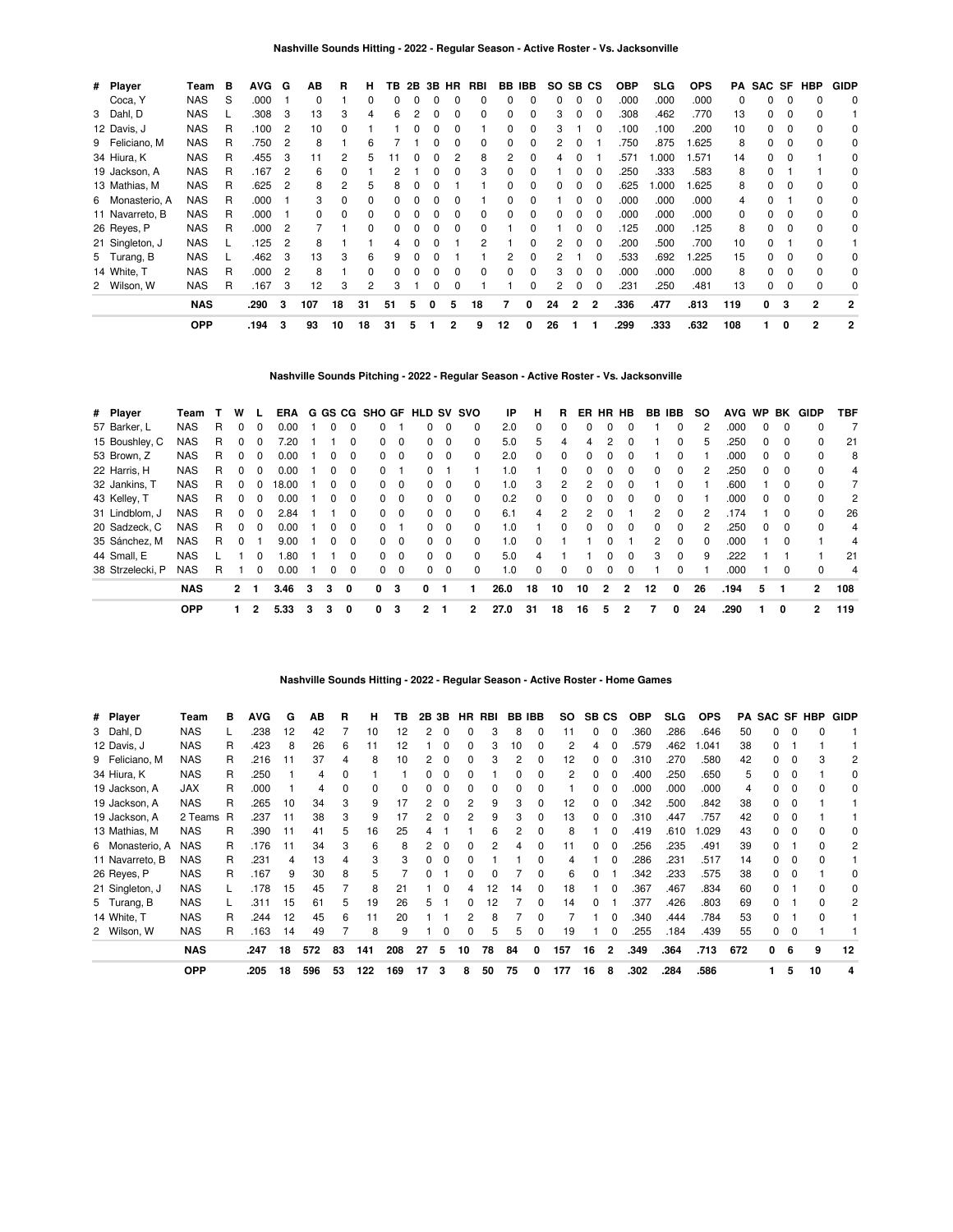| # Player         | Team       | т | w            |              | <b>ERA</b> | G  |              | <b>GS CG SHO</b> |              |                | <b>GF HLD SV SVO</b> |          |          | ΙP    | н   | R        | ER HR |          | <b>HB</b>    | <b>BB IBB</b> |              | SO. |      |   |              | AVG WP BK GIDP | TBF |
|------------------|------------|---|--------------|--------------|------------|----|--------------|------------------|--------------|----------------|----------------------|----------|----------|-------|-----|----------|-------|----------|--------------|---------------|--------------|-----|------|---|--------------|----------------|-----|
| 51 Alexander, J  | <b>NAS</b> | R | 3            |              | .83        | 4  |              |                  |              |                | 0                    | $\Omega$ | 0        | 19.2  | 13  |          | 4     |          |              | 5             | 0            | 16  | .186 | 0 | 0            | 2              | 76  |
| 57 Barker, L     | NAS        | R | 2            | 0            | 3.52       |    |              |                  |              |                |                      |          | 2        | 7.2   |     | з        | 3     | 0        |              | 4             | 0            | 8   | .241 |   | 0            | 0              | 34  |
| 58 Bettinger, A  | NAS        | R | $\mathbf{0}$ | 0            | 0.00       |    |              |                  | $\Omega$     | $\Omega$       | $\Omega$             | $\Omega$ | 0        | 3.0   | 2   |          | 0     | $\Omega$ | 0            | 3             | 0            | 3   | .182 |   | 0            | 0              | 14  |
| 15 Boushley, C   | <b>NAS</b> | R |              |              | 5.14       | 3  | з            | $\Omega$         | <sup>0</sup> | $\Omega$       | 0                    | $\Omega$ | 0        | 14.0  | 14  | 8        | 8     | 2        |              | 5             | 0            | 13  | 255  | 0 | $\Omega$     |                | 61  |
| 53 Brown, Z      | <b>NAS</b> | R | 0            |              | 4.50       | 4  |              |                  |              | $\Omega$       | 0                    | $\Omega$ | 0        | 4.0   | 2   |          | 2     |          |              | 4             |              | 3   | .154 |   | O            | <sup>0</sup>   | 19  |
| 27 File, D       | <b>NAS</b> | R |              | 0            | .89        | 4  | 3            | $\Omega$         | $\Omega$     | $\Omega$       | $\Omega$             | $\Omega$ | 0        | 19.0  | 15  |          |       |          |              |               | 0            | 14  | .211 |   | 0            |                | 78  |
| 22 Harris, H     | <b>NAS</b> | R |              | <sup>0</sup> | 0.00       | 6  | <sup>0</sup> | $\Omega$         | $\Omega$     | 3              | 2                    |          |          | 6.1   | 5   | $\Omega$ | 0     | $\Omega$ | 0            | 4             | 0            | 6   | .238 | 0 | 0            | <sup>0</sup>   | 25  |
| 32 Jankins, T    | <b>NAS</b> | R | 0            | <sup>0</sup> | 2.70       | 6  |              | $\Omega$         | <sup>0</sup> | $\Omega$       | <sup>o</sup>         | $\Omega$ | 0        | 6.2   | 6   | 3        | 2     |          |              |               | <sup>0</sup> | 9   | 231  |   | $\Omega$     |                | 27  |
| 43 Kelley, T     | NAS        | R |              |              | 0.08       |    |              |                  | 0            | 3              |                      | 2        | 2        | 8.1   | 4   |          |       |          | <sup>0</sup> | 3             |              | 11  | .138 | 0 | 0            |                | 32  |
| 31 Lindblom, J   | NAS        | R |              |              | 2.87       | 3  | 3            | $\Omega$         | $\Omega$     | $\Omega$       | $\Omega$             | $\Omega$ | 0        | 15.2  | 13  | 5        | 5     |          |              | 2             | 0            | 15  | .217 | 0 | $\Omega$     | 0              | 63  |
| 20 Sadzeck, C    | <b>NAS</b> | R | 0            |              | .80        | 5  | <sup>n</sup> | $\Omega$         | <sup>0</sup> | 2              | <sup>o</sup>         |          |          | 5.0   | 4   | 3        |       | $\Omega$ | <sup>0</sup> | 4             | $\Omega$     | 2   | .235 |   | <sup>0</sup> | <sup>n</sup>   | 22  |
| 35 Sánchez, M    | <b>NAS</b> | R |              |              | 1.13       |    |              | $\Omega$         | <sup>0</sup> |                | 2                    | $\Omega$ | $\Omega$ | 8.0   | 6   |          |       |          |              | 2             | <sup>0</sup> | 9   | .214 |   | <sup>0</sup> |                | 31  |
| 44 Small, E      | <b>NAS</b> |   |              |              | 2.76       | 4  | 4            | $\Omega$         | $\Omega$     | $\Omega$       | $\Omega$             | $\Omega$ | 0        | 16.1  | 9   |          | 5.    |          | 2            |               | $\Omega$     | 23  | .148 |   | 0            | <sup>0</sup>   | 74  |
| 38 Strzelecki, P | <b>NAS</b> | R |              | 0            | 2.25       |    |              | $\Omega$         | $\Omega$     | $\overline{2}$ |                      | 0        | $\Omega$ | 8.0   | 4   |          | 2     | $\Omega$ | 2            | 2             | 0            | 13  | .148 | 0 | 0            | $\Omega$       | 31  |
|                  | <b>NAS</b> |   | 13           | 5            | 2.60       | 18 | 18           | 0                | 3            | 18             | 10                   | -6       | 7        | 163.0 | 122 | 53       | 47    | 8        | 10           | 75            | 0            | 177 | .205 |   | 0            | 4              | 687 |

## **Nashville Sounds Hitting - 2022 - Regular Season - Active Roster - Away Games**

| # Player        | Team       | В | <b>AVG</b> | G  | AB  | R  | н   | ΤВ  | 2В | 3B | HR | RBI | <b>BB IBB</b> |              | so  | SB CS |          | <b>OBP</b> | <b>SLG</b> | <b>OPS</b> |          | <b>PA SAC SF</b> |              | <b>HBP</b> | <b>GIDP</b> |
|-----------------|------------|---|------------|----|-----|----|-----|-----|----|----|----|-----|---------------|--------------|-----|-------|----------|------------|------------|------------|----------|------------------|--------------|------------|-------------|
| Coca, Y         | <b>NAS</b> | S | .000       |    | 0   |    |     |     | 0  | 0  |    |     |               | 0            | 0   | 0     | 0        | .000       | .000       | .000       | $\Omega$ |                  | 0            | 0          | 0           |
| 3 Dahl, D       | <b>NAS</b> |   | .341       | 11 | 44  | 9  | 15  | 24  | 3  | 0  |    |     | 3             | $\Omega$     | 8   | 0     | 0        | .383       | .545       | .928       | 47       |                  | 0            |            |             |
| 12 Davis, J     | <b>NAS</b> | R | .167       | 4  | 18  |    | 3   | 3   | 0  | 0  |    |     | o             | 0            |     |       |          | 167        | 167        | .334       | 18       | n.               | <sup>0</sup> |            | 0           |
| 9 Feliciano, M  | <b>NAS</b> | R | .333       | 9  | 33  | 2  | 11  | 14  | З  | 0  |    |     |               | 0            | 9   | ŋ     |          | .353       | .424       | .777       | 35       |                  | <sup>0</sup> |            |             |
| 34 Hiura, K     | <b>NAS</b> | R | .455       | 3  | 11  |    | 5.  | 11  |    | 0  |    | 8   |               | 0            | 4   |       |          | .571       | .000       | .571       | 14       |                  |              |            | 0           |
| 19 Jackson, A   | <b>NAS</b> | R | .136       | 6  | 22  |    |     |     |    |    |    | 6   |               | <sup>0</sup> |     |       |          | 192        | .182       | .374       | 26       |                  |              |            | 0           |
| 13 Mathias, M   | <b>NAS</b> | R | .286       | 9  | 28  | 4  |     | 15  |    |    |    | 5   | 5             | 0            | 9   |       |          | .412       | .536       | .948       | 34       |                  |              |            | 2           |
| 6 Monasterio, A | <b>NAS</b> | R | .179       | 9  | 28  | 3  |     |     |    |    |    |     | 6             | $\Omega$     | 8   |       |          | .314       | .250       | .564       | 35       |                  |              |            |             |
| 11 Navarreto, B | <b>NAS</b> | R | .375       | 3  | 8   |    | 3   |     |    | 0  |    |     |               | 0            | 0   | 0     | 0        | .375       | .500       | .875       | 8        |                  | 0            |            | 0           |
| 26 Reves, P     | <b>NAS</b> | R | .146       | 10 | 41  | 6  | 6   | 11  | 2  | 0  |    | 2   | 3             | $\Omega$     | 10  |       |          | .222       | .268       | .490       | 45       | 0                | 0            |            | 0           |
| 21 Singleton, J | <b>NAS</b> |   | .222       | 12 | 45  | 9  | 10  | 23  | 2  |    | з  | 9   |               | $\Omega$     | 11  |       | $\Omega$ | .321       | .511       | .832       | 53       | n                |              | n          | 2           |
| 5 Turang, B     | <b>NAS</b> |   | .304       | 13 | 56  | 12 | 17  | 28  | 2  | 0  | 3  | 6   | 6             | <sup>0</sup> | 13  | з     | $\Omega$ | .371       | .500       | .871       | 62       |                  | n            |            | $\Omega$    |
| 14 White, T     | <b>NAS</b> | R | .179       | 11 | 39  |    |     | 17  |    | ŋ  | 3  |     |               | 0            | 13  |       |          | .319       | .436       | .755       | 47       |                  |              |            |             |
| 2 Wilson, W     | <b>NAS</b> | R | .333       | 13 | 39  | 15 | 13  | 25  | 3  | 0  | 3  | 9   | 8             | 0            | 9   |       | 0        | .447       | .641       | 1.088      | 47       |                  |              |            |             |
|                 | <b>NAS</b> |   | .252       | 14 | 473 | 75 | 119 | 205 | 24 |    | 20 | 71  | 52            | 0            | 130 | 16    | 3        | .329       | .433       | .762       | 536      | 0                | 5            | 5          | 8           |
|                 | <b>OPP</b> |   | .209       | 14 | 425 | 40 | 89  | 143 | 23 | 2  | 9  | 37  | 50            | 0            | 110 | 10    | 4        | .300       | .336       | .636       |          |                  |              | 6          | 12          |

**Nashville Sounds Pitching - 2022 - Regular Season - Active Roster - Away Games**

| # Player         | Team       |    | w              |              | <b>ERA</b> | G  |              |          | GS CG SHO |          | GF HLD SV |          | svo          | IP    | н        | R        |              |          | ER HR HB | <b>BB IBB</b> |              | so  | <b>AVG</b> | <b>WP</b> |              | <b>BK GIDP</b> | TBF |
|------------------|------------|----|----------------|--------------|------------|----|--------------|----------|-----------|----------|-----------|----------|--------------|-------|----------|----------|--------------|----------|----------|---------------|--------------|-----|------------|-----------|--------------|----------------|-----|
| 51 Alexander, J  | <b>NAS</b> | R  |                |              | 4.50       | 2  | 2            | 0        | 0         | 0        | 0         | 0        | 0            | 10.0  | 15       | 5        | 'n.          |          | 0        | 4             | $\Omega$     | 5   | .357       |           |              |                | 46  |
| 57 Barker, L     | <b>NAS</b> | R  | $\Omega$       | $\Omega$     | 3.38       | 5  | 0            | $\Omega$ | $\Omega$  | 3        |           | $\Omega$ |              | 5.1   | 3        | 2        | 2            | $\Omega$ | $\Omega$ | 3             | $\Omega$     |     | 167        | 0         | $\Omega$     | 0              | 22  |
| 15 Boushley, C   | <b>NAS</b> | R. | 2              |              | 3.66       | 4  | 4            | 0        | $\Omega$  | $\Omega$ | 0         | 0        | 0            | 19.2  | 18       | 8        | 8            | 4        | $\Omega$ | 4             | $\Omega$     | 18  | .237       | 0         |              |                | 80  |
| 53 Brown, Z      | <b>NAS</b> | R. |                | $\Omega$     | 0.00       | 3  | $\Omega$     | $\Omega$ | $\Omega$  | $\Omega$ |           | $\Omega$ | $\Omega$     | 4.0   | $\Omega$ | 0        | <sup>0</sup> | $\Omega$ | $\Omega$ |               | $\Omega$     | 3   | .000       | 0         | $\Omega$     | <sup>0</sup>   | 14  |
| 27 File, D       | <b>NAS</b> | R. |                | 0            | 8.64       | 2  | 2            | 0        | $\Omega$  | $\Omega$ | 0         | 0        | <sup>0</sup> | 8.1   | 8        | 8        | 8            |          |          | 5             | $\Omega$     | 5   | .250       | 0         |              |                | 38  |
| 22 Harris, H     | <b>NAS</b> | R  |                | $\Omega$     | 0.00       | 5. | <sup>0</sup> | 0        | $\Omega$  | 2        |           |          |              | 4.1   |          | $\Omega$ | <sup>0</sup> | $\Omega$ | $\Omega$ | 6             | $\Omega$     | 4   | .083       | 0         | $\Omega$     |                | 19  |
| 32 Jankins, T    | <b>NAS</b> | R. |                | <sup>0</sup> | 9.00       | 3  | <sup>n</sup> | 0        | $\Omega$  | $\Omega$ |           | 0        | 0            | 3.0   | 6        | 3        | 3            | $\Omega$ | $\Omega$ |               | $\Omega$     | 2   | .462       |           | <sup>0</sup> | <sup>0</sup>   | 15  |
| 43 Kelley, T     | <b>NAS</b> | R. | <sup>0</sup>   |              | 0.00       | 5  | <sup>0</sup> | 0        | $\Omega$  | 2        | $\Omega$  | $\Omega$ | $\Omega$     | 3.2   | 5        |          |              | $\Omega$ | $\Omega$ | 0             | $\Omega$     | 3   | .333       | 0         | $\Omega$     |                | 15  |
| 31 Lindblom, J   | <b>NAS</b> | R. | $\Omega$       | $\Omega$     | 2.04       | 3  | 3            | $\Omega$ | $\Omega$  | $\Omega$ | 0         | $\Omega$ | 0            | 17.2  | 11       | 4        |              |          |          | 6             | $\Omega$     | 14  | .172       |           |              |                | 71  |
| 20 Sadzeck, C    | <b>NAS</b> | R. | <sup>0</sup>   | $\Omega$     | 0.00       | 5. | $\Omega$     | 0        | $\Omega$  | 2        | 2         | $\Omega$ | 0            | 5.1   | 2        | $\Omega$ | 0            | $\Omega$ |          |               | $\Omega$     |     | .111       | 0         | $\Omega$     | 0              | 20  |
| 35 Sánchez, M    | <b>NAS</b> | R. | $\overline{2}$ | 2            | 3.86       | 6  | $\Omega$     | $\Omega$ | $\Omega$  | 2        | 0         |          | 2            | 7.0   | 5        | 3        | 3            | $\Omega$ |          | 3             | $\Omega$     | 6   | .208       |           | $\Omega$     |                | 28  |
| 44 Small, E      | <b>NAS</b> |    | 2              | <sup>0</sup> | .13        | 3  | 3            | 0        | $\Omega$  | $\Omega$ | 0         | 0        | 0            | 16.0  | 8        | 2        |              | 0        |          | 10            | $\Omega$     | 23  | .151       |           |              | 2              | 64  |
| 38 Strzelecki, P | <b>NAS</b> | R  |                | 0            | 2.08       | 4  | 0            | $\Omega$ | $\Omega$  |          | 0         |          |              | 4.1   | 2        |          |              |          | 0        | 2             | $\Omega$     | 4   | .143       |           | $\Omega$     |                | 16  |
|                  | <b>NAS</b> |    | 9              | 5            | 2.97       | 14 | 14           | 0        | 2         | 14       | 9         | 4        | 6            | 118.0 | 89       | 40       | 39           | 9        | 6        | 50            | <sup>0</sup> | 110 | .209       | 9         | 3            | 12             | 484 |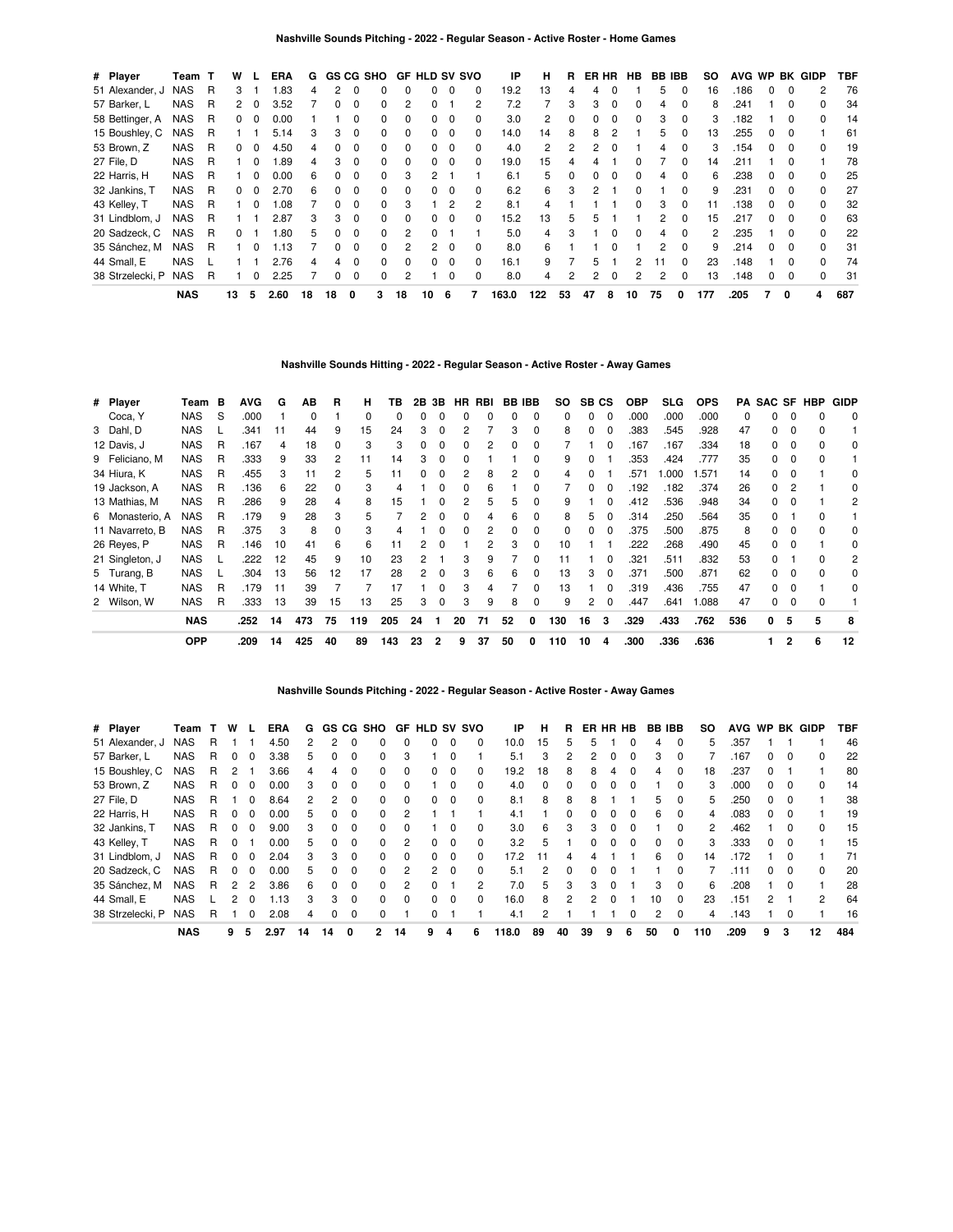| # Player        | Team       | в  | AVG G |     | ABRH |                |   | TB. | 2B | 3B | <b>HR</b>    | RBI | BB | IBB | SO.      | SB.          | СS       | <b>OBP</b> | <b>SLG</b> | <b>OPS</b> | РA | <b>SAC</b> | SF           | <b>HBP</b> | GIDP E |                |
|-----------------|------------|----|-------|-----|------|----------------|---|-----|----|----|--------------|-----|----|-----|----------|--------------|----------|------------|------------|------------|----|------------|--------------|------------|--------|----------------|
| 7 Almonte, A    | <b>NAS</b> | S  | .333  | 5   | 21   | -6             |   | 13  | 3  | 0  |              |     |    |     | 5        | 0            | $\Omega$ | .348       | .619       | .967       | 23 | 0          |              | 0          |        | 0 <sub>0</sub> |
| 8 Brosseau, M   | <b>NAS</b> | R  | .333  | 2   | 9    |                | 3 |     |    |    | <sup>0</sup> | 0   | 0  |     | 2        | <sup>0</sup> | C        | .333       | .444       | .777       | 9  | 0          | 0            | 0          |        | $0\quad 0$     |
| Coca, Y         | <b>NAS</b> | S  | .000  |     | 0    |                | 0 |     |    | 0  | 0            | 0   | 0  |     | $\Omega$ | <sup>0</sup> | 0        | .000       | .000       | .000       | 0  | 0          | 0            | 0          |        | 00             |
| 3 Dahl, D       | <b>NAS</b> |    | .333  | 5   | 21   | 4              |   | 9   |    | 0  | <sup>0</sup> |     |    |     | 3        | <sup>0</sup> | O        | .364       | .429       | .793       | 22 | $\Omega$   | 0            | 0          |        | 10             |
| 12 Davis, J     | <b>NAS</b> | R. | .318  | 5   | 22   | 3              |   |     |    |    | 0            |     | 2  |     | 5        |              | C        | .375       | .318       | .693       | 24 | 0          | $\Omega$     | 0          |        | 00             |
| 9 Feliciano, M  | <b>NAS</b> | R. | .529  | 5   | 17   | 29             |   |     |    | 0  | <sup>0</sup> |     | 0  |     | 5        |              |          | .556       | .647       | 1.203      | 18 | 0          | $\Omega$     |            |        | 00             |
| 34 Hiura, K     | <b>NAS</b> | R  | .400  | 4   |      | 1526           |   | 12  |    |    |              | 9   | 2  |     | 6        |              |          | .526       | .800       | 1.326      | 19 | 0          | <sup>0</sup> | 2          |        | n n            |
| 19 Jackson, A   | <b>NAS</b> | R  | .222  | 5   |      | 18 0 4         |   | -6  |    |    |              | 5   | 0  |     |          |              |          | .250       | .333       | 583        | 20 | $\Omega$   |              |            |        | ი ი            |
| 13 Mathias, M   | <b>NAS</b> | R  | .316  | - 5 | 19   | 36             |   |     |    |    |              |     |    |     | 3        | 0            | O        | .350       | .474       | .824       | 20 | $\Omega$   | $\Omega$     | 0          |        | ი ი            |
| 6 Monasterio, A | <b>NAS</b> | R  | .267  | 5   | 15   | 2 <sub>4</sub> |   | 6   |    | 0  | 0            |     | 2  |     |          |              | 0        | .333       | .400       | .733       | 18 | 0          |              | 0          |        | $0\quad 0$     |
| 11 Navarreto, B | <b>NAS</b> | R  | .313  | -5  | 16   | 2 5            |   | 6   |    | 0  | 0            | 3   | 0  |     | 2        |              | O        | .313       | .375       | .688       | 16 | 0          | 0            | 0          |        | 10             |
| 1 Ray, C        | <b>NAS</b> |    | .111  | 5   | 18   | $1\quad2$      |   | 5   |    |    |              | 2   |    |     | 9        |              | O        | .158       | .278       | .436       | 19 | 0          | $\Omega$     | 0          |        | n n            |
| 26 Reyes, P     | <b>NAS</b> | R  | .063  | 5   | 16   | 3              |   |     |    | 0  | $\Omega$     | 0   | 3  |     |          |              | O        | .250       | .063       | .313       | 20 | 0          | $\Omega$     |            |        | n n            |
| 21 Singleton, J | <b>NAS</b> |    | .118  | 5   | 17   |                | 2 | h   |    |    |              |     |    |     | 6        |              |          | .273       | .294       | .567       | 22 | 0          |              | 0          |        | 10             |
| 5 Turang, B     | <b>NAS</b> |    | .400  | 5   | 20   | 4              | 8 |     |    |    |              |     |    |     | 5        |              | O        | .500       | .550       | 1.050      | 24 | O.         | <sup>0</sup> | n.         |        | n n            |
| 14 White, T     | <b>NAS</b> | R  | .000  | 5   | 20   |                | 0 |     |    |    | <sup>0</sup> | 0   | 2  |     | 3        |              |          | .091       | .000       | .091       | 22 | 0          | 0            | 0          |        | 10             |
| 29 Whitley, G   | <b>NAS</b> | R  | .333  | 5   | 12   | 5              | 4 |     |    | 0  | <sup>0</sup> |     | 2  |     | 5        |              | O        | .429       | .500       | .929       | 14 | O.         | <sup>0</sup> | n.         |        | 00             |
| 2 Wilson, W     | <b>NAS</b> | R  | .211  | 5   | 19   | 3              | 4 | 'n. |    | 0  | 0            |     |    |     | 5        | 0            | 0        | .250       | .263       | .513       | 20 | 0          | <sup>0</sup> | 0          |        | 0 <sub>0</sub> |

### **Nashville Sounds Pitching - Last 5 Games - Regular Season - All Players**

| # Player         | Team       | т | W L            | ERA G GS |     |              | CG.          | SHO GF |              | <b>HLD SV</b> |          | svo | IP   |                 |          | HR ER | HR | <b>HB</b>    | BB | IBB | so | <b>AVG</b> | <b>WP</b> | BK           | <b>GIDP</b> | TBF |
|------------------|------------|---|----------------|----------|-----|--------------|--------------|--------|--------------|---------------|----------|-----|------|-----------------|----------|-------|----|--------------|----|-----|----|------------|-----------|--------------|-------------|-----|
| 51 Alexander, J  | <b>NAS</b> | R | 3 <sub>2</sub> | 3.28     | -5  | 3            | 0            | 0      | $\Omega$     | 0             | 0        | 0   | 24.2 | 26 9            |          | 9     |    |              |    |     | 17 | .274       |           |              | 2           | 104 |
| 57 Barker, L     | <b>NAS</b> | R | 0 <sub>0</sub> | 3.18     | 5   | <sup>0</sup> | <sup>0</sup> | 0      |              | $\Omega$      | ŋ        |     | 5.2  |                 |          |       | 0  |              |    | n.  | 5  | .200       |           |              |             | 24  |
| 58 Bettinger, A  | <b>NAS</b> | R | 0 <sub>0</sub> | 0.00     |     |              |              |        |              | $\Omega$      | ŋ        |     | 3.0  |                 | $\Omega$ |       | 0  |              |    |     |    | .182       |           |              |             | 14  |
| 15 Boushley, C   | <b>NAS</b> | R | 30             | 3.28     | -5  |              |              |        |              | 0             | 0        |     | 24.2 | 20              | - 9      |       |    |              | 6  | 0   | 23 | .215       |           |              |             | 100 |
| 48 Brothers, R   | <b>NAS</b> |   | 00             | 15.00    | -5  |              |              |        | $\Omega$     |               | 0        | 0   | 3.0  | 5               | 5        |       |    | <sup>0</sup> |    | n.  | 4  | .417       | 2         | <sup>0</sup> |             | 18  |
| 53 Brown, Z      | <b>NAS</b> | R | 0 <sub>0</sub> | 1.50     | -5  | 0            | 0            |        | $\Omega$     |               | 0        | 0   | 6.0  |                 |          |       | 0  |              | 5  | 0   | 5  | .000       | n.        |              | ŋ           | 25  |
| 27 File, D       | <b>NAS</b> | R | 20             | 3.47     | -5  |              | 0            |        |              |               |          |     | 23.1 | 18              | -9       |       |    |              |    | 0   | 14 | .209       |           |              | 2           | 98  |
| 58 Hardy, M      | <b>NAS</b> | R | 0 <sub>0</sub> | 0.00     |     |              |              |        |              |               |          |     | .0   |                 | - 0      |       |    |              |    |     |    | .400       |           |              |             | 5   |
| 22 Harris, H     | <b>NAS</b> | R | $\Omega$       | 0.00     | -5  | 0            | 0            |        |              | <sup>n</sup>  |          |     | 4.2  |                 |          |       | 0  |              |    | n.  |    | .133       | n.        |              |             | 20  |
| 32 Jankins, T    | <b>NAS</b> | R | 0 <sub>0</sub> | 7.20     | -5  |              | 0            |        | <sup>0</sup> | 0             |          |     | 5.0  | 10              | -5       |       | ŋ  |              |    |     | 6  | .435       |           |              |             | 25  |
| 43 Kelley, T     | <b>NAS</b> | R |                | 0.00     | 5   |              |              |        |              |               |          |     | 4.2  |                 |          |       |    |              |    | n.  | 5  | .222       |           |              | ŋ           | 20  |
| 31 Lindblom, J   | <b>NAS</b> | R | 0 <sub>1</sub> | 2.86     | -5  | 5            |              |        | <sup>0</sup> |               | ŋ        | 0   | 28.1 | 22              | -9       | q     | 2  | 2            | 6  | n.  | 25 | .206       |           |              |             | 115 |
| 33 Mejía, J      | <b>NAS</b> | R | 0 <sub>0</sub> | 0.00     | - 5 | 0            | 0            |        |              | 0             | ŋ        |     | 7.1  | 4               | n        |       | 0  |              | 2  | 0   | 10 | .160       | n.        |              |             | 28  |
| 47 Perdomo, A    | <b>NAS</b> |   | 0 <sub>0</sub> | 0.00     | 3   | 0            | 0            |        |              |               | 0        |     | 2.1  |                 | - 0      |       |    |              |    | 0   | 5  | .000       |           |              |             | 14  |
| 40 Perdomo, L    | <b>NAS</b> | R | 0 <sub>0</sub> | 3.52     | - 5 |              | 0            | 0      |              | <sup>0</sup>  |          |     | 7.2  |                 |          |       | 0  |              |    | n.  | 8  | .214       |           |              |             | 30  |
| 20 Sadzeck, C    | <b>NAS</b> | R | 0 <sub>0</sub> | 1.93     | -5  |              | n            |        | 3            | <sup>n</sup>  |          |     | 4.2  |                 |          |       | O. |              |    |     |    | .200       | n.        |              |             | 19  |
| 35 Sánchez, M    | <b>NAS</b> | R | 2 <sub>1</sub> | 1.42     | -5  |              | 0            |        | <sup>0</sup> |               |          |     | 61   |                 |          |       |    |              |    |     |    | .211       |           |              |             | 24  |
| 44 Small, E      | <b>NAS</b> |   | 3 <sub>1</sub> | 2.16     | 5   | 5            | 0            | 0      | $\Omega$     | $\Omega$      | ŋ        |     | 25.0 | 13 <sup>1</sup> | -6       |       |    |              | 17 | n.  | 35 | .151       |           |              | 2           | 105 |
| 38 Strzelecki, P | <b>NAS</b> | R | 2 <sub>0</sub> | 3.18     | 5   | <sup>0</sup> | 0            | U      |              | 0             | $\Omega$ | 0   | 5.2  | 3               | 2        | 2     | 0  | 2            | 2  | 0   |    | .158       |           | <sup>0</sup> | ŋ           | 23  |

### **Nashville Sounds Hitting - Last 10 Games - Regular Season - Active Roster**

| # Player        | Team       | в | <b>AVG</b> | G  | AB R         |    | н. |    |   |              | <b>TB 2B 3B HR</b> | RBI BB |          | IBB          | SO SB |          | CS.          | <b>OBP</b> | <b>SLG</b> | <b>OPS</b> | PA       | SAC | SF       | HBP | GIDP E |                |
|-----------------|------------|---|------------|----|--------------|----|----|----|---|--------------|--------------------|--------|----------|--------------|-------|----------|--------------|------------|------------|------------|----------|-----|----------|-----|--------|----------------|
| Coca, Y         | <b>NAS</b> | S | .000       |    | <sup>0</sup> |    |    | 0  |   | 0            |                    | 0      | $\Omega$ | 0            |       |          |              | .000       | .000       | .000       | $\Omega$ | 0   | $\Omega$ | 0   |        | $0\quad 0$     |
| 3 Dahl, D       | <b>NAS</b> |   | .250       | 10 | 36           |    | 9  | 12 | 3 | 0            | 0                  | 2      | 6        | 0            | 6     | 0        |              | .357       | .333       | .690       | 42       | 0   | $\Omega$ | 0   |        | 20             |
| 12 Davis, J     | <b>NAS</b> | R | .289       | 10 | 38           | 4  |    | 11 | 0 | <sup>0</sup> | $\Omega$           | 4      | 6        | $\Omega$     | 9     | 4        |              | .391       | .289       | .680       | 46       | 0   |          |     |        | $1\quad 0$     |
| 9 Feliciano, M  | <b>NAS</b> |   | .361       | 10 | 36           | -3 | 13 | 18 | 5 | 0            | 0                  | 2      |          | 0            | 9     | 0        |              | .395       | .500       | .895       | 39       | 0   | 0        |     |        | 2 <sub>0</sub> |
| 34 Hiura, K     | <b>NAS</b> | R | .400       | 4  | 15           |    | 6  | 12 | O | <sup>0</sup> | 2                  | 9      | 2        | $\Omega$     | 6     | 0        |              | 526        | .800       | .326       | 19       | 0   | $\Omega$ | 2   |        | $0\quad 0$     |
| 19 Jackson, A   | <b>NAS</b> | R | .257       | 10 | 35           | 2  | 9  | 15 | 3 | 0            |                    | 9      | 2        | $\Omega$     | 12    | $\Omega$ |              | .308       | .429       | .737       | 39       | 0   |          |     |        | 0 <sub>0</sub> |
| 13 Mathias, M   | <b>NAS</b> | R | .324       | 10 | 34           | 8  |    | 21 |   |              | 3                  |        | 5        | $\Omega$     | 5     |          |              | .410       | .618       | 1.028      | 39       | 0   | $\Omega$ | 0   |        | 2 <sub>0</sub> |
| 6 Monasterio, A | <b>NAS</b> | R | .200       | 10 | 30           | 4  | 6  | 8  |   | O            | 0                  | 4      | 6        | $\Omega$     | 10    |          |              | .324       | .267       | 591.       | -37      | 0   |          | 0   |        | 0 <sub>0</sub> |
| 11 Navarreto, B | <b>NAS</b> |   | .286       |    | 21           |    |    |    |   |              | <sup>0</sup>       | 3      |          | <sup>0</sup> |       |          |              | .318       | .333       | .651       | 22       | 0   | $\Omega$ | 0   |        | $1\quad$ 0     |
| 26 Reyes, P     | <b>NAS</b> | R | .114       | 10 | 35           | -5 | 4  | 4  | O | O            | 0                  |        | 6        | <sup>0</sup> |       |          |              | .262       | .114       | .376       | 42       | 0   | $\Omega$ |     |        | 0 <sub>0</sub> |
| 21 Singleton, J | <b>NAS</b> |   | .250       | 10 | 28           |    |    |    |   |              | 3                  | 9      | 12       | $\Omega$     | 9     |          |              | .463       | .607       | 1.070      | -41      | 0   |          | 0   |        | 2 <sub>0</sub> |
| 5 Turang, B     | <b>NAS</b> |   | .317       | 10 | 41           | 8  | 13 | 20 |   | O            | 2                  | 6      | 6        | $\Omega$     | 8     | 2        | <sup>n</sup> | .396       | .488       | .884       | 48       | 0   |          | 0   |        | $1\quad$ 0     |
| 14 White, T     | <b>NAS</b> | R | 128        | 10 | 39           | -6 | 5  | 8  | O | O            |                    |        | 6        | 0            |       |          |              | 244        | .205       | .449       | 45       | 0   | $\Omega$ | 0   |        | $1\quad 0$     |
| 2 Wilson, W     | <b>NAS</b> | R | 194        | 10 | 36           | 6  |    | 8  |   | ŋ            | $\Omega$           | 4      | 3        | 0            | 13    | 0        |              | 275        | .222       | .497       | 40       | 0   | $\Omega$ |     |        | $0\quad 0$     |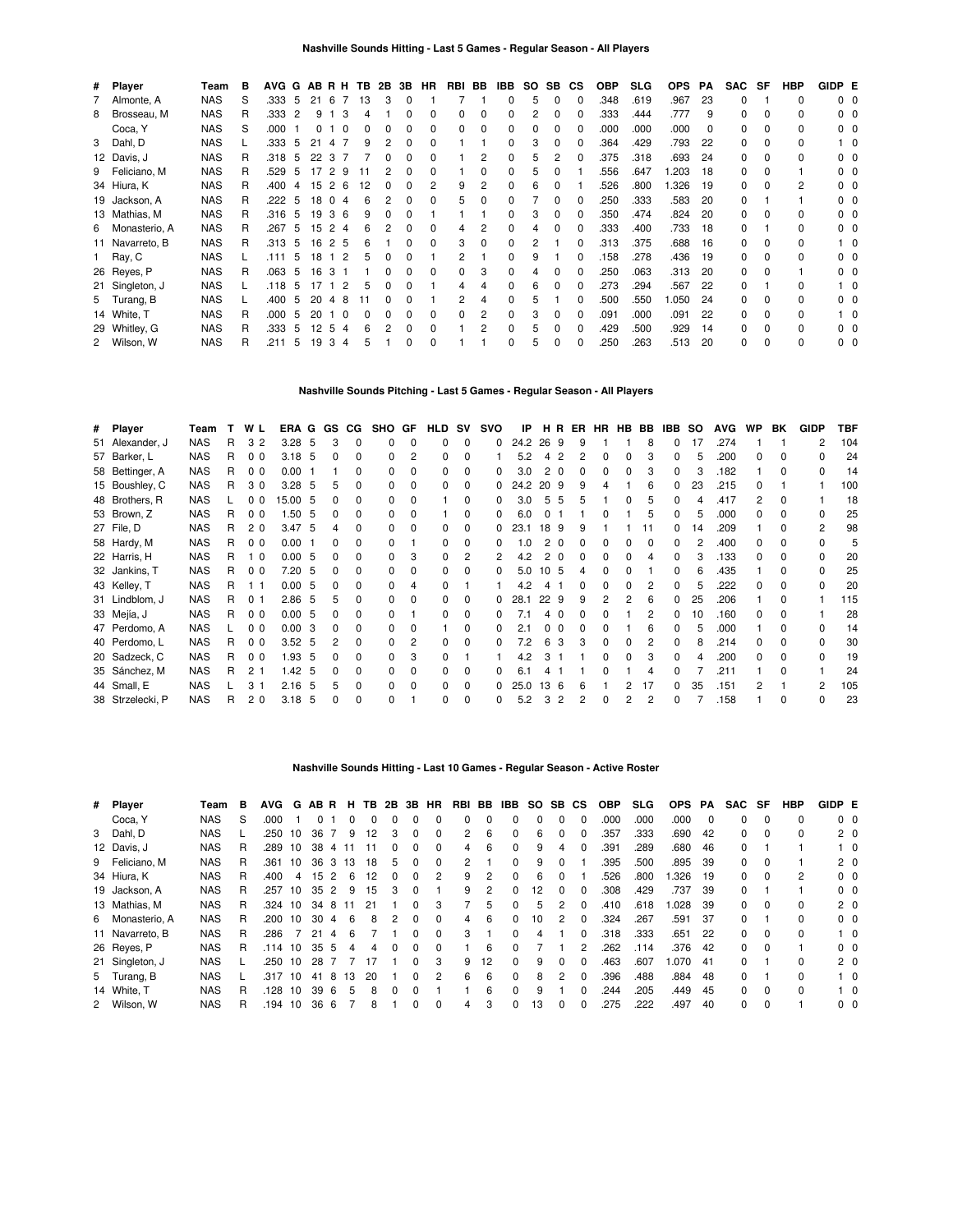| # Player         | Team       |   | W L              | ERA       | G          |          |              | GS CG SHO GF |          | HLD                  | <b>SV</b> | svo           | ΙP             | н              | R        | ER. | HR.            | HB.      | BB | IBB          | <b>SO</b> | <b>AVG</b> | WP.          | BK           | GIDP | TBF |
|------------------|------------|---|------------------|-----------|------------|----------|--------------|--------------|----------|----------------------|-----------|---------------|----------------|----------------|----------|-----|----------------|----------|----|--------------|-----------|------------|--------------|--------------|------|-----|
| 51 Alexander, J  | <b>NAS</b> | R | 4 2              | 2.73      | 6          | 4        | $\Omega$     | 0            | $\Omega$ | $\Omega$             | $\Omega$  | 0             | 29.2           | 28             | 9        | 9   |                |          | 9  | 0            | 21        | .250       |              |              | 3    | 122 |
| 57 Barker, L     | <b>NAS</b> | R | 10               | 2.45      | 10         | 0        | $\Omega$     | $\Omega$     | 3        |                      | 0         |               | 11.0           | 6              | 3        | 3   | $\Omega$       | 0        | 6  | $\Omega$     | 14        | .158       | 0            | $\Omega$     |      | 45  |
| 58 Bettinger, A  | <b>NAS</b> | R | 0 <sub>0</sub>   | 0.00      |            |          | $\Omega$     | <sup>0</sup> | 0        | $\Omega$             | $\Omega$  | 0             | 3.0            | 2              | $\Omega$ | 0   | 0              | $\Omega$ | 3  | 0            | 3         | .182       |              | 0            |      | 14  |
| 15 Boushley, C   | <b>NAS</b> | R | 3 2              | 4.28      |            |          | $\Omega$     | $\Omega$     | $\Omega$ | $\Omega$             | $\Omega$  |               | $0$ 33.2 32 16 |                |          | 16  | 6              |          | 9  | $\Omega$     | 31        | .244       | <sup>0</sup> |              | 2    | 141 |
| 53 Brown, Z      | <b>NAS</b> | R | 0 <sub>0</sub>   | 2.25      |            | $\Omega$ | $\Omega$     | 0            | $\Omega$ |                      | $\Omega$  | <sup>0</sup>  | 8.0            | $\overline{2}$ | 2        | 2   | $\Omega$       |          | 5  | 0            | 6         | .077       | <sup>o</sup> | 0            | 0    | -33 |
| 27 File, D       | <b>NAS</b> | R | 20               | 3.95      | $\epsilon$ | 5        | $\Omega$     | $\Omega$     | $\Omega$ | $\Omega$             | $\Omega$  | 0             | 271            | 23             | 12       | 12  | $\mathfrak{p}$ |          | 12 | $\Omega$     | 19        | .223       |              | 0            | 2    | 116 |
| 22 Harris, H     | <b>NAS</b> | R | - 0              | 0.00      | 10         | $\Omega$ | <sup>0</sup> | <sup>0</sup> | 5        | $\mathbf{2}^{\circ}$ | 2         |               | 9.2            | 3              |          | 0   | $\Omega$       | 0        | 10 | 0            | 9         | .107       | <sup>o</sup> | 0            |      | 39  |
| 32 Jankins, T    | <b>NAS</b> | R | 0 <sub>0</sub>   | 4.66      | 9          | $\Omega$ | $\Omega$     | 0            | $\Omega$ |                      | $\Omega$  | $\Omega$      | 9.2            | 12             | 6        | 5   |                | $\Omega$ | 2  | $\Omega$     |           | .308       |              | $\Omega$     | 0    | 42  |
| 43 Kelley, T     | <b>NAS</b> | R |                  | 0.00      | 10         | 0        | $\Omega$     | $\Omega$     | 5        | $\Omega$             | 2         | $\mathcal{P}$ | 9.2            |                |          | n   | $\Omega$       | 0        | 2  | <sup>0</sup> |           | .200       | n.           | 0            |      | 37  |
| 31 Lindblom, J   | <b>NAS</b> | R |                  | 2.43      | 6          | 6        | $\Omega$     | 0            | $\Omega$ | $\Omega$             | $\Omega$  |               | 0, 33.1        | 24             | -9       | 9   | 2              | 2        | 8  | $\Omega$     | 29        | .194       |              | $\Omega$     |      | 134 |
| 20 Sadzeck, C    | <b>NAS</b> | R | 01               | 0.87      | 10         | 0        | $\Omega$     | 0            | 4        | 2                    |           |               | 10.1           | 6              |          |     | <sup>0</sup>   |          | 5  | $\Omega$     | 9         | .171       |              | <sup>0</sup> |      | 42  |
| 35 Sánchez, M    | <b>NAS</b> | R | 2 2              | $2.25$ 10 |            | $\Omega$ | $\Omega$     | 0            | 4        | 0                    |           | 2             | 12.0           | 9              | 3        | 3   | $\Omega$       | 2        | 4  | $\Omega$     |           | .220       |              | $\Omega$     |      | 47  |
| 44 Small, E      | <b>NAS</b> |   | $\overline{3}$ 1 | 1.95      |            |          | $\Omega$     | $\Omega$     | $\Omega$ | $\Omega$             | $\Omega$  | <sup>0</sup>  | 32.1           | -17            | 9        |     |                | 3        | 21 | 0            | 46        | .149       | 3            |              | 2    | 138 |
| 38 Strzelecki, P | <b>NAS</b> | R | 2 <sub>0</sub>   | 2.38      | 10         | 0        | $\Omega$     | 0            | 2        |                      |           |               |                | 6              | з        | 3   |                | 2        | 4  | 0            | 15        | .158       |              | 0            |      | 44  |

# **Dylan File - Pitching - Game Log - 2022 - Regular Season**

| Date     | <b>GM#Team Opp</b> |            |          |                 | W L ERA G GS CG SHO SV SVO |   |          |          |              |             |          | IP   | H.                      |          |              |                 |                   |                         |                         |                | R ERHRHB BBIBB SO WHIP AVG |      |     |            |          | AB WP BK GIDP TBF |     | NP-S      |
|----------|--------------------|------------|----------|-----------------|----------------------------|---|----------|----------|--------------|-------------|----------|------|-------------------------|----------|--------------|-----------------|-------------------|-------------------------|-------------------------|----------------|----------------------------|------|-----|------------|----------|-------------------|-----|-----------|
| 4/7/22   | NAS                | DUR.       |          | $0\quad 0$      | 6.75                       |   |          | 0        | 0            | $\Omega$    | 0        | 4.0  | 5                       | 3        |              |                 | 3 1 0             |                         | $\Omega$                | 5              | 1.50                       | .294 | 17  | $\Omega$   | - 0      | $\Omega$          | -18 | $69 - 45$ |
| 4/13/22  | NAS                | @GWN       | $\Omega$ | $\Omega$        | 9.00                       |   |          | $\Omega$ |              | $0\quad 0$  | $\Omega$ | 4.0  | 5                       | 5        |              | 5 0             |                   | 3                       | $\Omega$                |                | 1.75                       | .303 | 16  | $\Omega$   | റ        | $\Omega$          | 20  | $81 - 44$ |
| 4/19/22  | NAS CLT            |            |          | 1 0             | 5.54                       |   |          | $\Omega$ |              | $0\quad 0$  | $\Omega$ | 5.0  |                         | 3 0      |              |                 | $0\quad 0\quad 0$ | $\overline{\mathbf{3}}$ | $\overline{\mathbf{0}}$ | 2              | 1.54                       | .255 | 18  |            | $\Omega$ | $\Omega$          | -21 | $93 - 57$ |
| 4/24/22  | NAS CLT            |            | 0 O      |                 | 4.50                       |   | $\Omega$ | $\Omega$ |              | $0\quad 0$  | $\Omega$ | 5.0  |                         | 4 1      |              |                 | 100               |                         | $\Omega$                | 4              | 1.39                       | .243 | 19  | $0\quad 0$ |          | $\Omega$          | 20  | 76 - 52   |
| 4/30/221 | NAS                | @STP       | 1 0      |                 | 4.84 1                     |   |          | $\sim$ 0 | $\Omega$     | $\Omega$    | $\Omega$ | 4.1  |                         |          | 3 3 3 1 0    |                 |                   | 2                       | $\overline{\mathbf{0}}$ | $\overline{4}$ | 1.34                       | .233 | 16  | $0\quad 0$ |          |                   | 18  | $90 - 54$ |
| April    | <b>NAS</b>         |            |          |                 | 2 0 4.84 5                 |   | 40       |          | $\mathbf{0}$ | - 0         | $\Omega$ | 22.1 |                         |          |              |                 |                   | 20 12 12 2 1 10 0       |                         |                | 16 1.34                    | .233 | 86  |            | 0        |                   | 97  | 409 - 252 |
| Date     | GM # Team Opp      |            |          |                 | W L ERA G GS CG SHO SV SVO |   |          |          |              |             |          | IP   | H                       |          |              |                 |                   |                         |                         |                | R ERHRHB BBIBB SO WHIP AVG |      |     |            |          | AB WP BK GIDP TBF |     | NP-S      |
| 5/7/22   | NAS                | <b>NOR</b> | 0 O      |                 | 3.95                       |   |          | $\Omega$ | <sup>0</sup> | $\Omega$    | $\Omega$ | 5.0  | $\overline{\mathbf{3}}$ | $\Omega$ | $\Omega$     | $\sim$ 0 $\sim$ | $\Omega$          | $\mathcal{P}$           | $\Omega$                | $\mathbf{3}$   | 1.28                       | .223 | 17  |            | 0 O      |                   | 19  | $90 - 58$ |
| May      | <b>NAS</b>         |            |          | $0\quad 0\quad$ | 0.00                       |   |          | $\Omega$ | 0            | $\mathbf 0$ | 0        | 5.0  | 3                       | 0        | $\mathbf{0}$ | 0               | 0                 | $\overline{2}$          | 0                       | $\mathbf{3}$   | 1.00                       | .176 | 17  | 0          | - 0      |                   | 19  | $90 - 58$ |
| Total    |                    | NAS AAA    | 20       |                 | 3.95                       | 6 | 5.       | 0        | 0            | 0           | 0        | 27.1 | 23 12                   |          | -12          | 2 1             |                   | 12                      | 0                       | 19             | 1.28                       | .223 | 103 |            | 0        | 2                 | 116 | 499 - 310 |

**Dylan File - Pitching - Stat Splits - 2022 - Regular Season**

| <b>Split</b>              | Team       | W L            | ERA G  |    | GS. | CG.      | <b>SHO SV</b> |   | IP.  | н     | R  | ER | <b>HR</b> |   |                | HB BB IBB SO |    | <b>WHIP</b> | <b>AVG</b> | AB. | <b>WP</b>    | BK       | <b>GIDP</b>    | TBF | NP-S        |
|---------------------------|------------|----------------|--------|----|-----|----------|---------------|---|------|-------|----|----|-----------|---|----------------|--------------|----|-------------|------------|-----|--------------|----------|----------------|-----|-------------|
| Home Games                | <b>NAS</b> | - 0            | .89    | 4  | 3   |          |               |   | 19.0 | 15    | 4  |    |           |   |                | 0            | 14 | 1.16        |            |     |              | $\Omega$ |                | 78  | $328 - 212$ |
| Away Games                | <b>NAS</b> | 0              | 8.64   | 2  | 2   | 0        |               |   | 8.1  | 8     | 8  | 8  |           |   | 5              | 0            | 5  | .56         | .250       | 32  | 0            | $\Omega$ |                | 38  | $171 - 98$  |
| Day Games                 | <b>NAS</b> | 0              | 3.86   | 2  |     | 0        |               |   | 9.1  |       | 4  | 4  |           | 0 | 3              | 0            | 8  | 1.07        | .200       | 35  | 0            | $\Omega$ |                | 38  | $166 - 106$ |
| Night Games               | <b>NAS</b> | 1 <sub>0</sub> | 4.00   | 4  | 4   | 0        |               | 0 | 18.0 | 16    | 8  | 8  |           |   | 9              | 0            | 11 | l.39        | .235       | 68  |              | $\Omega$ |                | 78  | $333 - 204$ |
| On Grass                  | <b>NAS</b> | 20             | 3.956  |    | 5   | 0        | 0             |   | 27.1 | 23    | 12 | 12 | 2         |   | 12             | 0            | 19 | 1.28        | .223       | 103 |              | $\Omega$ | 2              | 116 | 499 - 310   |
| April                     | <b>NAS</b> | 20             | 4.84 5 |    | 4   | 0        | <sup>n</sup>  |   | 22.1 | 20    | 12 | 12 | 2         |   | 10             | 0            | 16 | 34. ا       | .233       | 86  |              | $\Omega$ |                | 97  | $409 - 252$ |
| May                       | <b>NAS</b> | 0 <sub>0</sub> | 0.00   |    |     | 0        |               |   | 5.0  | 3     |    |    | U         | ŋ | $\overline{c}$ | 0            | 3  | 1.00        | .176       | 17  | 0            | $\Omega$ |                | 19  | $90 - 58$   |
| On Tuesdays               | <b>NAS</b> | l 0            | 0.00   |    |     | 0        |               |   | 5.0  |       |    | 0  | 0         | 0 | 3              | $\Omega$     | 2  | .20         | .167       | 18  |              | $\Omega$ | 0              | 21  | $93 - 57$   |
| On Wednesdays             | <b>NAS</b> | 0 <sub>0</sub> | 11.25  |    |     | $\Omega$ | 0             | 0 | 4.0  | 5     | 5  | 5  | 0         |   | 3              | $\Omega$     |    | 2.00        | .313       | 16  | <sup>0</sup> | $\Omega$ | 0              | 20  | $81 - 44$   |
| On Thursdays              | <b>NAS</b> | 0 <sub>0</sub> | 6.75   |    |     | 0        | 0             | 0 | 4.0  | 5     | 3  | 3  |           | 0 |                | 0            | 5  | .50         | .294       | 17  | 0            | $\Omega$ | 0              | 18  | $69 - 45$   |
| On Saturdays              | <b>NAS</b> | 1 <sub>0</sub> | 2.89   | 2  | 2   | 0        | <sup>n</sup>  |   | 9.1  | 6     | 3  | 3  |           | ŋ | 4              | <sup>0</sup> |    | l.O7        | .182       | 33  | 0            | $\Omega$ | $\overline{2}$ | 37  | 180 - 112   |
| On Sundays                | NAS        | 0 <sub>0</sub> | .80    |    |     | 0        |               |   | 5.0  |       |    |    | n         | ŋ |                | 0            | 4  | 00. ا       | .211       | 19  | 0            | $\Omega$ | $\Omega$       | 20  | $76 - 52$   |
| In games following a win  | <b>NAS</b> | 20             | 2.51   | -3 | 2   | 0        |               |   | 14.1 | 10    | 4  | 4  |           | 0 | 6              | 0            | 10 | 1.12        | .189       | 53  |              | $\Omega$ |                | 59  | $259 - 163$ |
| In games following a loss | <b>NAS</b> | 00             | 5.54   | 3  | 3   | 0        | <sup>0</sup>  |   | 13.0 | 13    | 8  | 8  |           |   | 6              | $\Omega$     | 9  | 1.46        | .260       | 50  | 0            | $\Omega$ |                | 57  | 240 - 147   |
| Starter                   | <b>NAS</b> | 20             | 4.43   | -5 | 5   | 0        | <sup>n</sup>  |   | 22.1 | 19 11 |    | 11 | 2         |   | 11             | 0            | 15 | .34         | .226       | 84  |              | $\Omega$ | 2              | 96  | 423 - 258   |
| Reliever                  | <b>NAS</b> | 0 <sub>0</sub> | .80    |    | 0   | $\Omega$ | <sup>n</sup>  | 0 | 5.0  | 4     |    |    | U         |   |                | 0            | 4  | 1.00        | .211       | 19  | 0            | $\Omega$ | 0              | 20  | 76 - 52     |